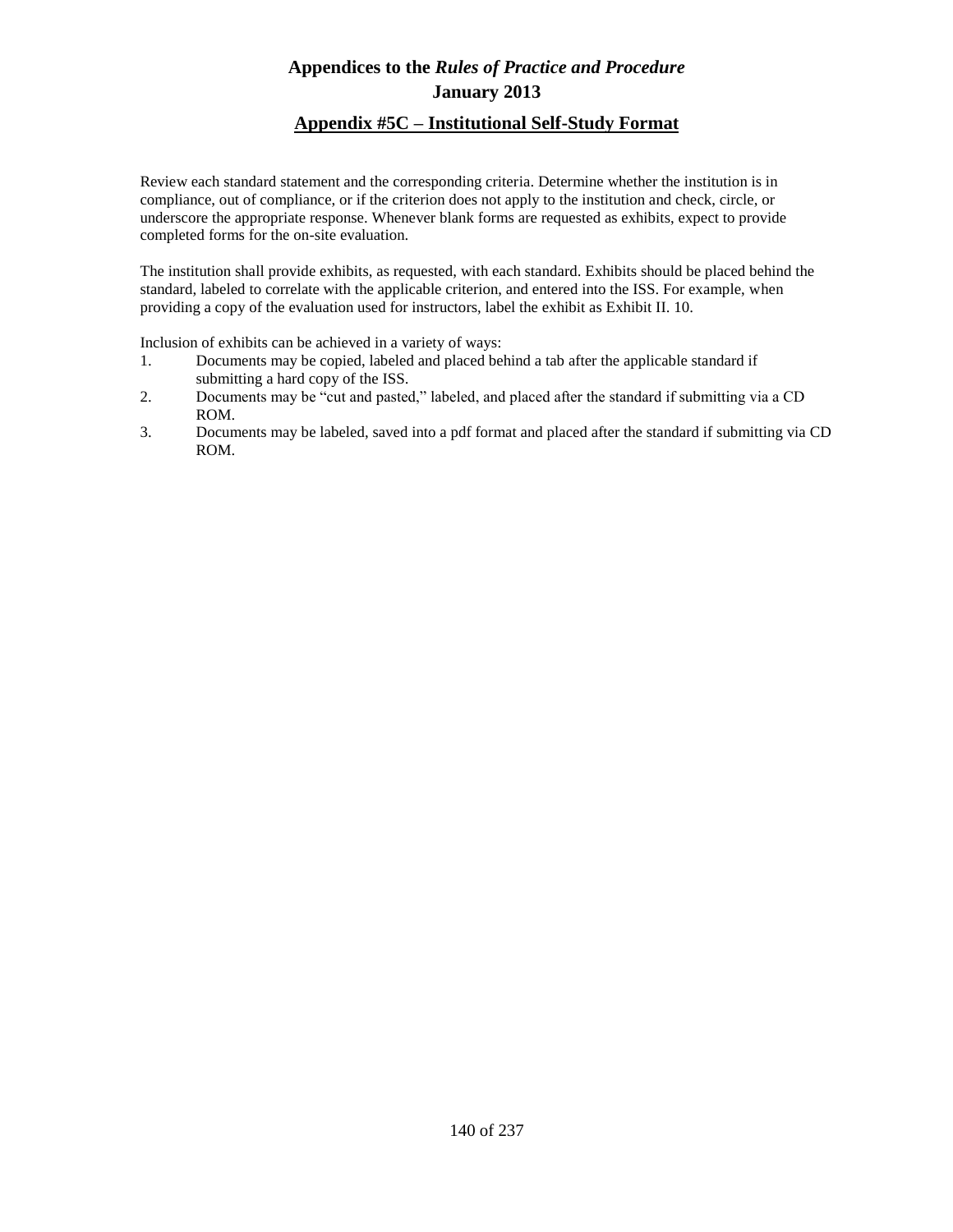#### **I. EDUCATIONAL OBJECTIVES AND INSTITUTIONAL EVALUATION**

The institution has a published mission statement identifying the institution as providing career preparation. The institution assesses its performance as related to its stated objectives, summarizes the results of the assessment, and uses the assessment to maintain or improve institution performance.

| <b>Yes</b> | No. |  | $N/A$ D 1. A mission statement has been adopted by the institution and clearly |
|------------|-----|--|--------------------------------------------------------------------------------|
|            |     |  | identifies the institution as one preparing graduates for employment.          |
|            |     |  |                                                                                |

State the institution's mission statement below (it may also be provided as an exhibit at the end of the standard).

|  |  |  |  |  | Yes No N/A D 2. The mission statement is published in the institution's catalog. |
|--|--|--|--|--|----------------------------------------------------------------------------------|
|--|--|--|--|--|----------------------------------------------------------------------------------|

List below the page number in the institution's catalog where the mission statement can be found.

| Yes |  | No N/A D 3. The data contained in the institution's most recent NACCAS Annual Report are |
|-----|--|------------------------------------------------------------------------------------------|
|     |  | accurate.                                                                                |

Explain the procedures used by the institution to determine the data contained in the most recent NACCAS Annual Report are accurate below.

| <b>Yes</b> | No. | N/A | D 4. The institution maintains documentation that can be verified and supports |
|------------|-----|-----|--------------------------------------------------------------------------------|
|            |     |     | the rates of completion, licensure/certification, and employment for the       |
|            |     |     | most recent annual report year.                                                |

Describe below the documentation that will be available for review by the on-site evaluation team.

|     |     |     | D 5. | The institution is responsible for the achievement of expected and<br>Acceptable outcomes, regardless of mode of educational delivery (check<br>either yes, no, or N/A for each outcome rate below): |
|-----|-----|-----|------|------------------------------------------------------------------------------------------------------------------------------------------------------------------------------------------------------|
| Yes | No. | N/A |      | a. Completion rate $-50\%$                                                                                                                                                                           |
| Yes | No. | N/A |      | b. Pass rate on certification or state licensing examinations, if required - 70%                                                                                                                     |
| Yes | No. | N/A |      | c. Placement rate of graduates - 60%                                                                                                                                                                 |

Enter the applicable outcome rate below for the institution's most recent annual report year. Completion:

Licensure:

Placement:

Indicate below if the institution is currently in low outcomes monitoring for any of the outcomes rates? mpletion:  $V_c$ 

| Completion: | y es       | N0 |
|-------------|------------|----|
| Licensure:  | Yes        | Nο |
| Placement:  | <b>Yes</b> | Nο |

If yes is indicated above, provide an explanation below of how the institution has complied with related commission directives for each, as applicable.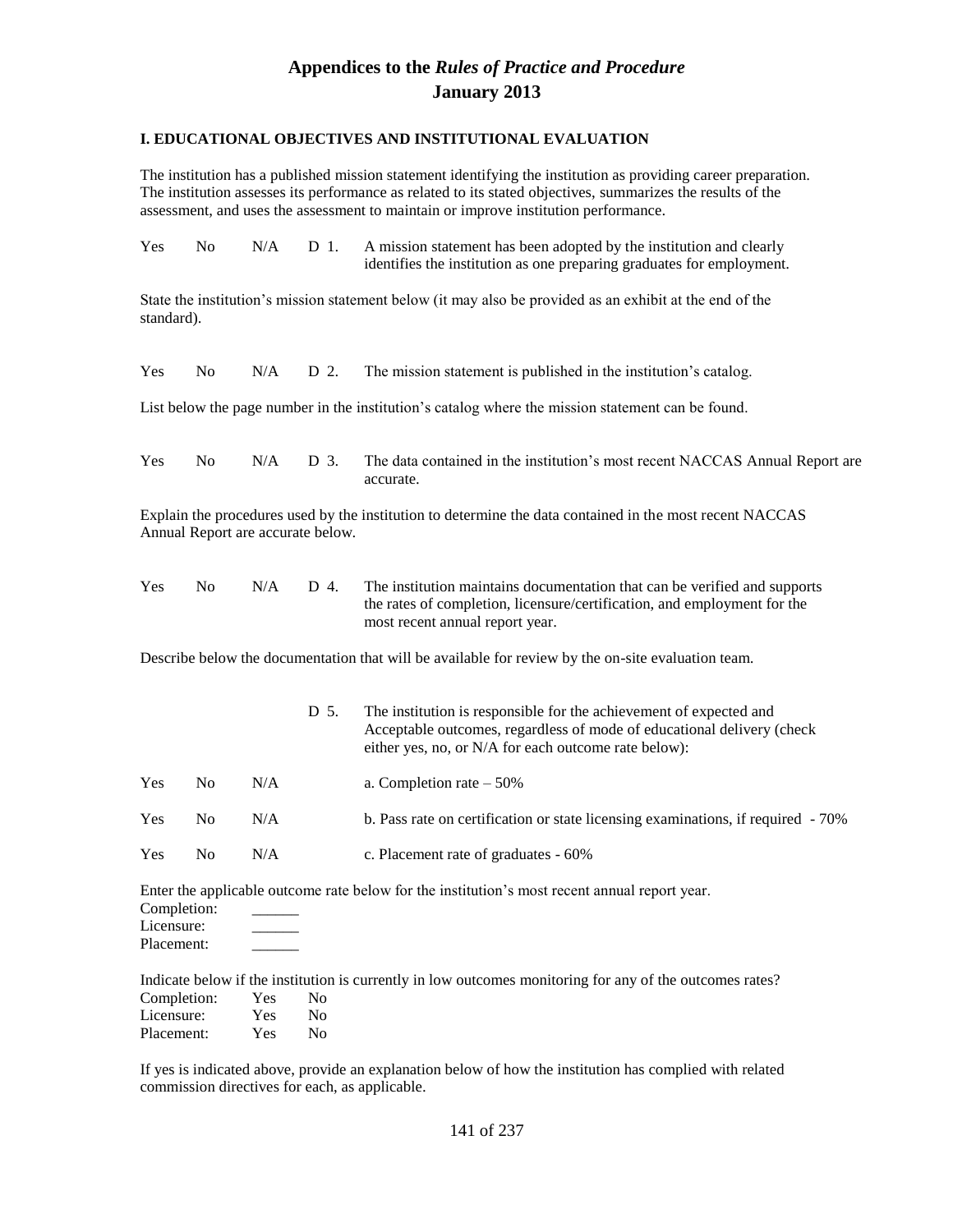| <b>Yes</b> | $N_{\Omega}$ | N/A | D 6. | The institution has an external advisory committee comprised of an      |
|------------|--------------|-----|------|-------------------------------------------------------------------------|
|            |              |     |      | employer or employers representing the field(s) of study offered by the |
|            |              |     |      | institution. A committee member may represent multiple fields.          |

List the names, name of business, business address, and fields for which each member may employ graduates below.

Committee Member Name Business Name Business Address Fields of Employment

|            |     |     | D 7. | Advisory committee members shall provide annual feedback in those<br>areas relevant to their experience and/or background. The feedback<br>from the committee must include, but does not have to be limited to,<br>information about the institution's: |
|------------|-----|-----|------|---------------------------------------------------------------------------------------------------------------------------------------------------------------------------------------------------------------------------------------------------------|
| Yes        | No. | N/A |      | a. curriculum                                                                                                                                                                                                                                           |
| Yes        | No. | N/A |      | b. facilities and equipment, and                                                                                                                                                                                                                        |
| <b>Yes</b> | No. | N/A |      | c. completion, licensure or certification, and placement rates.                                                                                                                                                                                         |

List the topics contained in your advisory committee survey or the agenda for your most recent Advisory Committee meeting. You may also place an agenda or survey document in the exhibits section for Standard I.

| <b>Yes</b> |  | $\overline{N}$ No $\overline{N}/A$ D 8. The institution must solicit feedback from current students based on its |
|------------|--|------------------------------------------------------------------------------------------------------------------|
|            |  | mission and educational objectives at least annually.                                                            |

Explain the institution's procedure for soliciting feedback from current students based on its mission and educational objectives.

| <b>Yes</b> | No 1 | $N/A$ D 9. | The institution must solicit feedback from graduates based on its |
|------------|------|------------|-------------------------------------------------------------------|
|            |      |            | mission and educational objectives at least annually.             |

Explain the institution's procedure for soliciting feedback from graduates based on its mission and educational objectives at least annually.

Yes No N/A D 10. The institution must maintain a summary of the feedback received from the advisory committee members, students and graduates.

Provide a copy of the summary of the feedback received from advisory committee members, students, and graduates below or as an exhibit at the end of the standard.

| <b>Yes</b> | $N_{\Omega}$ |  | $N/A$ D 11. Based on the feedback received, the institution implements |
|------------|--------------|--|------------------------------------------------------------------------|
|            |              |  | improvements and changes, as applicable.                               |

Describe below any changes or improvements the institution has undertaken or implemented as a result of feedback.

### **STANDARD I:EDUCATIONAL OBJECTIVES AND INSTITUTIONAL EVALUATION EXHIBITS SECTION**

142 of 237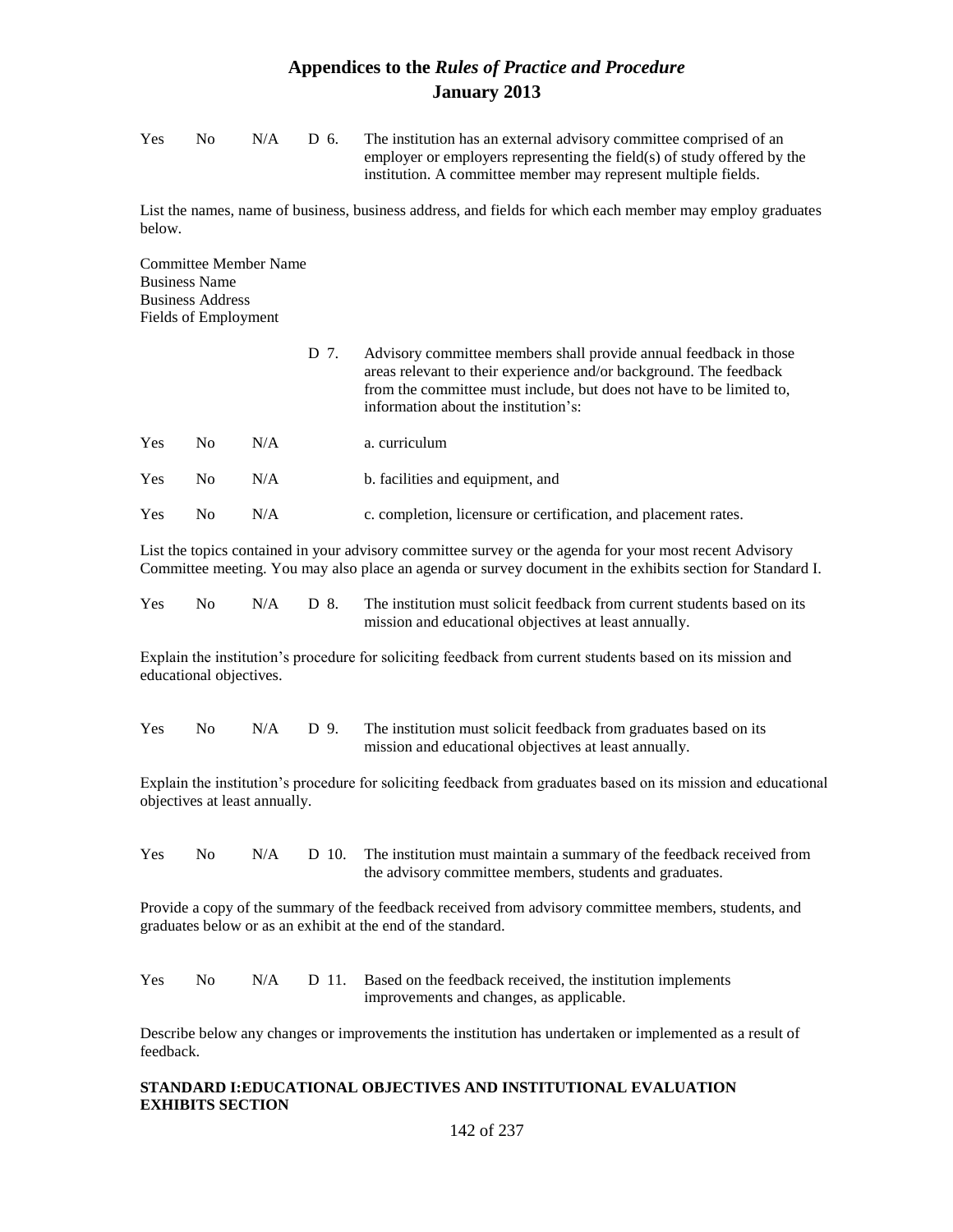#### **II. INSTRUCTIONAL STAFF**

The institution employs an instructional staff that is fully qualified and of adequate size to fulfill the objectives of the educational courses and/or program(s) regardless of mode of delivery.

| <b>Yes</b> |  | No N/A D 1. Instructors hold teaching credentials demonstrating compliance with |
|------------|--|---------------------------------------------------------------------------------|
|            |  | applicable state requirements.                                                  |

Insert copies of licenses for all regularly employed, current instructors in the exhibits section of the ISS. In states where a teaching credential is not required, submit a copy of the applicable practitioner license(s) and a copy of the state regulation addressing qualifications for instructors.

Yes No N/A A 2. Qualified substitute instructors are familiar with the institution's curriculum, policies and procedures.

Provide a list of all substitute instructors and their license numbers below. Explain how the institution ensures that substitutes are familiar with the institution's curriculum, policies, and procedures.

Yes No N/A A 3. Qualified substitute instructors are used when needed.

Insert your policy and procedure for using substitute instructors below or submit as an exhibit at the end of this standard. NOTE: Students and instructors will be interviewed during the on-site evaluation to assure that substitutes are available and used when needed.

| Yes | $N_{\Omega}$ | N/A | D 4. | Instructors, with the exception of substitutes, attend meetings according to<br>the institution's policy which shall require a meeting at least once every 12 |
|-----|--------------|-----|------|---------------------------------------------------------------------------------------------------------------------------------------------------------------|
| Yes | $N_{\Omega}$ | N/A | A 5. | months.<br>Instructor meeting topics are relevant to the institution's stated mission<br>and educational objectives.                                          |

Insert your policy and procedure for staff meetings below or submit it as an exhibit at the end of the standard. Describe how the institution ensures that relevant topics are discussed during staff meetings.

| <b>Yes</b> | $N_{\Omega}$ | N/A | D 6. | Each instructor, with the exception of substitutes, meets the state        |
|------------|--------------|-----|------|----------------------------------------------------------------------------|
|            |              |     |      | requirements for continuing education, if applicable, but not less than 12 |
|            |              |     |      | clock hours of such activity each year. If the institution requires more   |
|            |              |     |      | hours, each instructor must comply with the institution's requirements.    |

Insert a copy of the institution's written plan for continuing education here or as an exhibit at the end of the standard.

| <b>Yes</b> | No 11 |  | N/A D 7. Continuing education, completed in person or online, includes a |
|------------|-------|--|--------------------------------------------------------------------------|
|            |       |  | minimum of 4 hours in teaching methodology.                              |

Insert copies of continuing education certificates or rosters that document that each instructor employed for more than one year has completed 12 hours of continuing education including a minimum of 4 hours in teaching methodology.

| <b>Yes</b> | No. | N/A | D 8. | Each instructor receives a written performance evaluation at least<br>once every 12 months.  |
|------------|-----|-----|------|----------------------------------------------------------------------------------------------|
| <b>Yes</b> | No. |     |      | $N/A$ D 9. The evaluation includes, at a minimum, teaching preparation and<br>effectiveness. |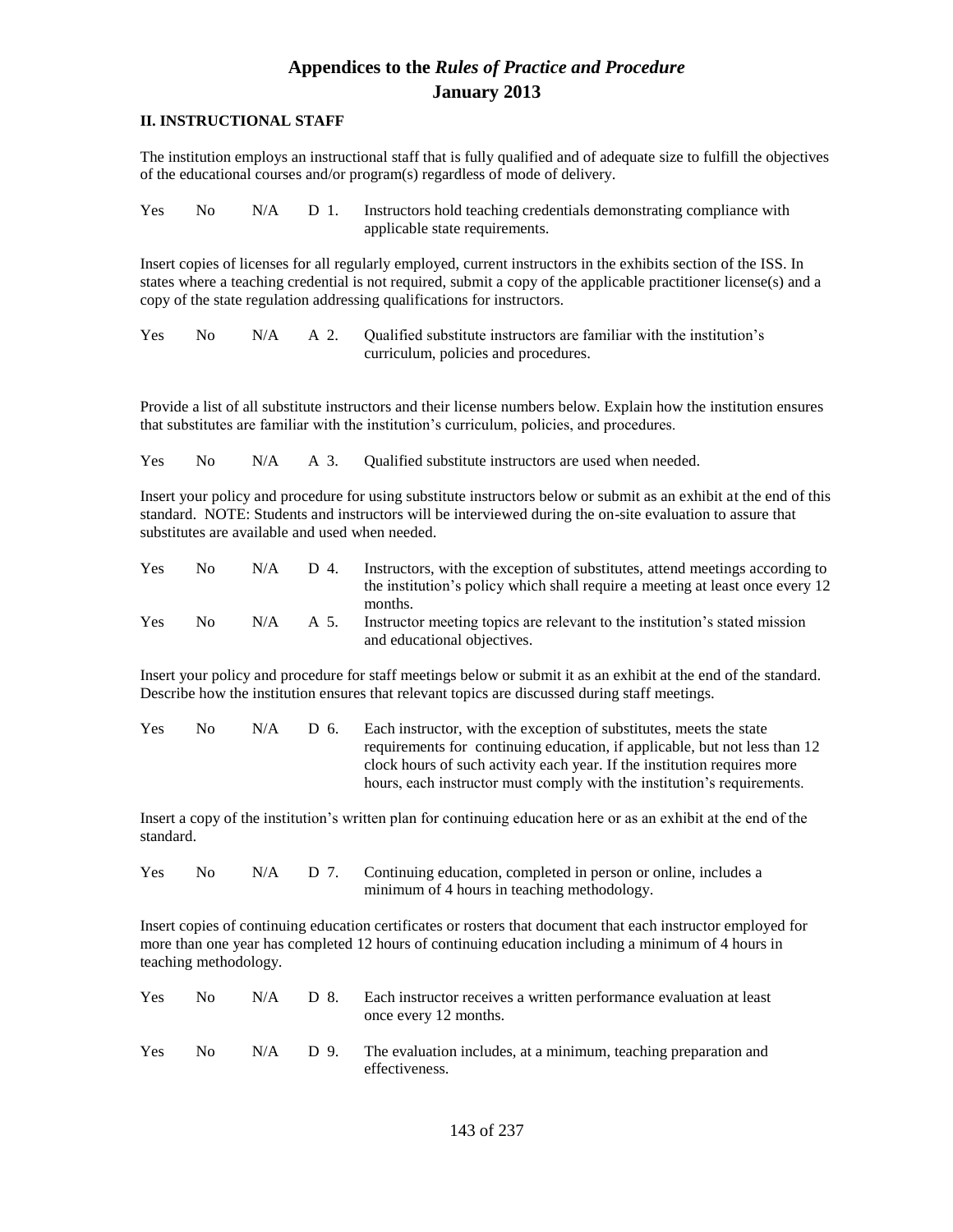Explain the institution's procedures for ensuring that each instructor receives a performance evaluation at least every 12 months. Clarify whether the institution performs the evaluations based on the instructor's date of hire or at the same time each year. Insert a copy of the evaluation form used for instructor evaluations below or as an exhibit at the end of the Standard. List the names of all regularly employed instructors below and state their date of hire.

INSTRUCTOR NAME DATE OF HIRE

**STANDARD II: INSTRUCTIONAL STAFF EXHIBITS SECTION**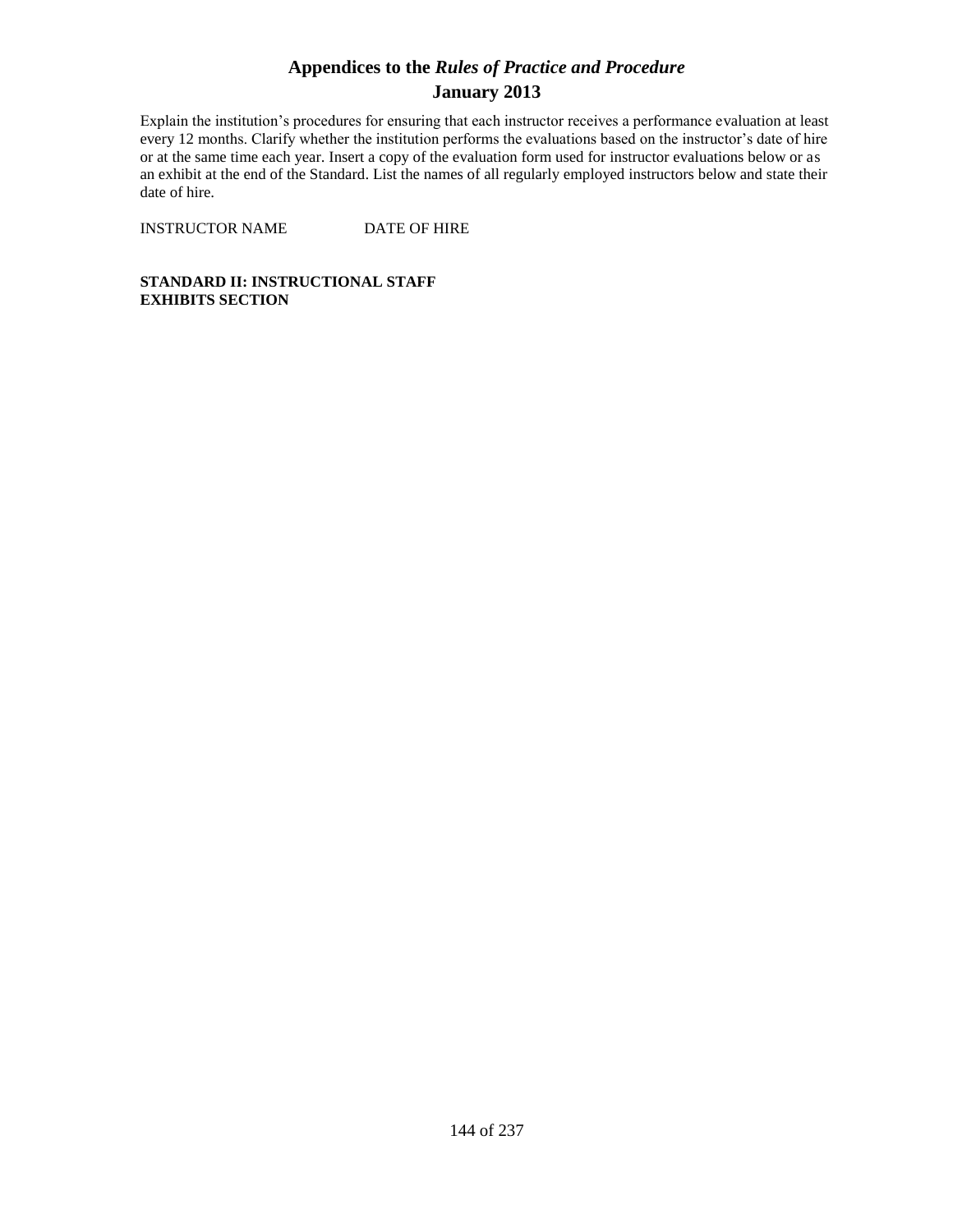### **III. ADMINISTRATIVE SERVICES**

The institution has in place administrative policies and services appropriate to the educational courses and/or program(s). Such policies and services meet applicable federal, state, local, and NACCAS policies.

|  |  | Yes No N/A D 1. The institution is legally authorized to provide training. |
|--|--|----------------------------------------------------------------------------|
|  |  |                                                                            |

Insert a copy of the institution's license as an exhibit at the end of the Standard.

| Yes | No. | N/A | O 2. | Appropriate licenses and certificates issued by state and/or other     |
|-----|-----|-----|------|------------------------------------------------------------------------|
|     |     |     |      | regulatory authorities are publicly displayed in accordance with state |
|     |     |     |      | regulations.                                                           |

Describe where the licenses are displayed. (The on-site team will observe the publicly displayed licenses and certificates.)

| <b>Yes</b> | No. | $N/A$ A/O/D 3. | The institution complies with applicable federal, state, and local         |
|------------|-----|----------------|----------------------------------------------------------------------------|
|            |     |                | statutes and regulations governing the operations of the institution       |
|            |     |                | including the NACCAS <i>Rules of Practice and Procedure</i> (see page 55). |

Describe below how the institution ensures that it remains in compliance with all the local, state, and federal regulations that impact the institution.

| <b>Yes</b> | No. |  | N/A D 4. The institution has adopted written operating policies and procedures. |
|------------|-----|--|---------------------------------------------------------------------------------|
| <b>Yes</b> | No. |  | $N/A$ A 5. The institution's written operating policies and procedures are      |
|            |     |  | implemented and maintained effectively.                                         |

Describe below how the institution adopts, implements, and maintains its written policies and procedures.

| Yes | No. | N/A | D 6. | The institution has current, signed participation agreement(s) and |
|-----|-----|-----|------|--------------------------------------------------------------------|
|     |     |     |      | Eligibility Certification Approval Report (ECAR) listing approved  |
|     |     |     |      | courses and/or programs, if applicable.                            |

List the financial aid programs in which the institution participates below. (Be prepared to produce the signed agreements during the on-site evaluation.)

Yes No N/A D 7. If participating in federal loan programs, the institution maintains an official cohort default rate below the threshold established by the U.S. Department of Education.

State your most recent cohort default rate below. (Have the institution's official cohort default rate letter available for the on-site evaluation).

|  |  | Yes No N/A D 8. Advertising conforms to the NACCAS Policy on Advertising (see page |
|--|--|------------------------------------------------------------------------------------|
|  |  |                                                                                    |

Provide a list of types of advertising media (e.g.: billboard, radio, television, newspaper, website, etc.) used for the for the most recent six month period. Submit as an exhibit, copies of at least three examples of advertising. (The evaluation team may require more examples of advertising during the on-site evaluation).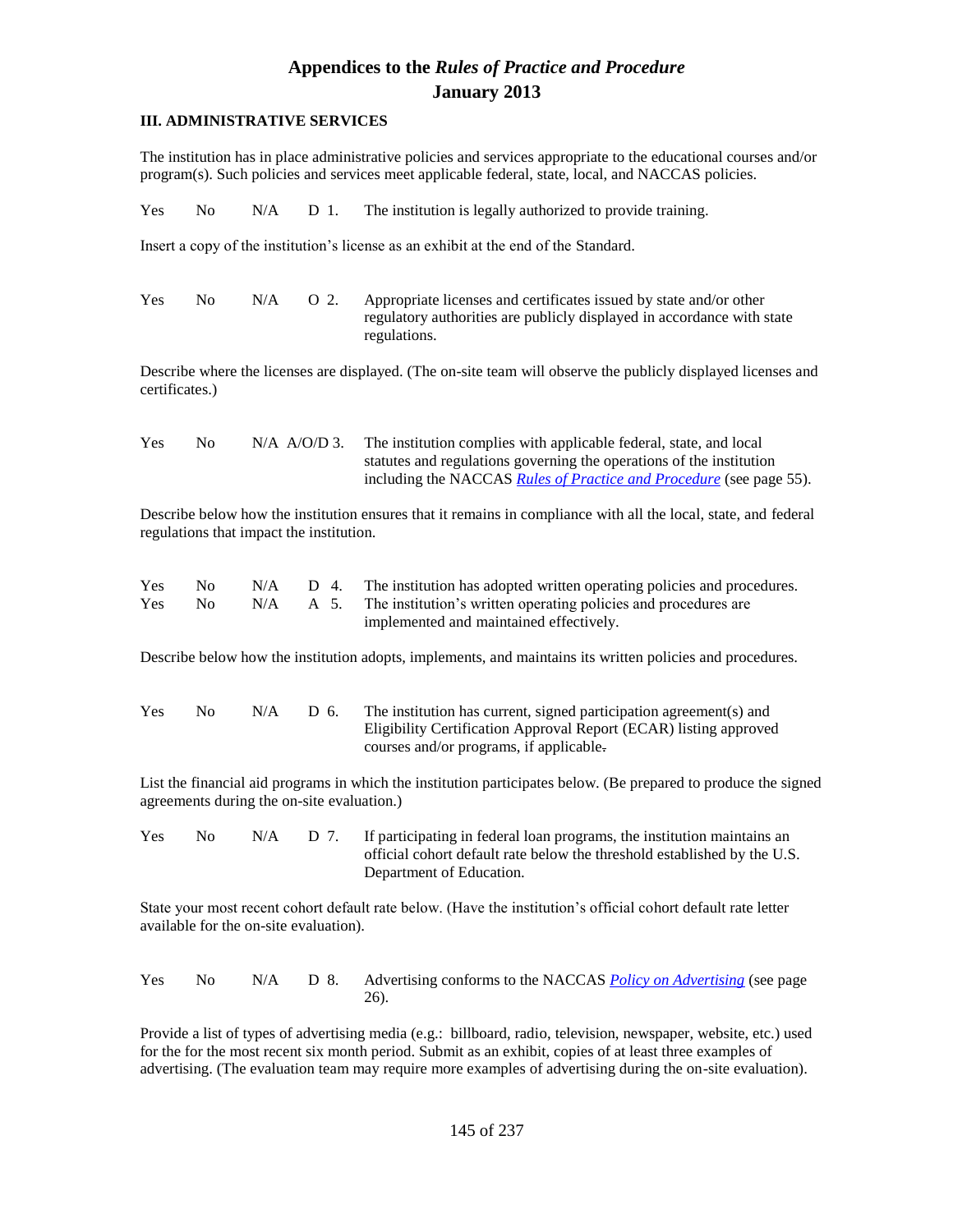| Yes | N <sub>0</sub> | N/A                               | D 9.      | The institution maintains copies of any training agreements with<br>government agencies, school districts and/or other entities, if<br>applicable.                                                                                                                               |
|-----|----------------|-----------------------------------|-----------|----------------------------------------------------------------------------------------------------------------------------------------------------------------------------------------------------------------------------------------------------------------------------------|
|     |                |                                   |           | List below the names of any other entities with which the institution has entered into training agreements. (Be<br>prepared to provide copies of the agreements during the on-site evaluation.)                                                                                  |
| Yes | N <sub>0</sub> | N/A                               |           | D 10. The institution guarantees each student (or parent or guardian if the student is<br>a dependent minor) access to that student's records.                                                                                                                                   |
| Yes | N <sub>0</sub> | N/A                               | $D/O$ 11. | The institution requires written consent from the student or guardian<br>before releasing student information in response to a third party request,<br>other than a request by NACCAS, unless required by law.                                                                   |
|     |                |                                   |           | List the page number in the catalog where these policies can be found.                                                                                                                                                                                                           |
| Yes | N <sub>0</sub> | N/A                               | D 12.     | The institution provides access to student and other institution records<br>as required for any accreditation process initiated by the institution<br>or by the National Accrediting Commission of Career Arts and<br>Sciences, or in response to a directive of the Commission. |
|     |                | any forms used for compliance.    |           | Describe how the institution complies with its privacy policies and insert as exhibits at the end of the standard                                                                                                                                                                |
| Yes | N <sub>0</sub> | N/A                               | O 13.     | All institution records are maintained and safeguarded against loss,<br>theft, identify theft, or damage.                                                                                                                                                                        |
|     |                | theft, identity theft, or damage. |           | Describe how the institution ensures that all institution records are maintained and safeguarded against loss,                                                                                                                                                                   |

Yes No N/A O 14. The institution utilizes technologies and practices that are effective in verifying the identity of a distance learning student who participates in class or coursework (such as secure login and pass code or proctored examinations) while protecting student privacy.

Describe how the institution verifies the identity of the distance learner and insert any exhibits or forms used for compliance.

| <b>Yes</b> | No. | N/A | A/D 15. Any information provided to applicants, enrollees, or students that is |
|------------|-----|-----|--------------------------------------------------------------------------------|
|            |     |     | relevant to their decision to enroll in the institution or to satisfactorily   |
|            |     |     | complete the course and/or program must be available in the language           |
|            |     |     | in which the course will be taught.                                            |

Describe the policies, procedures and documents used by the institution that ensures compliance with this requirement. List each program of study and the languages in which each program is taught.

### **STANDARD III:ADMINISTRATIVE SERVICES EXHIBIT SECTION**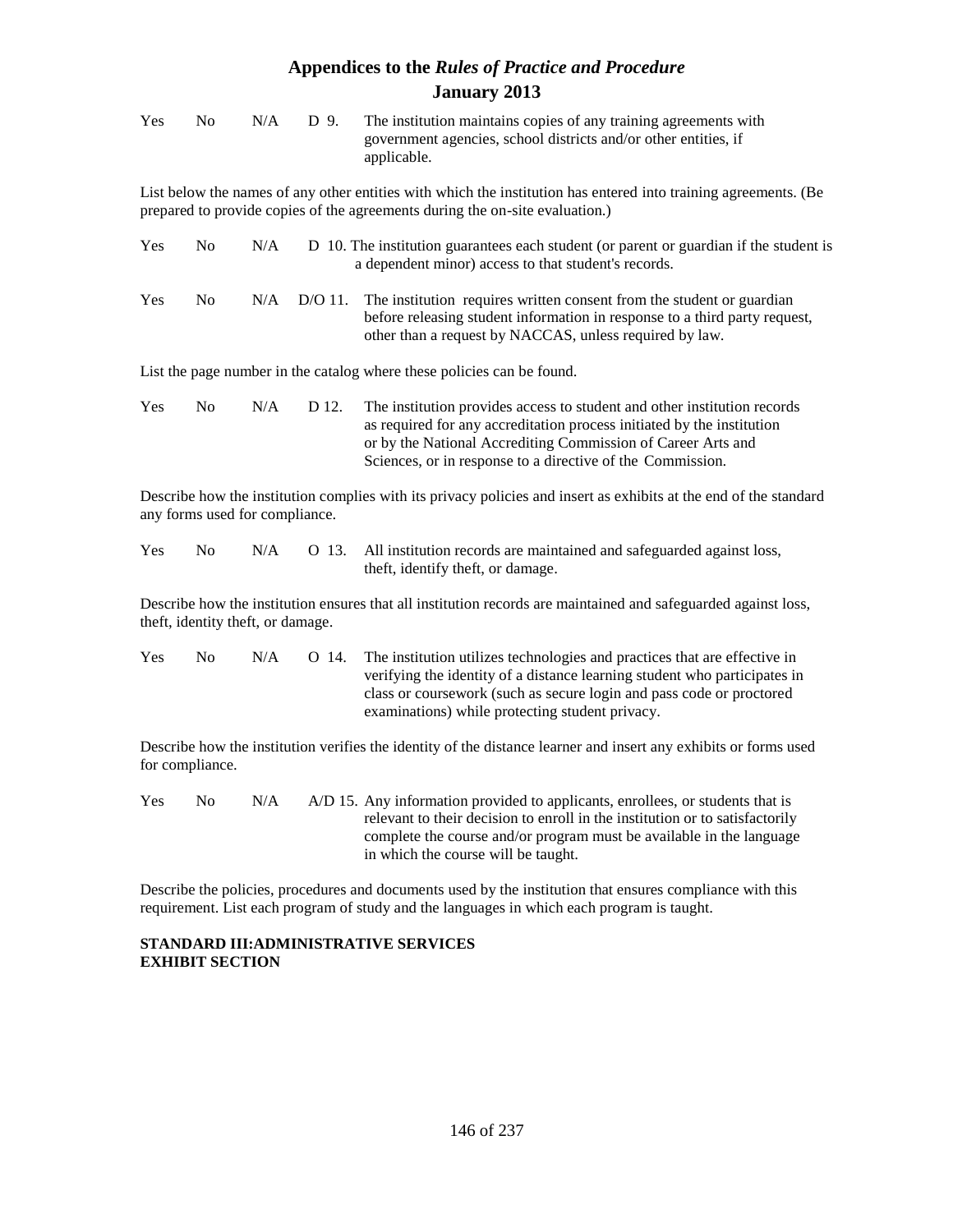#### **IV. ADMISSIONS POLICIES AND PROCEDURES**

The institution has published student admissions policies that are appropriate for the educational courses and/or program(s), and the institution follows these policies.

Yes No N/A D 1. The institution's admission policies require that each student meet one of the following:

- c. Have successfully completed high school or its equivalent as evidenced by any of the items on the following non-exhaustive list: copy of diploma, copy of GED certificate, copy of a transcript showing high school completion, or a certificate of attainment (only applicable for non-Title IV recipients), etc.; or
- d. Have a state-issued credential for secondary school completion if home- schooled; or
- c. Have the ability to benefit from the training, according to the NACCAS *Ability-To-Benefit Policy* (see page 32).
- d. If attending under a training agreement with a government agency, school district, and/or other entity, meet the admission requirements set out in the training agreement and/or applicable state licensing or certification regulations.

State below the page number in the catalog where the institution's admission policy can be found.

| Yes | N <sub>o</sub> | N/A |      | D 2. A limited number of secondary students who are not enrolled under a<br>training agreement as described in item d above (no more than 10% of the<br>number of students currently enrolled) may be admitted if the applicant<br>meets the state requirements for admission, obtains permission in writing<br>from the secondary school in which they are enrolled and successfully<br>completes a pre-enrollment evaluation as established by the institution. |
|-----|----------------|-----|------|-------------------------------------------------------------------------------------------------------------------------------------------------------------------------------------------------------------------------------------------------------------------------------------------------------------------------------------------------------------------------------------------------------------------------------------------------------------------|
| Yes | No.            | N/A | D 3. | The institution's written catalog complies with the NACCAS catalog<br>requirements.                                                                                                                                                                                                                                                                                                                                                                               |

Submit a copy of the institution's cross-referenced student catalog as an exhibit at the end of the standard.

| <b>Yes</b> | No. | $N/A$ D 4. | Before accepting an applicant for admission, the institution provides |
|------------|-----|------------|-----------------------------------------------------------------------|
|            |     |            | the applicant access to the institution's catalog.                    |

Describe the procedure followed to ensure that all applicants have access to a copy of the institution's catalog prior to signing an enrollment agreement.

| <b>Yes</b> | No. |  | $N/A$ D 5. Before enrollment each applicant is provided access to written      |
|------------|-----|--|--------------------------------------------------------------------------------|
|            |     |  | information that accurately reflects the most recent annual report statistics. |

Describe below how the institution ensures that applicants have access to written information that accurately reflects the institution's most recent annual report year statistics.

Yes No N/A D 6. Before enrollment each applicant is provided access to written information that accurately reports the certification or licensing requirements of the jurisdiction for which it is preparing graduates.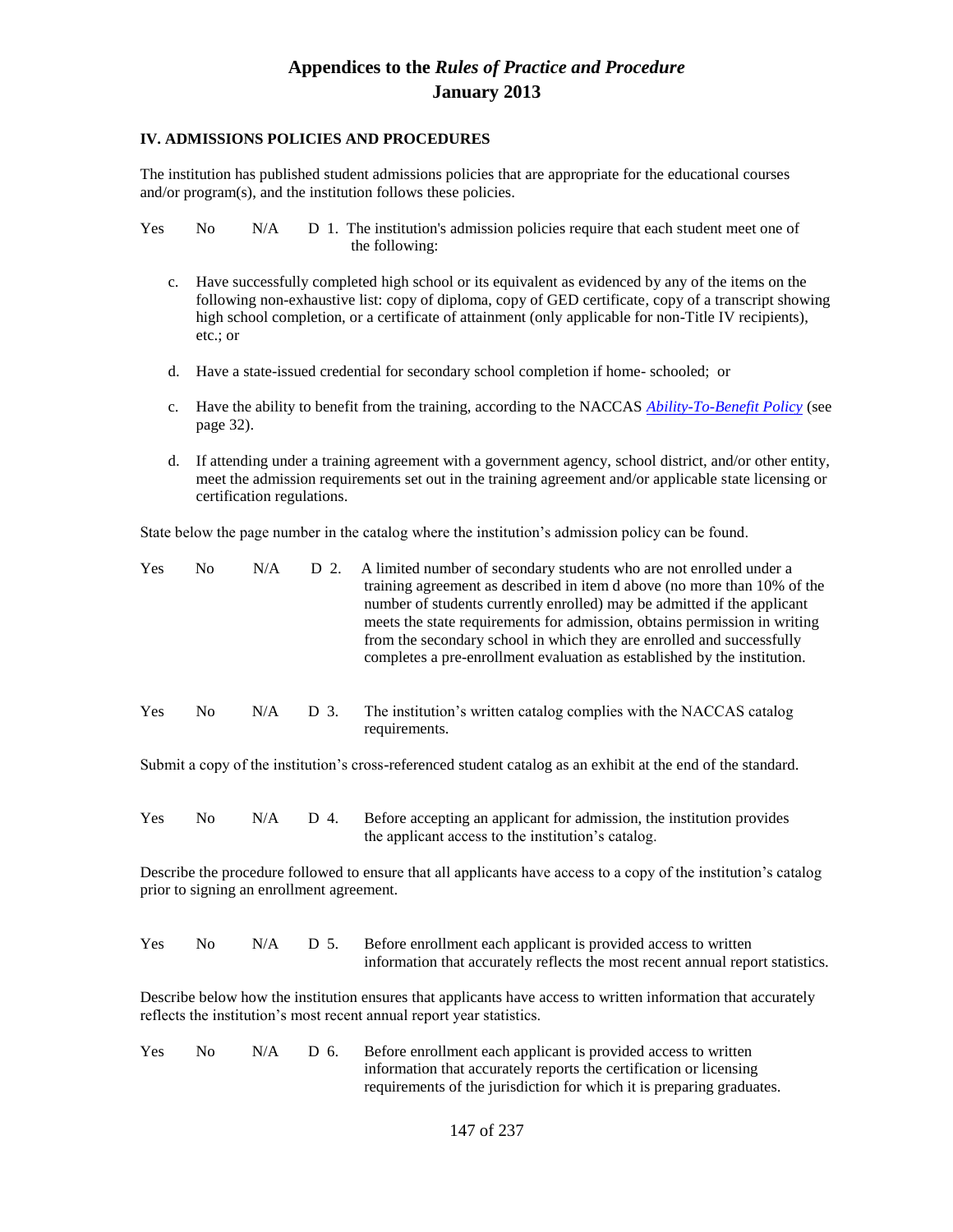Describe below how the institution ensures that applicants have access to written information that accurately reflects the licensure requirements.

| <b>Yes</b> | $\rm No$ | $N/A$ D 7. | The institution uses an enrollment agreement that complies with the |
|------------|----------|------------|---------------------------------------------------------------------|
|            |          |            | NACCAS <i>Enrollment Agreement Requirements</i> (see page 33).      |

Insert as an exhibit a cross-referenced copy of the institution's enrollment agreement.

| Yes | No. | N/A | D 8. | The enrollment agreement must be fully executed prior to the enrollee        |
|-----|-----|-----|------|------------------------------------------------------------------------------|
|     |     |     |      | starting classes.                                                            |
| Yes | No. | N/A | D 9. | A copy of the fully executed enrollment agreement is provided to the         |
|     |     |     |      | student and legal guardian, as applicable.                                   |
| Yes | No. | N/A |      | D 10. A copy of the fully executed enrollment agreement is maintained by the |
|     |     |     |      | institution.                                                                 |

Describe below how the institution ensures that each accepted applicant receives a copy of the fully executed enrollment agreement. Describe when a copy of the enrollment agreement is received by the enrollee. Identify where the school maintains its copy of the fully executed enrollment agreement.

| <b>Yes</b> | No. |  | $N/A$ D 11. If the institution has a leave of absence policy, it must be in compliance with the |
|------------|-----|--|-------------------------------------------------------------------------------------------------|
|            |     |  | NACCAS Leave of Absence Policy.                                                                 |

State the institution's leave of absence policy below (it may also be provided as an exhibit at the end of the standard).

| <b>Yes</b> | No. | N/A | D 12. The institution's policies clearly state that the institution does not      |
|------------|-----|-----|-----------------------------------------------------------------------------------|
|            |     |     | discriminate on the basis of sex, age, race, color, religion, or ethnic origin in |
|            |     |     | admitting students.                                                               |

State below the page number of the catalog where the non-discrimination statement can be found.

| <b>Yes</b> | No. | N/A | D 13. The institution has a policy that clearly defines how training or |
|------------|-----|-----|-------------------------------------------------------------------------|
|            |     |     | education received at another institution is applied to the receiving   |
|            |     |     | institution's course or program requirements (including                 |
|            |     |     | the possibility that no such transfer credit is granted).               |

State below the page number of the catalog where the transfer policy can be found.

| <b>Yes</b> | $N_{\Omega}$ | N/A | D 14. The institution maintains a list of institutions with which it has |
|------------|--------------|-----|--------------------------------------------------------------------------|
|            |              |     | established an articulation agreement, if applicable.                    |

Provide the list below, or enter as an exhibit at the end of the Standard.

| Yes |  | $\rm No$ $\rm N/A$ $\rm D$ 15. The institution's practices are consistent with its admissions policies |
|-----|--|--------------------------------------------------------------------------------------------------------|
|     |  | and requirements.                                                                                      |

Describe how the institution ensures that its admission practices are consistent with its admissions policies (e.g.: training of admissions representatives, enrollment interview checklists, registration process checklists, etc.)

| <b>Yes</b> | $N_{\Omega}$ | N/A | D 16. The institution notifies distance learning students at the time of |
|------------|--------------|-----|--------------------------------------------------------------------------|
|            |              |     | registration or enrollment of any projected additional student charges   |
|            |              |     | associated with the verification of student identity.                    |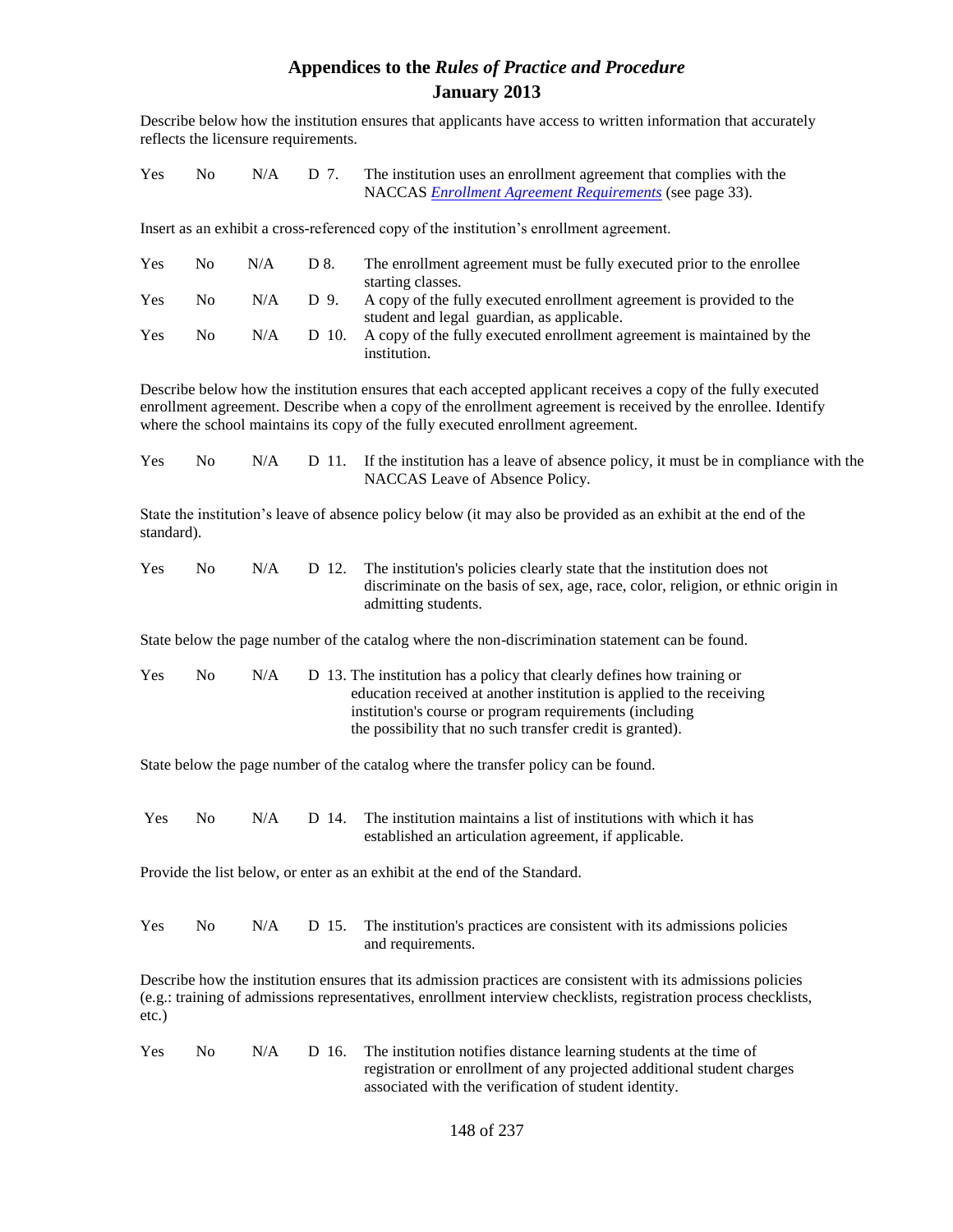Describe how the institution notifies distance learning students of any projected additional charges associated with the verification of student identify.

| <b>Yes</b> | No. | N/A | D 17. If the institution offers a program that is longer than the state |
|------------|-----|-----|-------------------------------------------------------------------------|
|            |     |     | requirements, before enrollment, each applicant is provided the         |
|            |     |     | rationale for completing the additional hours and the benefits to be    |
|            |     |     | derived from the additional training.                                   |

Please provide a copy below or as an exhibit at the end of this standard, the rationale given to applicants for the additional hours of training and include any documents or promotional material used for this purpose.

| Yes | No. | N/A | D 18. Before enrollment, each applicant is provided access to written |
|-----|-----|-----|-----------------------------------------------------------------------|
|     |     |     | Information that reflects generally known pre requisites for          |
|     |     |     | employment and factors that might preclude an individual from         |
|     |     |     | obtaining employment in the field for which training is provided such |
|     |     |     | as:                                                                   |

- licensure requirements,
- regulatory oversight restrictions,
- physical requirements of the industry,
- ability to meet requirements set forth by employers.

Describe how the institution provides information on pre requisites and other factors relevant to obtaining employment including all bullet point items listed and include as an exhibit to this standard any documents or forms utilized for this purpose.

### **STANDARD IV:ADMISSIONS POLICIES AND PROCEDURES EXHIBIT SECTION**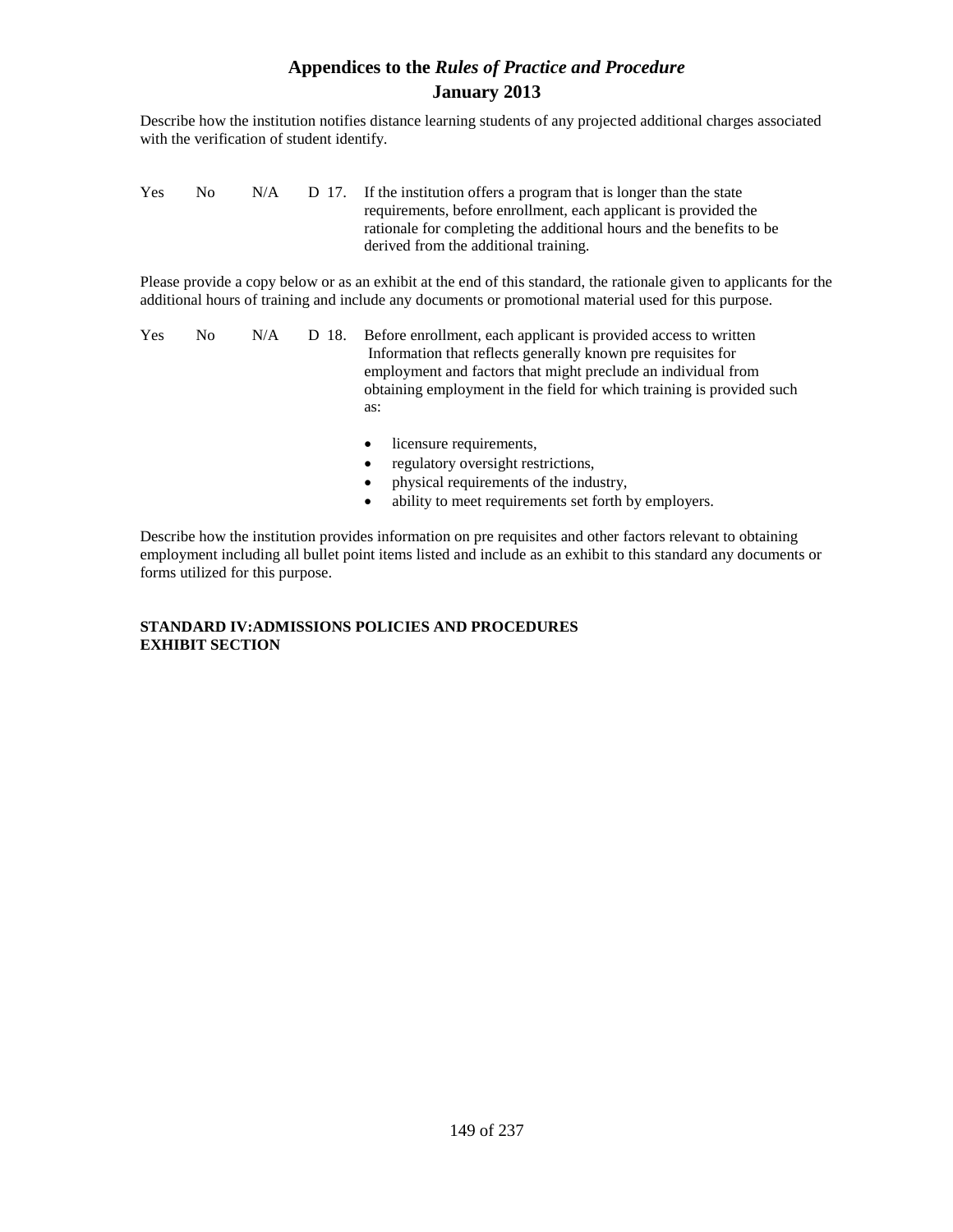### **V. STUDENT SUPPORT SERVICES**

The institution has in place student support services which provide appropriate information and advice to students.

| Yes | N <sub>o</sub> | N/A | A 1. | The institution provides access to an orientation program whether<br>verbal, printed, Web-based, or other media format on or before the first<br>day of class.         |
|-----|----------------|-----|------|------------------------------------------------------------------------------------------------------------------------------------------------------------------------|
|     |                |     | A 2. | The orientation program provides, at a minimum, information about:                                                                                                     |
| Yes | No             | N/A |      | a. the instructional course or program,                                                                                                                                |
| Yes | No             | N/A |      | b. the educational objectives of each program or course,                                                                                                               |
| Yes | No             | N/A |      | c. administrative policies affecting students, and                                                                                                                     |
| Yes | N <sub>o</sub> | N/A |      | d. support services available to students.                                                                                                                             |
|     |                |     |      | Describe below the institution's orientation process, content, and when it occurs.                                                                                     |
| Yes | No             | N/A | A 3. | Students are provided with academic advising and additional assistance<br>as necessary.                                                                                |
|     |                |     |      | Describe below the institution's policy and procedures regarding advising or counseling students.                                                                      |
| Yes | No             | N/A | A 4. | Contact information for professional assistance is made available to<br>students.                                                                                      |
|     |                |     |      | Describe below how the institution makes information for professional assistance available to students.                                                                |
|     |                |     | D 5. | The institution offers employment assistance to help graduates' efforts<br>to secure education-related employment that includes, but is not limited to<br>training in: |
| Yes | No             | N/A |      | a. Professionalism                                                                                                                                                     |
| Yes | No             | N/A |      | b. Resume development                                                                                                                                                  |
| Yes | No             | N/A |      | c. Interview preparation                                                                                                                                               |

Yes No N/A d. Job search skills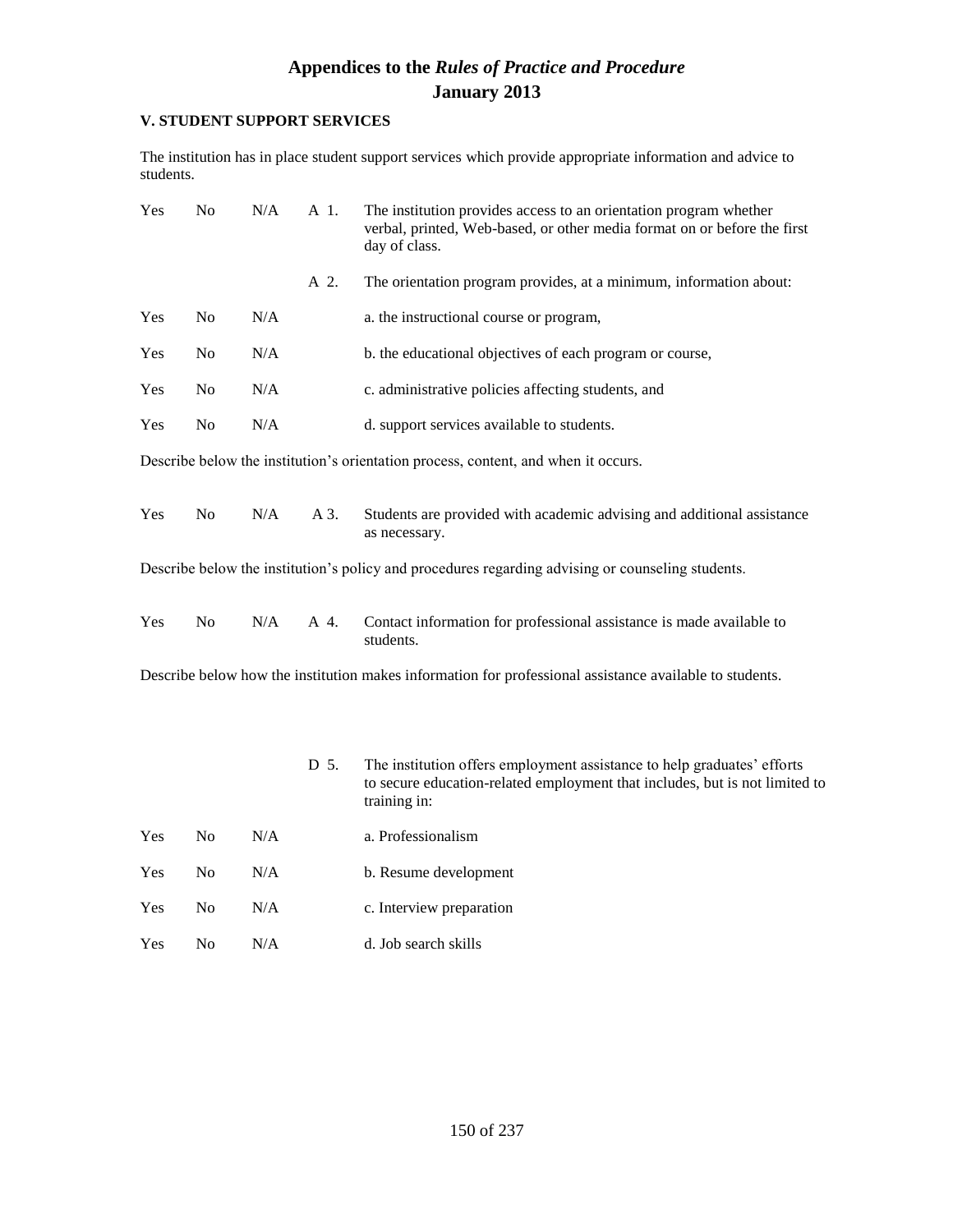State below the page number in the catalog where the institution's policy on employment assistance can be found.

| Yes. | No 11 |  | $N/A$ A 6. Information and advice on available financial assistance is |
|------|-------|--|------------------------------------------------------------------------|
|      |       |  | accessible to students.                                                |

Describe how the institution makes information and advice on applicable financial assistance programs accessible to students.

| <b>Yes</b> | $N_{\Omega}$       | N/A | D 7. | The institution has an internal complaint or grievance procedure to            |
|------------|--------------------|-----|------|--------------------------------------------------------------------------------|
|            |                    |     |      | consider student complaints that complies with the NACCAS                      |
|            |                    |     |      | <i>Internal Grievance Procedure Policy (see page 41).</i>                      |
| <b>Yes</b> | $\overline{N}_{0}$ | N/A | A 8. | The institution implements the <i>Internal Grievance Procedure Policy</i> (see |
|            |                    |     |      | page 41), as applicable.                                                       |

Insert the institution's grievance policy and procedure below or submit as an exhibit at the end of the Standard. State whether the institution has incurred any internal grievances within the last year and the status of said grievances.

#### **STANDARD V – STUDENT SUPPORT SERVICES EXHIBIT SECTION**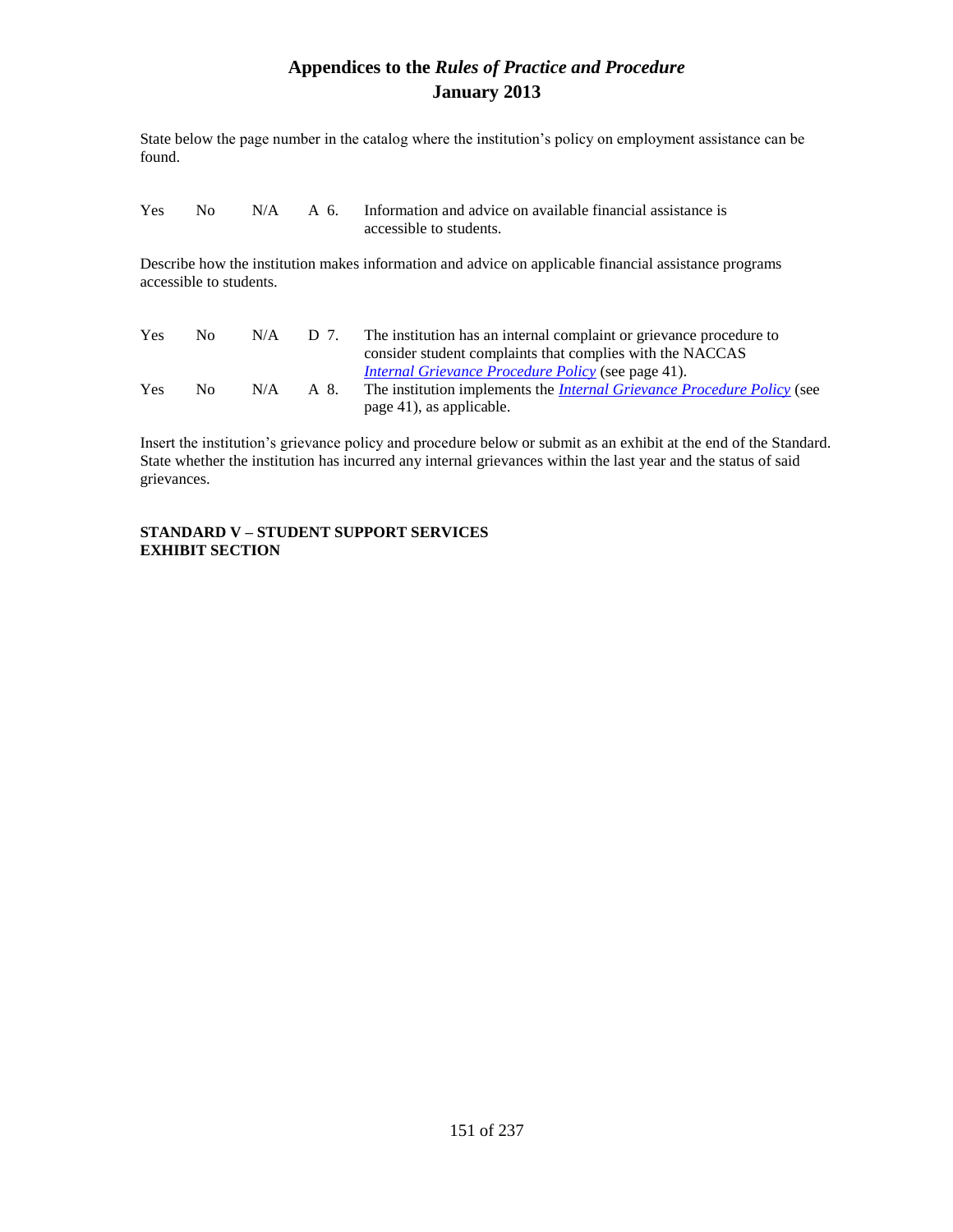#### **VI. CURRICULUM**

The institution offers educational courses and/or programs congruent with the mission of the institution and its educational objectives. Courses and/or programs incorporate job market requirements in instruction through involvement with the institution's advisory committee. The institution ensures that all courses and/or programs offered by the institution, regardless of location or mode of delivery, are qualitatively consistent.

| <b>Yes</b> | No. |  | $N/A$ $A/O$ 1. Courses and/or programs are congruent with the mission of the |
|------------|-----|--|------------------------------------------------------------------------------|
|            |     |  | institution and its educational objectives.                                  |

Describe how the courses offered by the institution are relative to the institution's mission and educational objectives.

Yes No N/A A/O 2. Courses and/or programs meet the state requirements where the student is seeking licensure and/or certification, if applicable.

List below each course offered at the institution, along with the hours/credits required by the institution, as well as the hours required by the state.

COURSES OFFERED HOURS/CREDITS REQUIRED BY INSTITUTION HOURS/CREDITS REQUIRED BY STATE

Yes No  $N/A$  D 3. Each student is provided with a written program and/or course outline, at the beginning of the program and/or course.

Describe the institution's procedure to ensure that each student has access to a copy of the program and/or course outline at the beginning of the course.

|            |                |     | D 4. | The course and/or program outlines(s) must include each of the<br>following elements:                                   |
|------------|----------------|-----|------|-------------------------------------------------------------------------------------------------------------------------|
| <b>Yes</b> | N <sub>o</sub> | N/A |      | a. Name of the course or program;                                                                                       |
| <b>Yes</b> | N <sub>o</sub> | N.A |      | b. Course or program description;                                                                                       |
| <b>Yes</b> | N <sub>0</sub> | N/A |      | c. Course or program educational objectives;                                                                            |
| <b>Yes</b> | N <sub>o</sub> | N/A |      | d. Contents of the units of instruction and, as applicable, hours, credits<br>and/or competencies devoted to each unit; |
| Yes        | N <sub>0</sub> | N/A |      | e. Instructional methods used to teach the course or program;                                                           |
| Yes        | N <sub>0</sub> | N/A |      | f. Grading procedures.                                                                                                  |

Submit a copy of the most recently revised outline for each course or program offered by the institution as an exhibit at the end of the Standard.

|            |     |     | $A/O$ 5. In order to fulfill course and/or program requirements, the institution<br>makes available to students the following: |
|------------|-----|-----|--------------------------------------------------------------------------------------------------------------------------------|
| <b>Yes</b> | No. | N/A | a. Textbooks and/or text materials;                                                                                            |
|            |     |     | 152 of 237                                                                                                                     |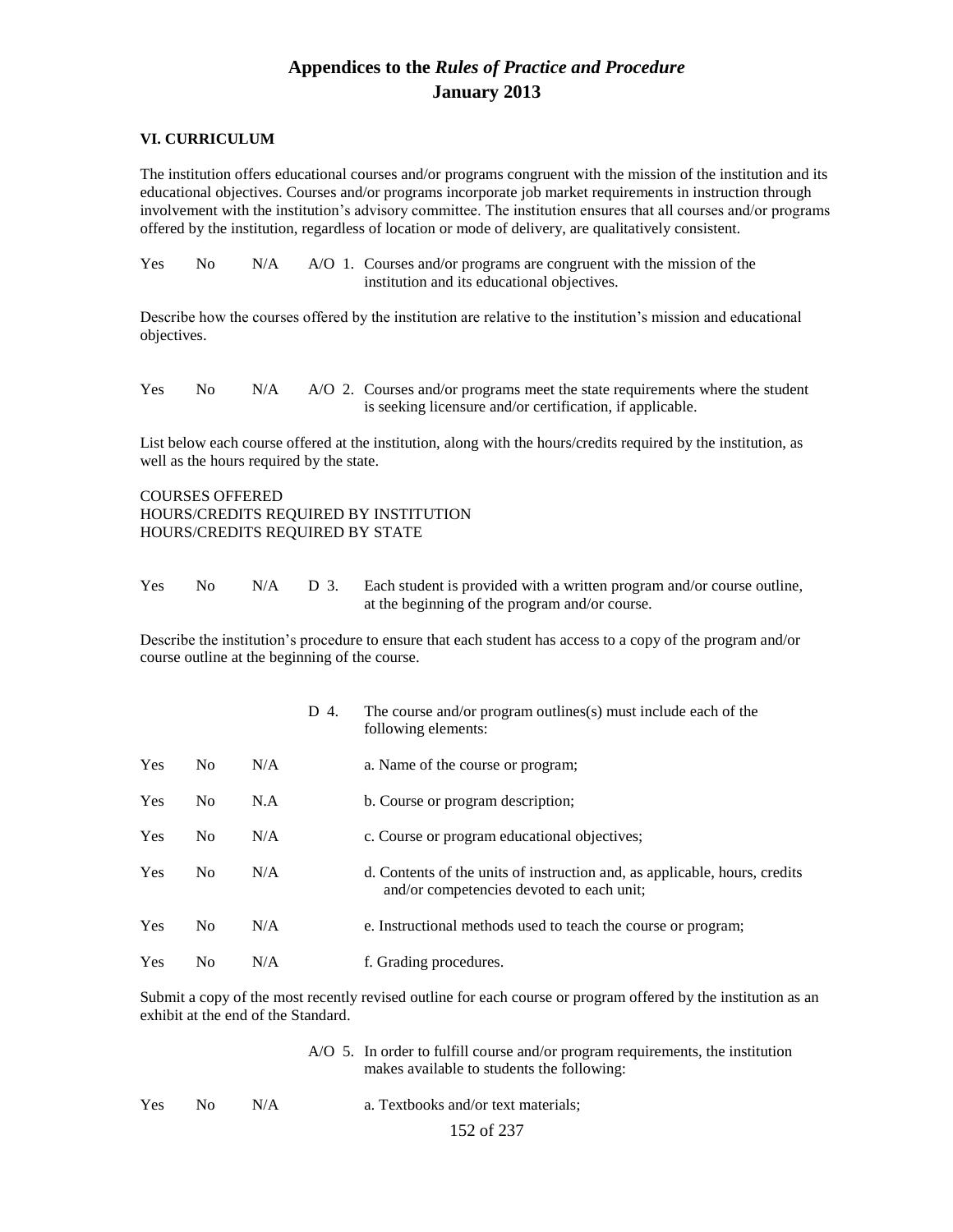| <b>Yes</b> | No. | N/A | b. Supplementary instructional resources |
|------------|-----|-----|------------------------------------------|
| <b>Yes</b> | No. | N/A | c. Equipment, as applicable:             |
| <b>Yes</b> | No. | N/A | d. Products and supplies, as applicable. |

Describe below how the institution ensures that it meets each of the requirements of this criterion.

| <b>Yes</b> | No. | N/A | A/O 6. The institution provides students and teachers with access to current |
|------------|-----|-----|------------------------------------------------------------------------------|
|            |     |     | written reference materials to support the educational course and/or         |
|            |     |     | program(s) offered.                                                          |

Describe below how the institution provides sufficient current, written, or web-based reference materials to support the educational courses and/or programs offered.

| <b>Yes</b> | No. | $N/A$ D 7. | Programs and/or courses offered by the institution comply with the       |
|------------|-----|------------|--------------------------------------------------------------------------|
|            |     |            | applicable regulatory agency curriculum requirements. In the absence     |
|            |     |            | of oversight agency regulations regarding curriculum, courses and/or     |
|            |     |            | programs are designed to meet industry standards using feedback from the |
|            |     |            | institution's advisory committee and required elements of the state or   |
|            |     |            | national examination, if applicable, and/or requirements defined in the  |
|            |     |            | oversight agency's statutes or regulations for licensure.                |

Describe below how the institution's courses and/or programs comply with applicable regulatory agency requirements or with industry standards.

Yes No N/A A 8. Each course and/or program provides instruction on the regulations governing the scope of practices for which students are training.

Describe below how students are advised or educated about the laws and regulations applicable to the program in which they are enrolled.

Yes No N/A A 9. Each program or course provides supervised instruction in the applicable skills and competencies.

Describe below how the institution's courses and/or programs provide supervised instruction in the applicable skills and competencies for the course and/or program.

| <b>Yes</b> | No. |  | N/A D 10. Academic and practical learning precede student salon or clinic |
|------------|-----|--|---------------------------------------------------------------------------|
|            |     |  | activities, as applicable.                                                |

Describe how the institution's curriculum is designed to ensure that students acquire knowledge and skills prior to entering the student salon and providing services to the public. Submit as an exhibit at the end of the standard the schedule for the institution's first phase or level of study.

| <b>Yes</b> | $N_{\Omega}$ |  | $N/A$ $A/O$ 11. Academic and practical learning methods (e.g. discussion, question and |
|------------|--------------|--|----------------------------------------------------------------------------------------|
|            |              |  | answer, demonstration, cooperative learning, distance learning,                        |
|            |              |  | problem solving, interactive lecture, individualized instruction, student              |
|            |              |  | and classroom presentations, labs and student salon activities) are used               |
|            |              |  | during the program.                                                                    |

List below the academic and learning methods used during each program.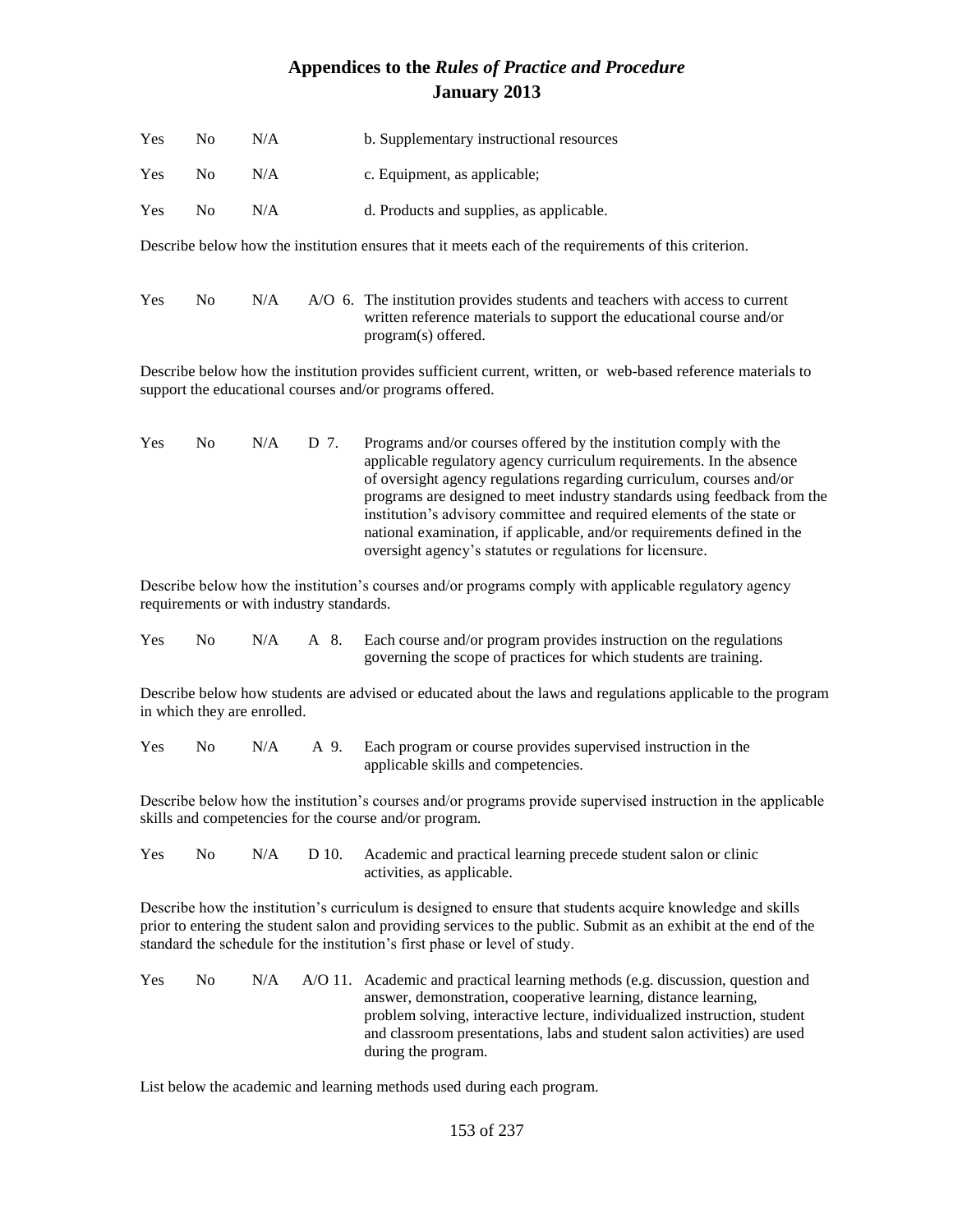| <b>Yes</b> | $N_{\Omega}$ | N/A A/O 12. Effective training aids and audiovisual materials are used to supplement |
|------------|--------------|--------------------------------------------------------------------------------------|
|            |              | the instructional process.                                                           |

Provide a list below of training aids and audiovisual materials used by the institution to support the instructional process or submit as an exhibit at the end of the Standard.

|            |                |     | D 13. | Instruction in classrooms, labs, student salons, and/or via distance<br>learning, if applicable, is effectively organized as evidenced by: |
|------------|----------------|-----|-------|--------------------------------------------------------------------------------------------------------------------------------------------|
| <b>Yes</b> | N <sub>0</sub> | N/A |       | a. Program and/or course outlines                                                                                                          |
| Yes        | N <sub>0</sub> | N/A |       | b. Lesson objectives                                                                                                                       |
| Yes        | N <sub>0</sub> | N/A |       | c. Evaluations                                                                                                                             |
| Yes        | N <sub>0</sub> | N/A |       | d. Other applicable instructional materials                                                                                                |

Submit the following as exhibits at the end of the standard for at least one course and/or program:

- Course and/or program objectives as stated in the course/program outline.
- One example of lesson objectives.
- One example of a written and practical evaluation.
- Any other applicable instructional materials the institution utilizes.

|     |     |     | D 14. To offer a course and/or program that exceeds the required minimum<br>course length by more than 50%, the institution must justify the course or<br>program length. In accordance with the mission of the institution, the<br>justification must state how the course or program length is necessitated by<br>the following factors: |
|-----|-----|-----|--------------------------------------------------------------------------------------------------------------------------------------------------------------------------------------------------------------------------------------------------------------------------------------------------------------------------------------------|
| Yes | No. | N/A | a. Industry needs as determined and/or recommended by the institution's<br>advisory committee;                                                                                                                                                                                                                                             |
| Yes | No  | N/A | b. Special academic needs of the students served.                                                                                                                                                                                                                                                                                          |

List below any courses and/or programs whose length exceeds the state requirements by more than 50% as well as the hours required by the state.

#### COURSES OFFERED INSTITUTION'S HOURS/CREDITS STATE HOURS/CREDITS

For any courses that exceed the state requirements by more than 50% describe the method used to determine the course and/or program length and the rationale for establishing the expanded course.

| Yes | No. | N/A | D 15. | If an institution participates in an externship, the institution's course |
|-----|-----|-----|-------|---------------------------------------------------------------------------|
|     |     |     |       | complies with all applicable requirements established by the state        |
|     |     |     |       | regulatory agency. In the absence of regulations promulgated by the       |
|     |     |     |       | state regulatory agency, the institution's externship will comply with    |
|     |     |     |       | the NACCAS <i>Externship Requirements Policy</i> (see page 42).           |

If applicable, describe the institution's externship program below or submit as an exhibit at the end of the Standard.

Yes No  $N/A$  D 16. The institution is responsible for the management, control, and delivery of distance education instruction.

If applicable, describe how the institution ensures that the management, control and delivery of the distance education are done by the approved institution.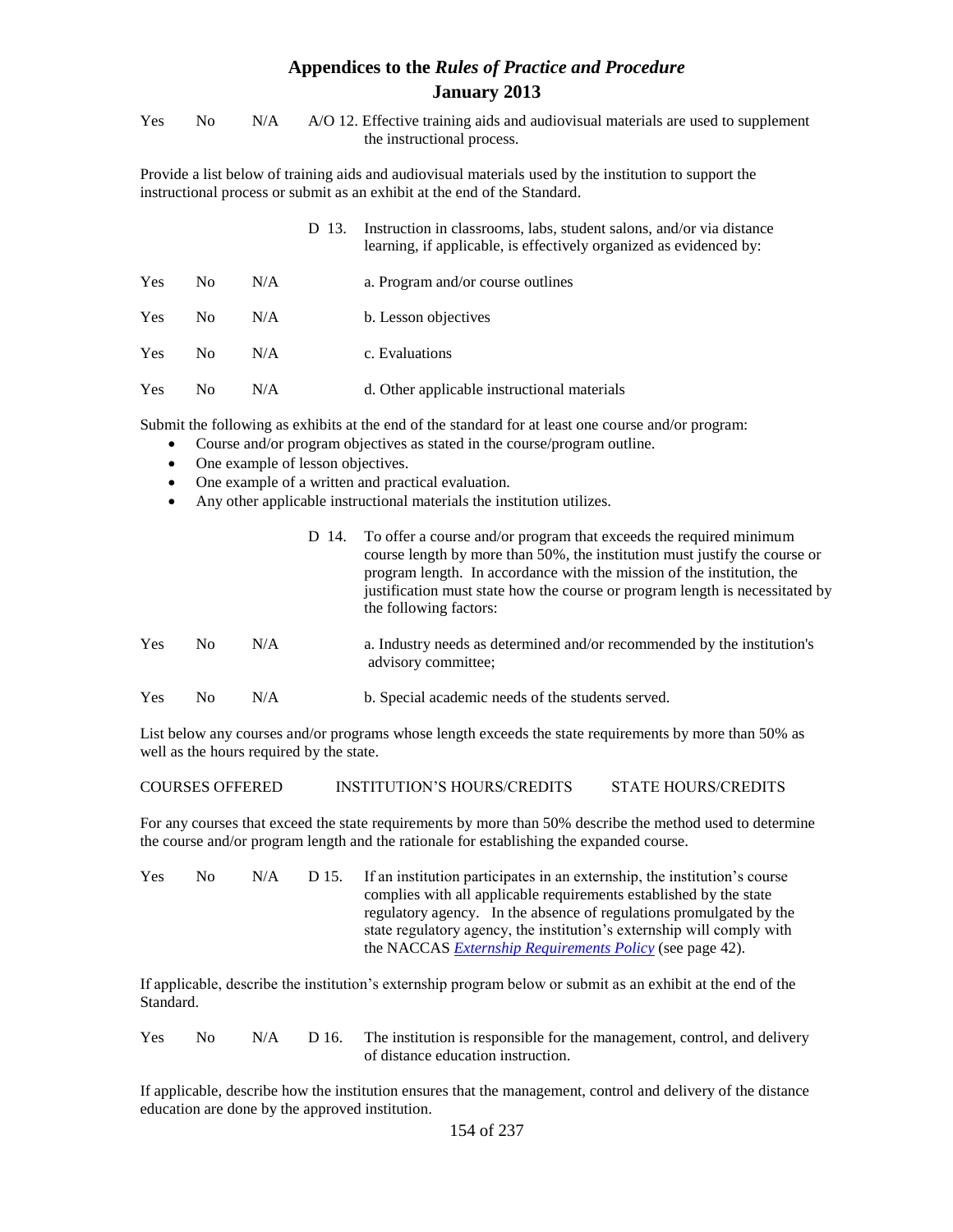Yes No N/A D 17. Distance education cannot be used as a mode of delivery for more than 50% of any program.

If applicable, describe how the institution ensures that no more than 50% of any program is delivered via distance education. Provide as an exhibit to this standard a list of units of instruction that delineates what portion is delivered on site and what portion is documentation of the percentage of any program that is delivered via distance education.

### **STANDARD VI: CURRICULUM EXHIBIT SECTION**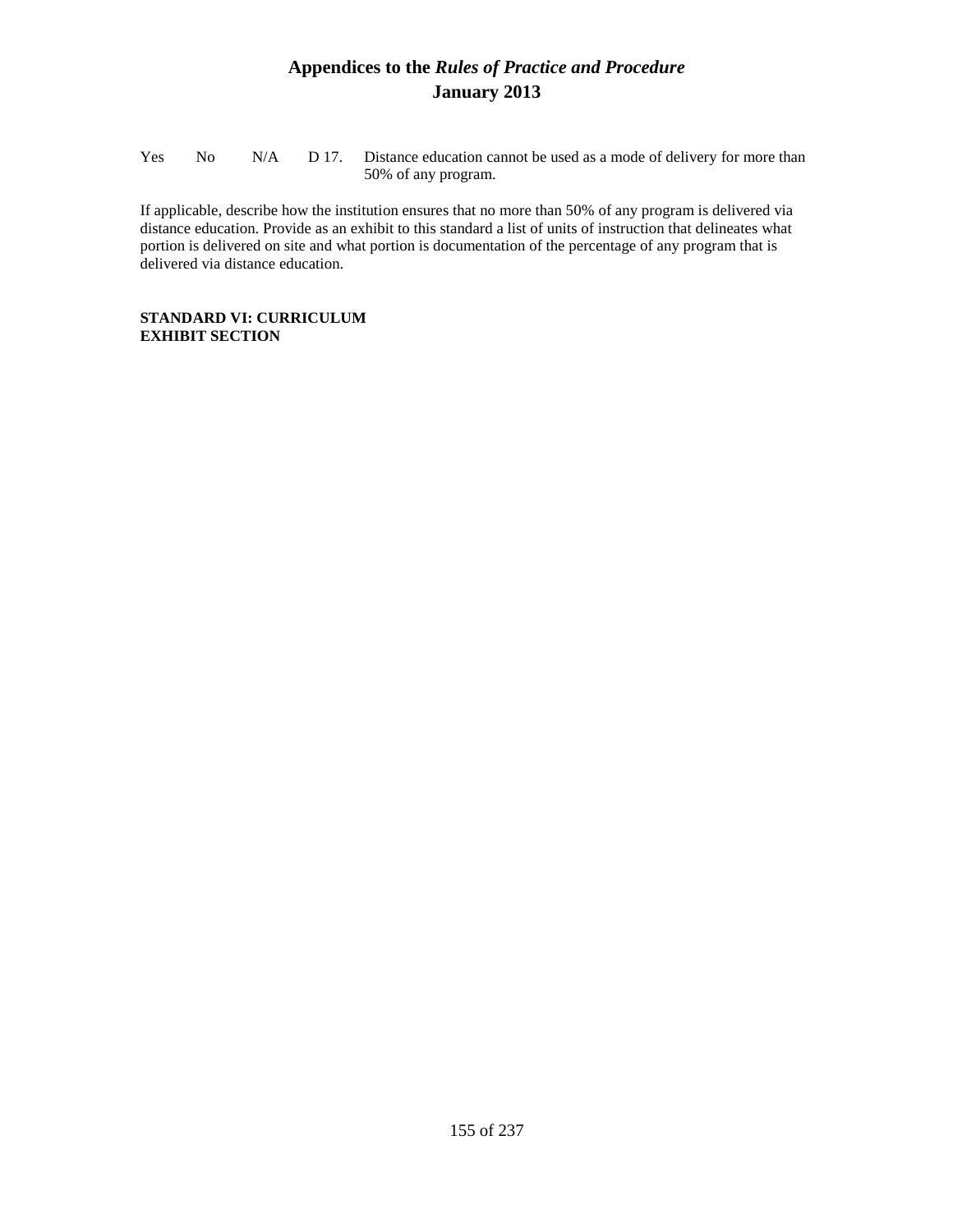#### **VII. FINANCIAL PRACTICES AND MANAGEMENT**

The institution maintains a sound financial condition and has qualified financial management.

Yes No N/A D 1. Financial statements must be submitted no later than six months after the end of the institution's fiscal year. Institutions applying for initial accreditation must submit their financial statements for the most recent fiscal year at the time they submit their application for initial accreditation.

Indicate below the institution's fiscal year end as well as the date of the most recent submission to NACCAS, as applicable. Indicate how often the institution prepares financial statements (monthly, quarterly, etc.).

| Yes        | N <sub>0</sub> | N/A | D 2. | The financial statements of the institution demonstrate that it has the<br>financial resources to ensure continuity of operation, education programs<br>and services, and to fulfill its obligations to students and employees, by<br>meeting the following:<br>Has met the requirements as set forth by the U.S. Department of<br>a.<br>Education in accordance with 34 C.F.R. 668.171, or the successor<br>regulation, or<br>$b_{\cdot}$<br>A ratio of current assets to current liabilities of one-to-one or greater                               |
|------------|----------------|-----|------|-------------------------------------------------------------------------------------------------------------------------------------------------------------------------------------------------------------------------------------------------------------------------------------------------------------------------------------------------------------------------------------------------------------------------------------------------------------------------------------------------------------------------------------------------------|
|            |                |     |      | (current ratio); a positive tangible net worth; and a profit in the most<br>recent accounting year or in two of the most recent three accounting<br>years. Any assets of the institution that are excluded in the calculation<br>of the composite score shall also be excluded by NACCAS in the<br>calculation of the current ratio and net worth.<br>Are audited by an independent Certified Public Accountant;<br>$c_{\cdot}$<br>Are prepared on an accrual basis, and in accordance with Generally<br>d.<br>Accepted Accounting Principles (GAAP). |
| <b>Yes</b> | N <sub>0</sub> | N/A | D 3. | Institutions participating in Title IV funding programs must submit<br>audited financial statements in accordance with federal auditing standards<br>and guidelines.                                                                                                                                                                                                                                                                                                                                                                                  |

### **The institution's financial statements are submitted to the NACCAS Director of Finance who will determine if they are in compliance with Standard VII.**

| <b>Yes</b> | No. | N/A | D 4. | Unless superseded by a state-, federal-, or program-mandated refund        |
|------------|-----|-----|------|----------------------------------------------------------------------------|
|            |     |     |      | policy, the Institution shall adopt a policy that complies with the NACCAS |
|            |     |     |      | <i>Withdrawal and Settlement Policy and Checklist (see page 43).</i>       |

Explain below which refund policy is used by the institution and submit as an exhibit at the end of the standard a cross-referenced NACCAS *Withdrawal and Settlement Policy and Checklist* (see page 43) regardless of which policy is followed. State if the institution participates in federal financial aid programs.

Yes No  $N/A$  D 5. For institutions participating in federal Title IV financial aid programs, the institutional refund policy applies in addition to applicable returns to Title IV programs.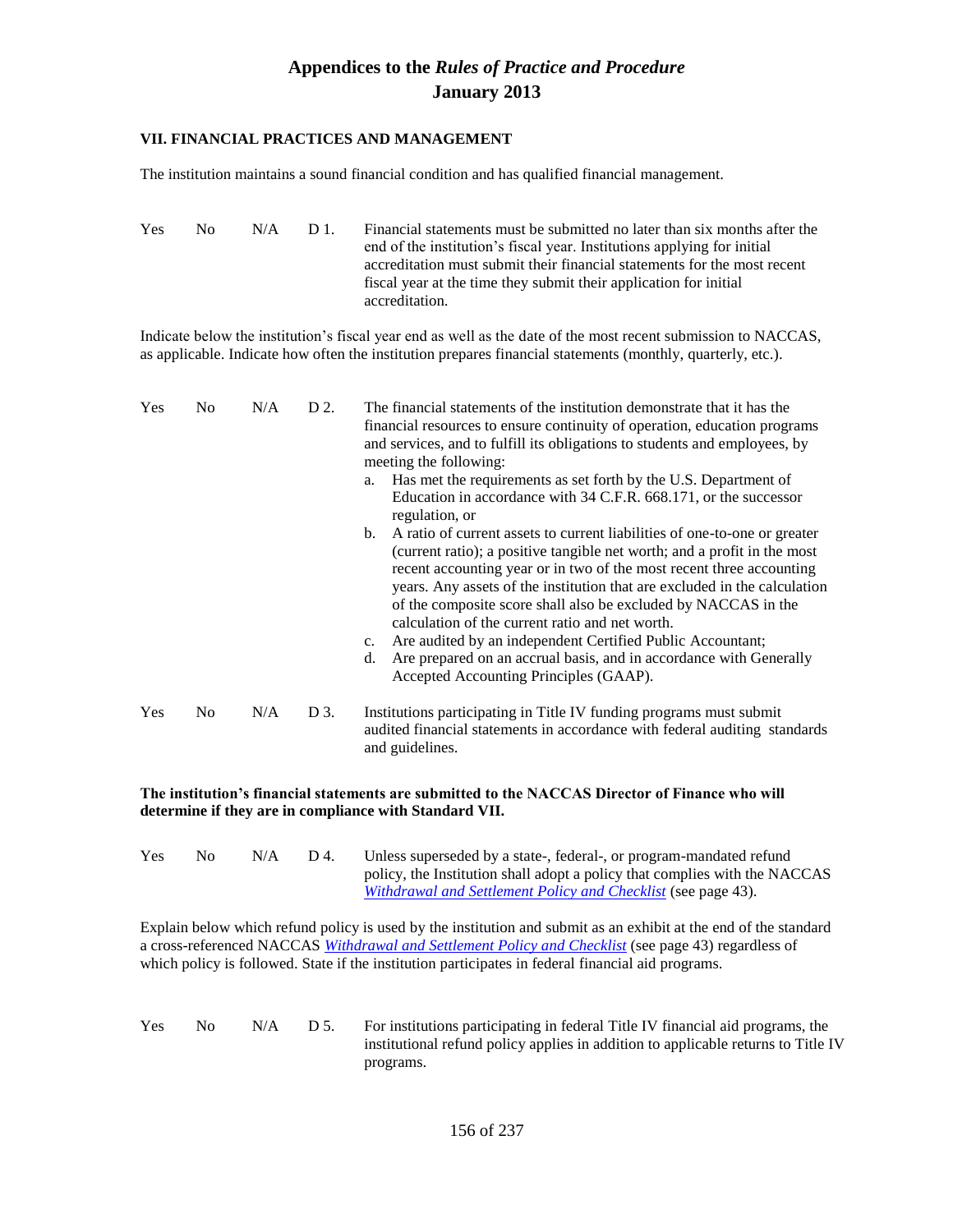Describe the institution's procedure for ensuring that an institutional refund is applied to all Title IV recipients after any applicable returns to Title IV have been made.

| <b>Yes</b> | No. | N/A | D 6. | The institution applies the applicable refund policy to all terminations  |
|------------|-----|-----|------|---------------------------------------------------------------------------|
|            |     |     |      | or any reason, by either party, including student decision, course and/or |
|            |     |     |      | program cancellation, or institution closure.                             |

Yes No  $N/A$  D 7. The institution accurately implements the applicable refund policy.

Describe below how the institution ensures that the institution applies the appropriate refund policy to all terminations and accurately implements the policy.

| Yes | No. | $N/A$ D 8. | The institution complies with the NACCAS <i>Policy on Extra Instructional</i> |
|-----|-----|------------|-------------------------------------------------------------------------------|
|     |     |            | <i>Charges</i> (see page 47), if applicable.                                  |

Insert the institution's policy below on extra instructional charges, if applicable.

| <b>Yes</b> | No. |  | N/A D/A 9. Staff working with financial and accounting records is qualified by |
|------------|-----|--|--------------------------------------------------------------------------------|
|            |     |  | training and/or experience in accounting and bookkeeping.                      |

Describe below how the institution ensures that staff members working with financial and accounting records are qualified to do so. Submit a copy of the resume for each staff member working with financial and accounting records as an exhibit at the end of the standard.

| <b>Yes</b> | No. |  | N/A D/A 10. Staff working with student financial aid is qualified by training and/or |
|------------|-----|--|--------------------------------------------------------------------------------------|
|            |     |  | experience in applicable laws and regulations.                                       |

Describe below how the institution ensures that staff members working with financial aid programs are qualified to do so. Submit a copy of the resume for each staff member working with financial aid programs as an exhibit at the end of the standard.

### **STANDARD VII: FINANCIAL PRACTICES AND MANAGEMENT EXHIBIT SECTION**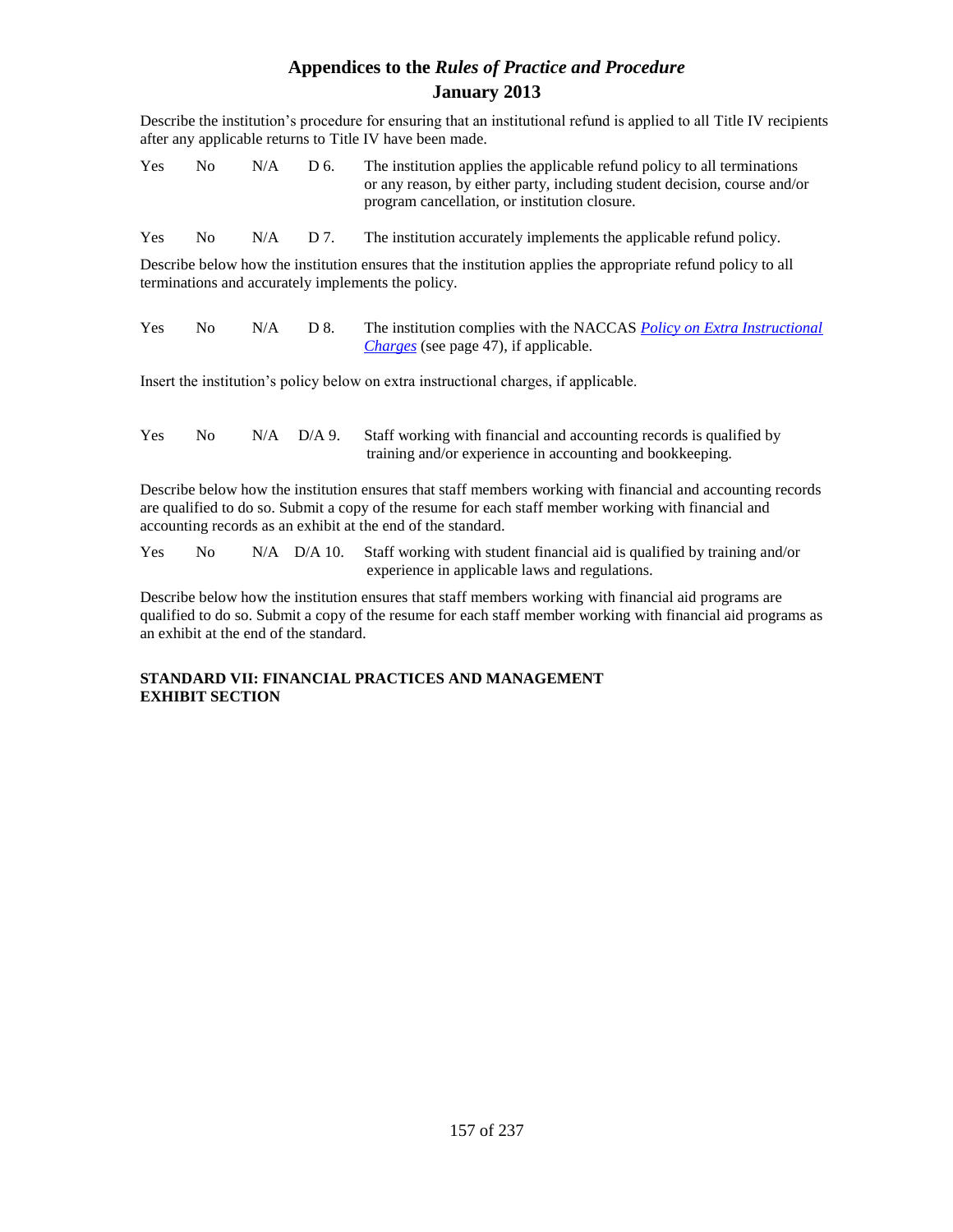### **VIII. INSTRUCTIONAL SPACE AND FACILITIES**

The institution provides equipment, instructional and laboratory space, and other physical facilities that are adequate for instructional needs and meet professional standards of safety and hygiene.

|  |  |  |  |  | $Yes$ No $N/A$ O 1. Instructional areas allow for effective delivery of instruction. |
|--|--|--|--|--|--------------------------------------------------------------------------------------|
|--|--|--|--|--|--------------------------------------------------------------------------------------|

Describe how the institution ensures that all instructional areas allow for effective delivery of instruction.

| <b>Yes</b> | No. |  | $N/A$ $O/A2$ . Institutional space is equipped to accommodate the numbers of students |
|------------|-----|--|---------------------------------------------------------------------------------------|
|            |     |  | assembled at one time.                                                                |

Describe how the institution's space is equipped to accommodate the number of students assembled at one time.

|            |     |     | O 3. | The institution meets applicable fire, building, health, ventilation,<br>heating and safety requirements. In particular: |
|------------|-----|-----|------|--------------------------------------------------------------------------------------------------------------------------|
| Yes        | No. | N/A |      | a. Sanitary drinking water is available;                                                                                 |
| Yes        | No  | N/A |      | b. Sanitary lavatories have hot and cold running water;                                                                  |
| <b>Yes</b> | No. | N/A |      | c. Appropriately located fire extinguishers are maintained in operable condition;                                        |
| <b>Yes</b> | No  | N/A |      | d. Electrical service is adequate to serve institution needs; and                                                        |
| <b>Yes</b> | No  | N/A |      | e. Emergency evacuation plans are known to staff and students.                                                           |

Describe how the institution ensures that it meets each of the requirements for this criterion.

|  |  |  |  | Yes No N/A O 4. Classrooms and service facilities are used exclusively for training. |  |
|--|--|--|--|--------------------------------------------------------------------------------------|--|
|--|--|--|--|--------------------------------------------------------------------------------------|--|

Describe how the institution ensures that classroom and service facilities are used exclusively for training.

| <b>Yes</b> |  | No N/A O 5. A sign indicating clearly that all services are performed by supervised |  |  |
|------------|--|-------------------------------------------------------------------------------------|--|--|
|            |  | students is posted in a place easily seen by all service customers.                 |  |  |

Describe where the sign indicating clearly that all services are performed by supervised students is located.

Yes No N/A O 6. When a professional service facility or other business entity and an institution are under the same ownership or otherwise associated, separate operation of each entity is maintained.

Describe how the institution maintains the separate operation of each of these entities. Explain how the institution ensures that students and the public can clearly differentiate between a professional service facility and the institution.

| <b>Yes</b> |  | No $N/A$ O 7. The name clearly identifies the institution as an educational institution. |
|------------|--|------------------------------------------------------------------------------------------|
| <b>Yes</b> |  | No $N/A$ O 8. The name of the institution appears on exterior signs at the institution   |
|            |  | location.                                                                                |

Include as an exhibit a photograph of the exterior sign.

#### **STANDARD VIII: INSTRUCTIONAL SPACE AND FACILITIES EXHIBIT SECTION**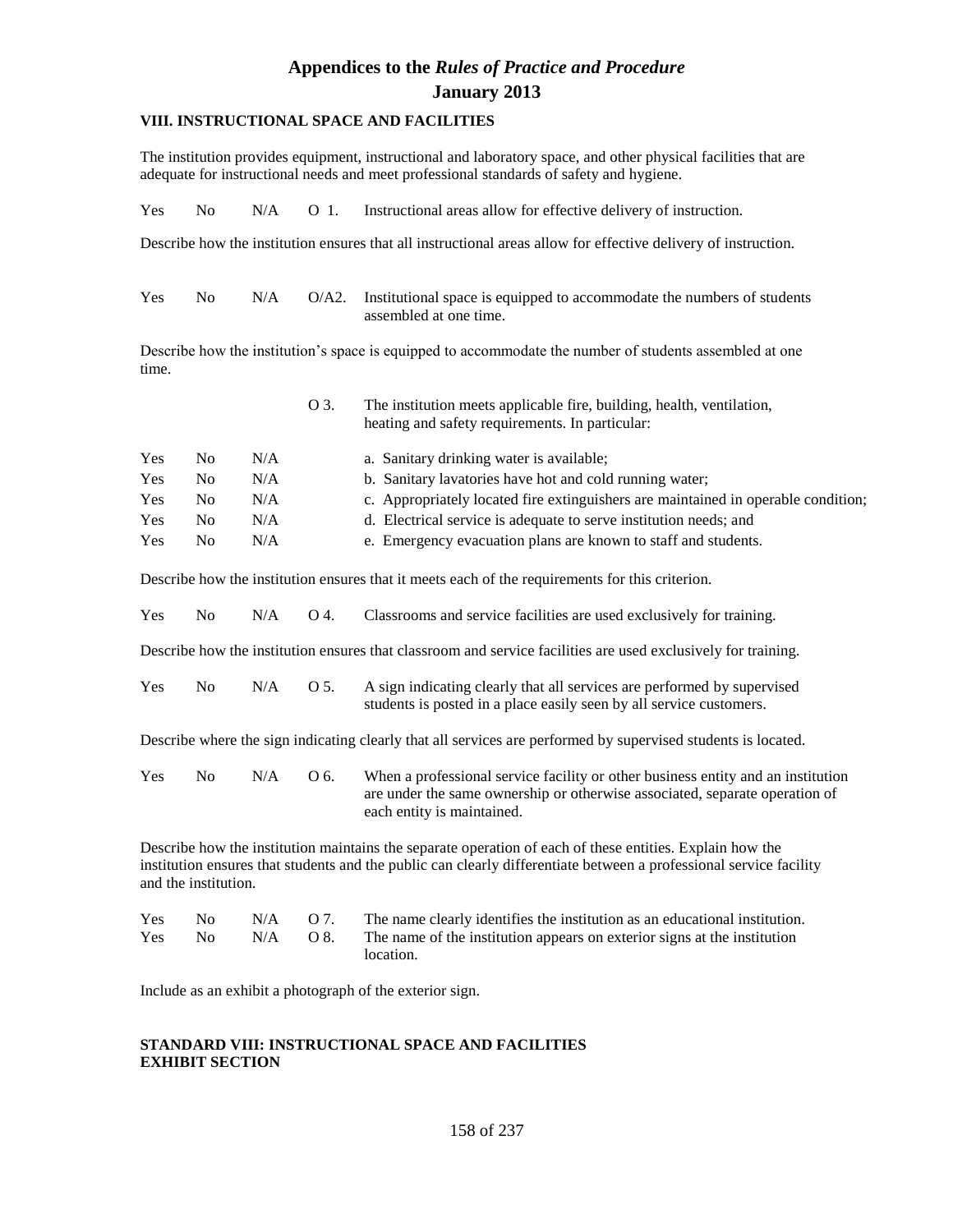### **IX. EVALUATION OF STUDENTS**

The institution uses systematic student evaluation to assist student learning and to demonstrate satisfactory student achievement before a certificate of completion is awarded.

| <b>Yes</b> | $No$ $N/A$ $D1$ | Each student is evaluated periodically on attendance, academic and/or |
|------------|-----------------|-----------------------------------------------------------------------|
|            |                 | practical learning, as applicable.                                    |

Describe how and when students are periodically evaluated on academic and practical learning.

Yes No N/A D 2. Practical learning is evaluated using written criteria, such as rubrics or similar means.

Provide examples of written criteria used and any applicable forms used to evaluate practical learning. Describe how the institution ensures consistency in practical grading among instructors. Describe how the institution's practical grading process informs the student of any deficiencies that may exist in any specific skill set.

Yes No N/A A 3. Student evaluation results are provided to students.

Describe when students are apprised of their academic performance, practical skills development, and, as applicable, attendance. Include a copy of applicable forms used as exhibits at the end of the Standard.

| <b>Yes</b> | No. | N/A | D 4. | The institution documents that each student who graduates or is otherwise     |
|------------|-----|-----|------|-------------------------------------------------------------------------------|
|            |     |     |      | awarded a certificate of completion has fully met the institution's published |
|            |     |     |      | graduation requirements.                                                      |

List below the page number in the catalog where the graduation requirements can be found. Describe how the school ensures that a student has fully met the requirements prior to being issued a diploma or certificate of completion.

Yes No  $N/A$  D 5. The institution's Satisfactory Academic Progress Policy complies with the NACCAS Satisfactory Academic Progress Policy and Checklist for *Programs Measured in Clock Hours or Competencies* (see page 49) *or for Programs Measured in Credit Hours* (see page 52).

Provide a copy of the institution's satisfactory progress policy cross-referenced to the NACCAS *Satisfactory Progress Policy and Checklist* for *Programs Measured in Clock Hours or Competencies* (see page 49) or for *Programs Measured in Credit Hours* (see page 52).

Yes No N/A D 6. The institution accurately evaluates student progress according to the requirements of the NACCAS Policy on Satisfactory Academic Progress, if applicable.

Provide copies of the Satisfactory Progress evaluation forms used by the institution.

### **STANDARD IX: EVALUATION OF STUDENTS EXHIBIT SECTION**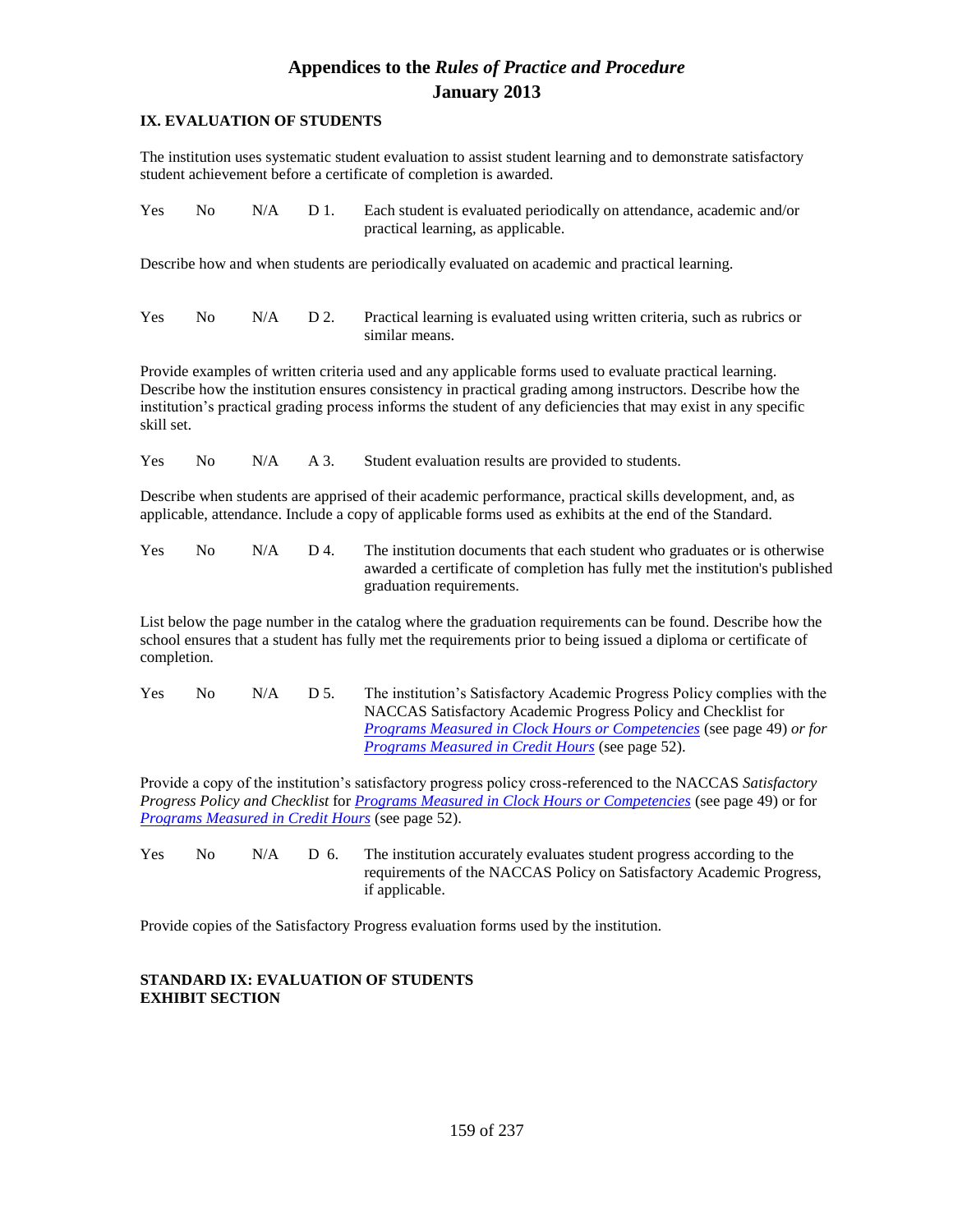### **X. OCCUPATIONAL ASSOCIATE DEGREE PROGRAMS**

The institution offers Occupational Associate Degree programs and/or courses that are consistent with the institution's mission and educational objectives. The general education courses offered in the program are applicable to the occupation. Institutions offering degree programs and/or courses must meet all other applicable standards of accreditation.

| <b>Yes</b> | No. | N/A | D 1. | Instructors teaching applied general education courses must have at            |
|------------|-----|-----|------|--------------------------------------------------------------------------------|
|            |     |     |      | least an associate's degree with appropriate course work in the subject        |
|            |     |     |      | $area(s)$ taught <b>OR</b> related work experience (3 years) and college level |
|            |     |     |      | course work in the subject area being taught.                                  |

Provide a list of instructors including a resume indicating formal education or related work experience, as applicable.

| <b>Yes</b> | $N_{\Omega}$ | N/A | D 2. | If the institution has a transfer policy, it must state that a minimum of 25 |
|------------|--------------|-----|------|------------------------------------------------------------------------------|
|            |              |     |      | % of the degree program must be delivered by the institution awarding        |
|            |              |     |      | the degree.                                                                  |

State the institution's transfer policy below or include as an exhibit at the end of the standard.

| Yes | No 11 |     | $N/A$ D 3. | The program must consist of a minimum of two academic years and 60 |
|-----|-------|-----|------------|--------------------------------------------------------------------|
|     |       |     |            | semester credit hours in length.                                   |
| Yes | No.   | N/A | $D_4$      | A minimum of 45 semester credit hours must be included in the      |
|     |       |     |            | occupational area.                                                 |
| Yes | No.   | N/A | D.5        | A minimum of 15 semester credit hours must be included in general  |
|     |       |     |            | education courses.                                                 |

List below the page number in the catalog where the program content and requisite course hours can be found.

Complete the following list:

#### PROGRAM TITLE PROGRAM LENGTH

Describe course and/or program content and explain how credits are allocated to occupational and general education. List the page in the catalog where this information can be found.

Yes No N/A A 6. Courses and/or programs enhance the ability of an individual to apply academic and occupational skills in the workplace.

Describe how the institution ensures that courses and/or programs enhance the ability of the individual to apply academic and occupational skills in the workplace.

Yes No N/A A 7. Courses and/or programs must be qualitatively related to the occupational degree offered.

Describe how the institution ensures that courses and/or programs are qualitatively related to the occupational degree offered.

| <b>Yes</b> | No. | $N/A$ D 8. | Resource materials available to degree-seeking students are relevant, |
|------------|-----|------------|-----------------------------------------------------------------------|
|            |     |            | current, and appropriate to the courses of study and/or programs.     |

List examples of materials available to degree-seeking students and explain how the institution ensures they are relevant, current, and appropriate to the courses of study and/or programs.

### **STANDARD X: OCCUPATIONAL ASSOCIATE DEGREE PROGRAMS EXHIBIT SECTION**

160 of 237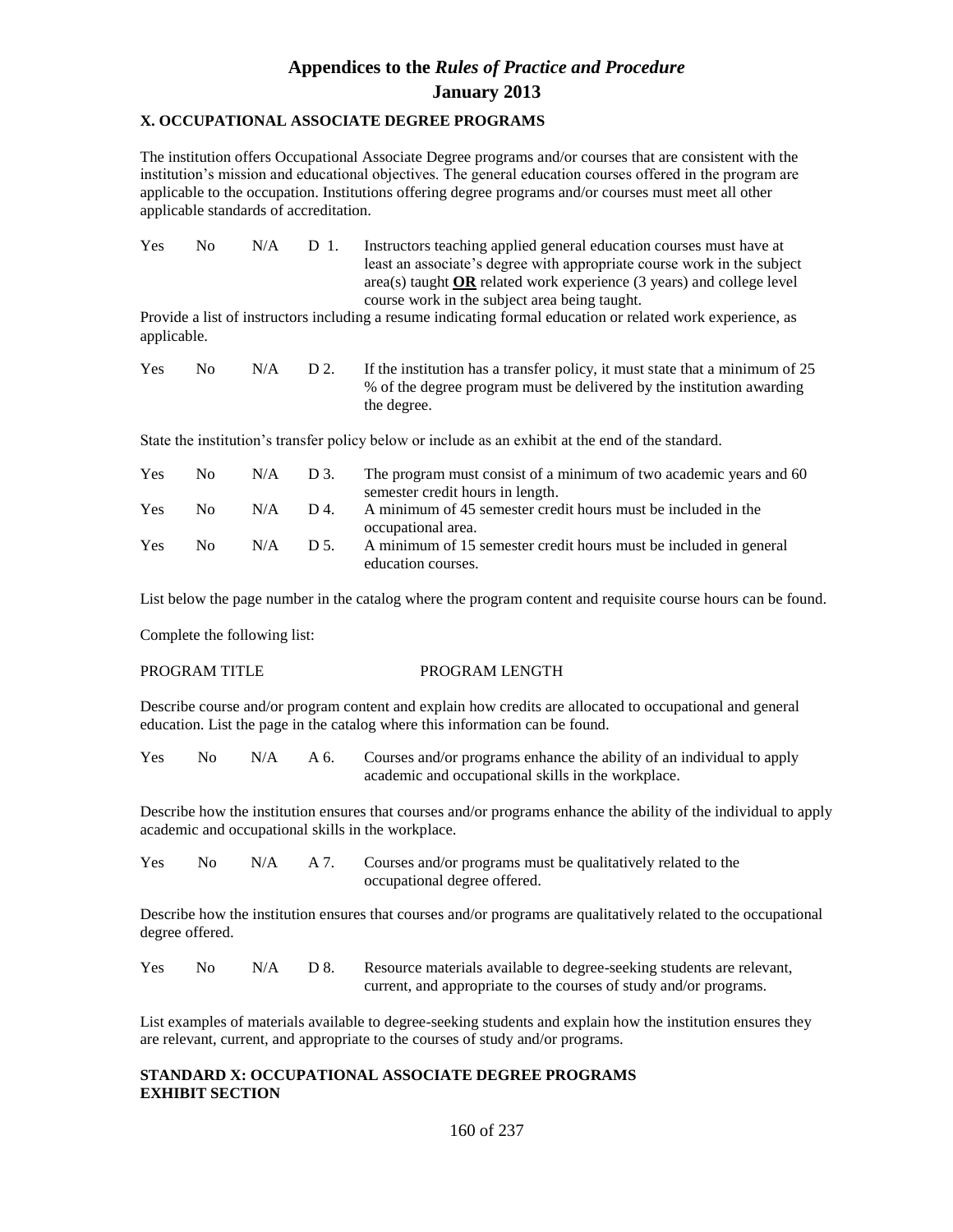### **Appendix #7A – Program Self-Study Format**

Please review each standard statement and the corresponding Criteria. Determine whether the institution is in compliance, out of compliance, or if the criterion does not apply to the institution and check, circle, or underscore the appropriate response.

The institution shall provide exhibits as requested with each Standard. Exhibits should be placed behind the standard, labeled to correlate with the applicable criterion, and entered into the ISS. (See *Appendix 5B*, page 139). For example, when providing a copy of the licenses of the instructors for the new program, please label the exhibit as Exhibit II. 1.

Inclusion of exhibits can be achieved in a variety of ways, as follows:

- 1. Documents may be copied, labeled and placed behind a tab after the applicable Standard, if submitting a hard copy of the ISS.
- 2. Documents may be "cut and pasted," labeled, and placed after the Standard, if submitting via a CD ROM.
- 3. Documents may be labeled, saved into a pdf format, and placed after the Standard, if submitting via CD ROM.

### **I. EDUCATIONAL OBJECTIVES AND INSTITUTIONAL EVALUATION**

The institution has a published mission statement identifying the institution as providing career preparation. The institution assesses its performance as related to its stated objectives, summarizes the results of the assessment, and uses the assessment to maintain or improve institution performance.

| Yes | No. | N/A | D 1. | A mission statement has been adopted by the institution and clearly<br>identifies the institution as one preparing graduates for employment.  |  |
|-----|-----|-----|------|-----------------------------------------------------------------------------------------------------------------------------------------------|--|
| Yes | No. | N/A | D 2. | The mission statement is published in the institution's catalog.                                                                              |  |
|     |     |     |      | List below the page number in the institution's catalog where the mission statement can be found.                                             |  |
| Yes | No. | N/A | D 6. | The institution has an external advisory committee comprised of an<br>employer or employers representing the field(s) of study offered by the |  |

List the name(s) of the advisory committee member that satisfies this criterion for the new program. Also list the advisory committee member(s)'s name of business, business address, and field(s) for which the member may employ graduates below.

institution. A committee member may represent multiple fields.

| Committee Member Name |     |     |  |                             | Business Name Business Address | Fields of Employment                                                          |
|-----------------------|-----|-----|--|-----------------------------|--------------------------------|-------------------------------------------------------------------------------|
| Yes                   | No. | N/A |  | and changes, as applicable. |                                | D 11. Based on the feedback received, the institution implements improvements |

Describe how the institution will assess the effectiveness of the new program and implement improvement and changes.

### **STANDARD I: EDUCATIONAL OBJECTIVES AND INSTITUTIONAL EVALUATION EXHIBITS SECTION**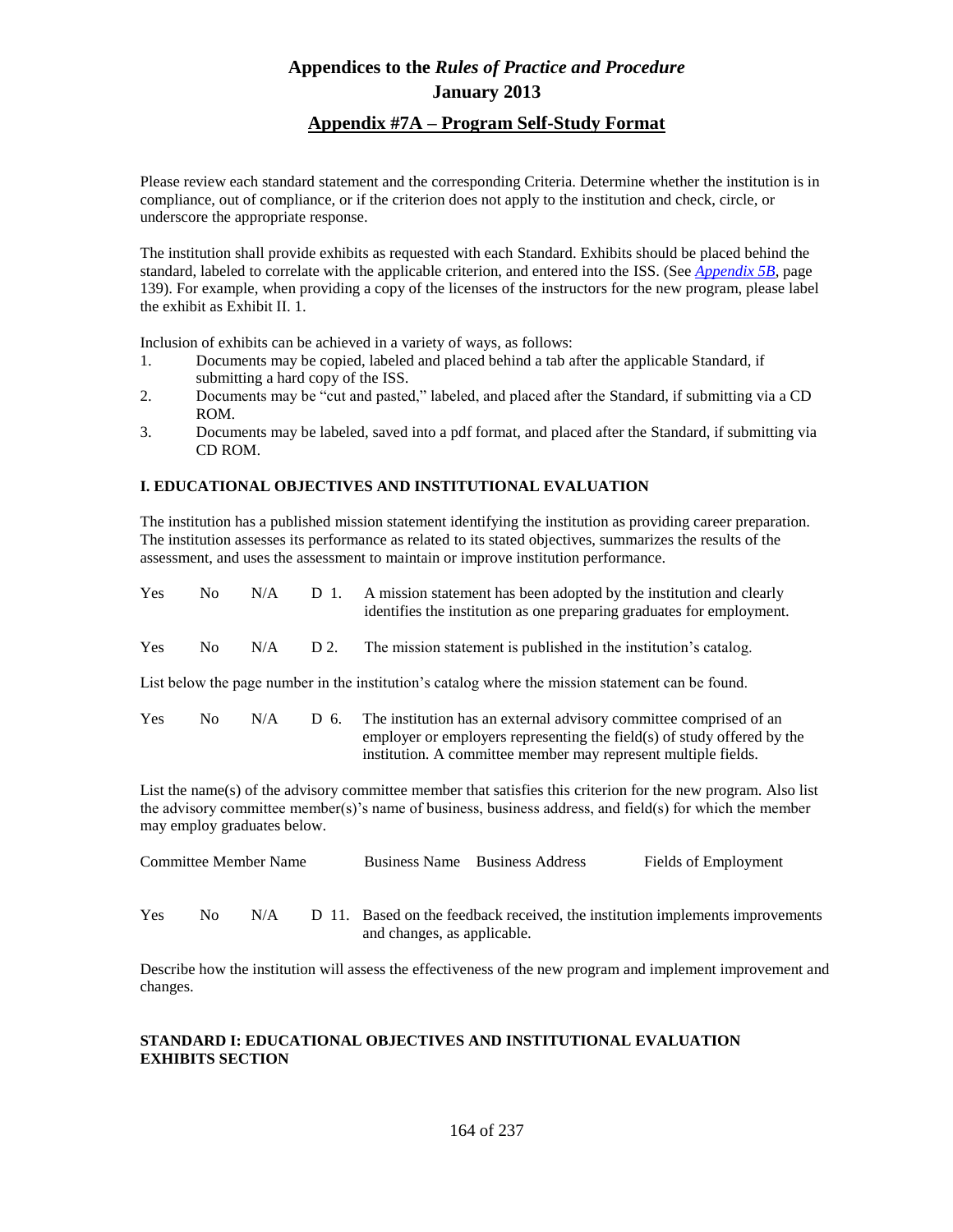### **II. INSTRUCTIONAL STAFF**

The institution employs an instructional staff that is fully qualified and of adequate size to fulfill the objectives of the educational courses and/or program(s) regardless of mode of delivery.

| Yes - |  | No N/A D 1. Instructors hold teaching credentials demonstrating compliance with |
|-------|--|---------------------------------------------------------------------------------|
|       |  | applicable state requirements.                                                  |

Insert copies of licenses for all regularly employed, current instructors responsible for the new program as exhibits at the end of this Standard. In states where a teaching credential is not required, submit a copy of the applicable practitioner license(s) and a copy of the state regulation addressing qualifications for instructors.

Yes No N/A A 2. Qualified substitute instructors are familiar with the institution's curriculum, policies and procedures.

Provide a list of all substitute instructors for the new program and their license numbers below. Please explain how the institution ensures that substitutes are familiar with the institution's curriculum, policies, and procedures.

### **STANDARD II: INSTRUCTIONAL STAFF EXHIBITS SECTION**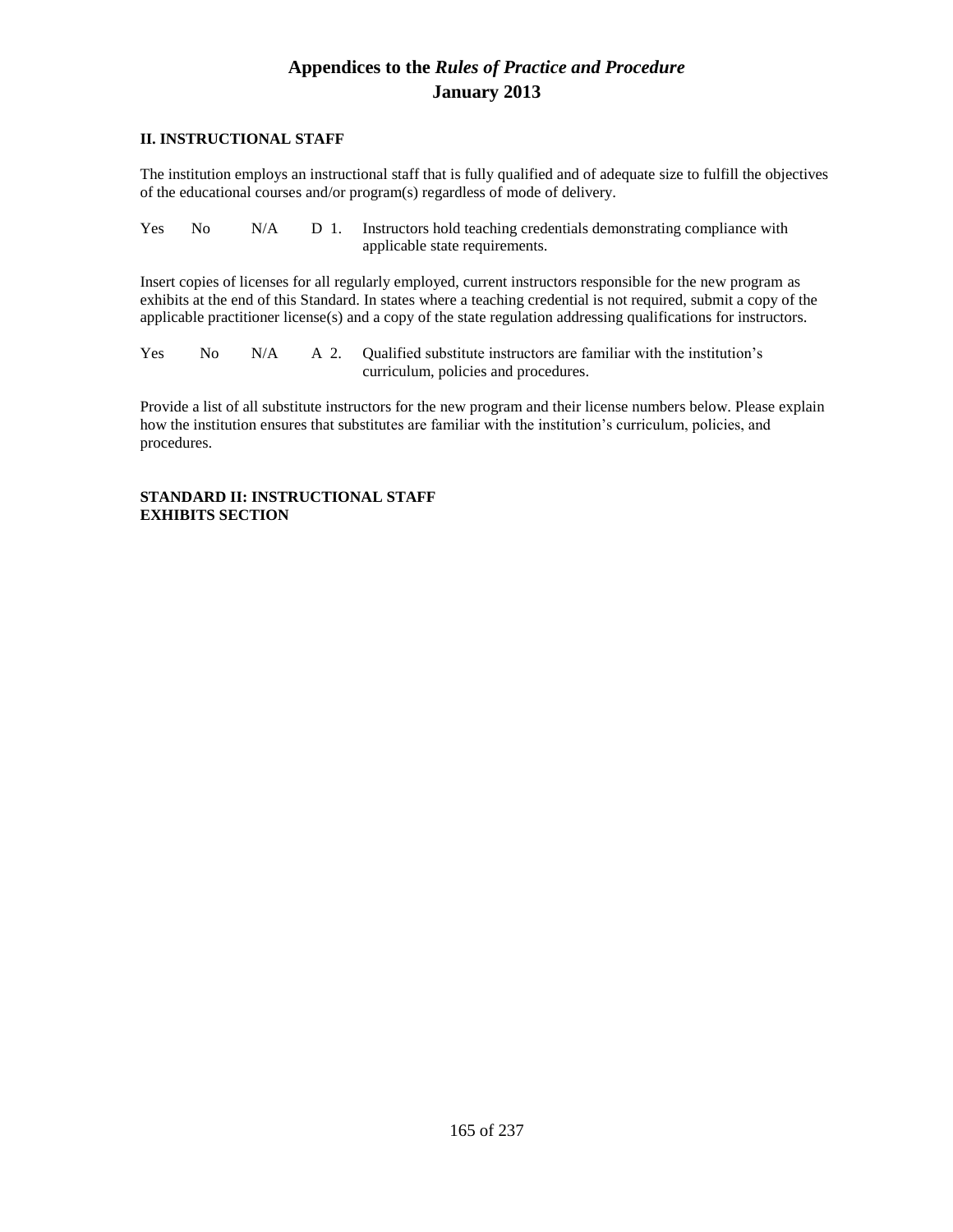### **III. ADMINISTRATIVE SERVICES**

The institution has in place administrative policies and services appropriate to the educational courses and/or program(s). Such policies and services meet applicable federal, state, local, and NACCAS policies.

Yes No N/A A/O/D 3. The institution complies with applicable federal, state and local statutes and regulations governing the operations of the institution including the NACCAS *Rules of Practice and Procedure* (see page 55).

Provide evidence that the school is approved to teach the new or changed program from applicable state or local regulatory agencies.

Describe below how the institution ensures that it remains in compliance with all the local, state, and federal regulations that impact the institution.

| <b>Yes</b> | No. | N/A | D 6. | The institution has current, signed participation agreement(s) and |
|------------|-----|-----|------|--------------------------------------------------------------------|
|            |     |     |      | Eligibility Certification Approval Report (ECAR) listing approved  |
|            |     |     |      | courses and/or programs, if applicable;                            |

List the financial aid programs in which the institution participates below. Indicate if the school will be utilizing financial aid programs for the new program offered.

| Yes |  | No N/A D 8. Advertising conforms to the NACCAS Policy on Advertising (see page |
|-----|--|--------------------------------------------------------------------------------|
|     |  |                                                                                |

Submit as an exhibit, copies of examples of any current or proposed advertising relevant to the new or changed program.

| <b>Yes</b> | No. | N/A | O <sub>14</sub> | The institution utilizes technologies and practices that are effective in |
|------------|-----|-----|-----------------|---------------------------------------------------------------------------|
|            |     |     |                 | verifying the identity of a distance learning student who participates in |
|            |     |     |                 | class or coursework (such as secure login and pass code or proctored      |
|            |     |     |                 | examinations) while protecting student privacy.                           |

Describe how the institution verifies the identity of the distance learner and insert any exhibits or forms used for compliance.

Yes No N/A A/D 15. Any information provided to applicants, enrollees, or students that is relevant to their decision to enroll in the institution or to satisfactorily complete the course and/or program must be in the language in which the course will be taught.

Describe the policies, procedures and documents used by the institution that ensures compliance with this requirement.

#### **STANDARD III: ADMINISTRATIVE SERVICES EXHIBIT SECTION**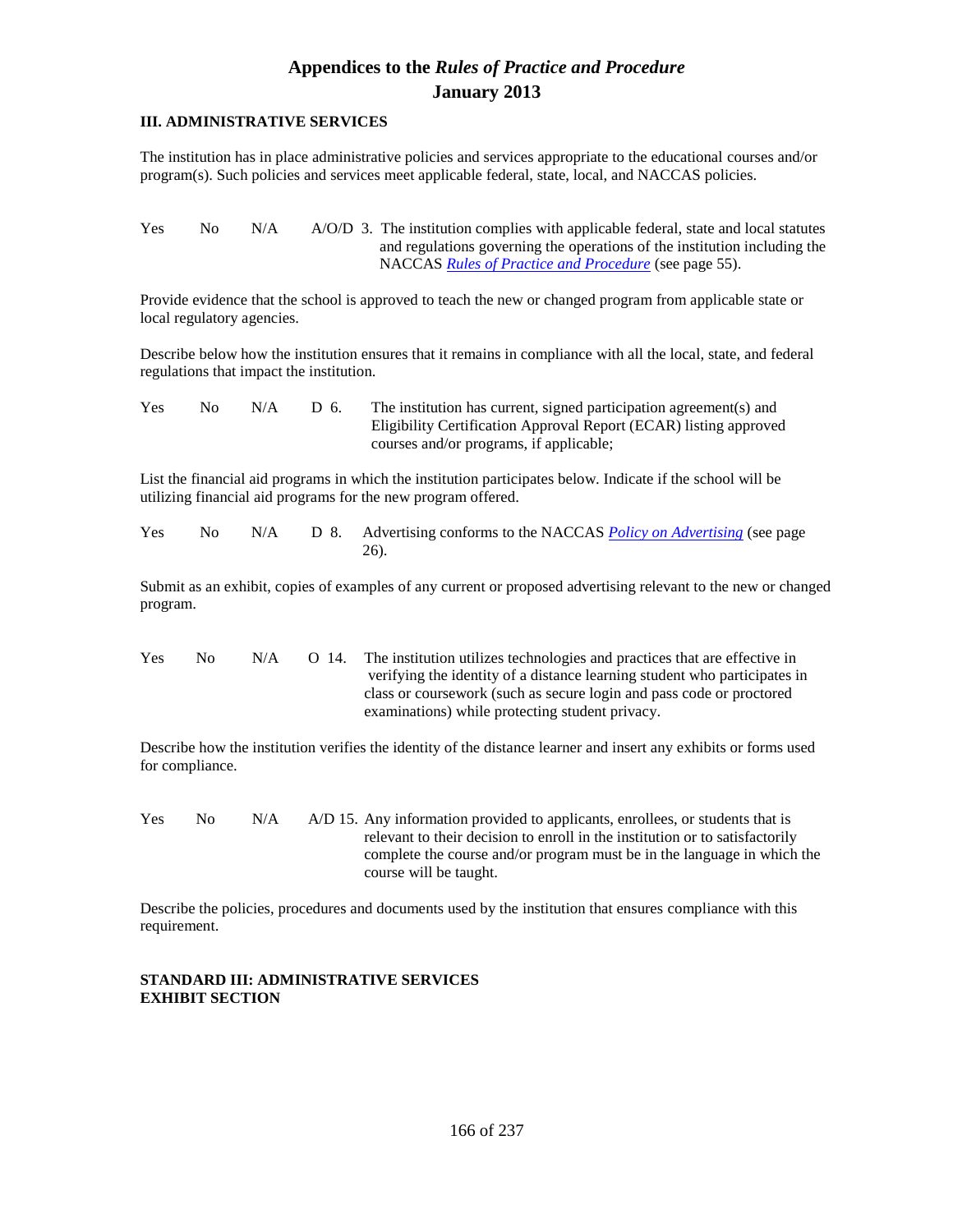### **IV. ADMISSIONS POLICIES AND PROCEDURES**

The institution has published student admissions policies that are appropriate for the educational courses and/or program(s), and the institution follows these policies.

Yes No N/A D 1. The institution's admission policies require that each student meet one of the following:

- a. Have successfully completed high school or its equivalent as evidenced by any of the items on the following non-exhaustive list: copy of diploma, copy of GED certificate, copy of a transcript showing high school completion, or a certificate of attainment (only applicable for non-Title IV recipients), etc.; or
- b. Have a state-issued credential for secondary school completion if home- schooled; or
- c. Have the ability to benefit from the training, according to the NACCAS *Ability-To-Benefit Policy* (see page 32).
- d. If attending under a training agreement with a government agency, school district, and/or other entity, meets the admission requirements set out in the training agreement and/or applicable state licensing or certification regulations.

State below the page number in the catalog where the institution's admission policy can be found.

| <b>Yes</b> |  | No N/A D 3. The institution's written catalog complies with the NACCAS catalog |
|------------|--|--------------------------------------------------------------------------------|
|            |  | requirements, found in $Policy IV.04$ (see page 35).                           |

Submit a copy of the institution's cross-referenced student catalog as an exhibit at the end of the standard. Indicate by either highlighting the catalog or listing the page numbers below where the changes made to the catalog in relation to the new program are located, including but not limited to: admission requirements, program listing, tuition and fees, refund policy, graduation requirements, etc.

| <b>Yes</b> | No. |  | N/A D 4. Before accepting an applicant for admission, the institution provides the |
|------------|-----|--|------------------------------------------------------------------------------------|
|            |     |  | applicant access to the institution's catalog.                                     |

Describe the procedure followed to ensure that all applicants have access to a copy of the institution's catalog prior to signing an enrollment agreement.

Yes No N/A D 5. Before enrollment, each applicant is provided access to written information that accurately reflects the most recent annual report statistics.

Describe below how the institution ensures that applicants have access to written information that accurately reflects the institution's most recent annual report year statistics.

| <b>Yes</b> | No. | N/A | D 6. Before enrollment each applicant is provided access to written information |
|------------|-----|-----|---------------------------------------------------------------------------------|
|            |     |     | that accurately reports the certification or licensing requirements of the      |
|            |     |     | jurisdiction for which it is preparing graduates.                               |

Describe below how the institution ensures that applicants have access to written information that accurately reflects the licensure requirements of the new program.

| <b>Yes</b> | No N/A |  | The institution uses an enrollment agreement that complies with the |
|------------|--------|--|---------------------------------------------------------------------|
|            |        |  | NACCAS <i>Enrollment Agreement Requirements</i> (see page 33).      |

Insert as an exhibit at the end of this Standard a copy of the institution's enrollment agreement that is highlighted to show the changes made for the new program.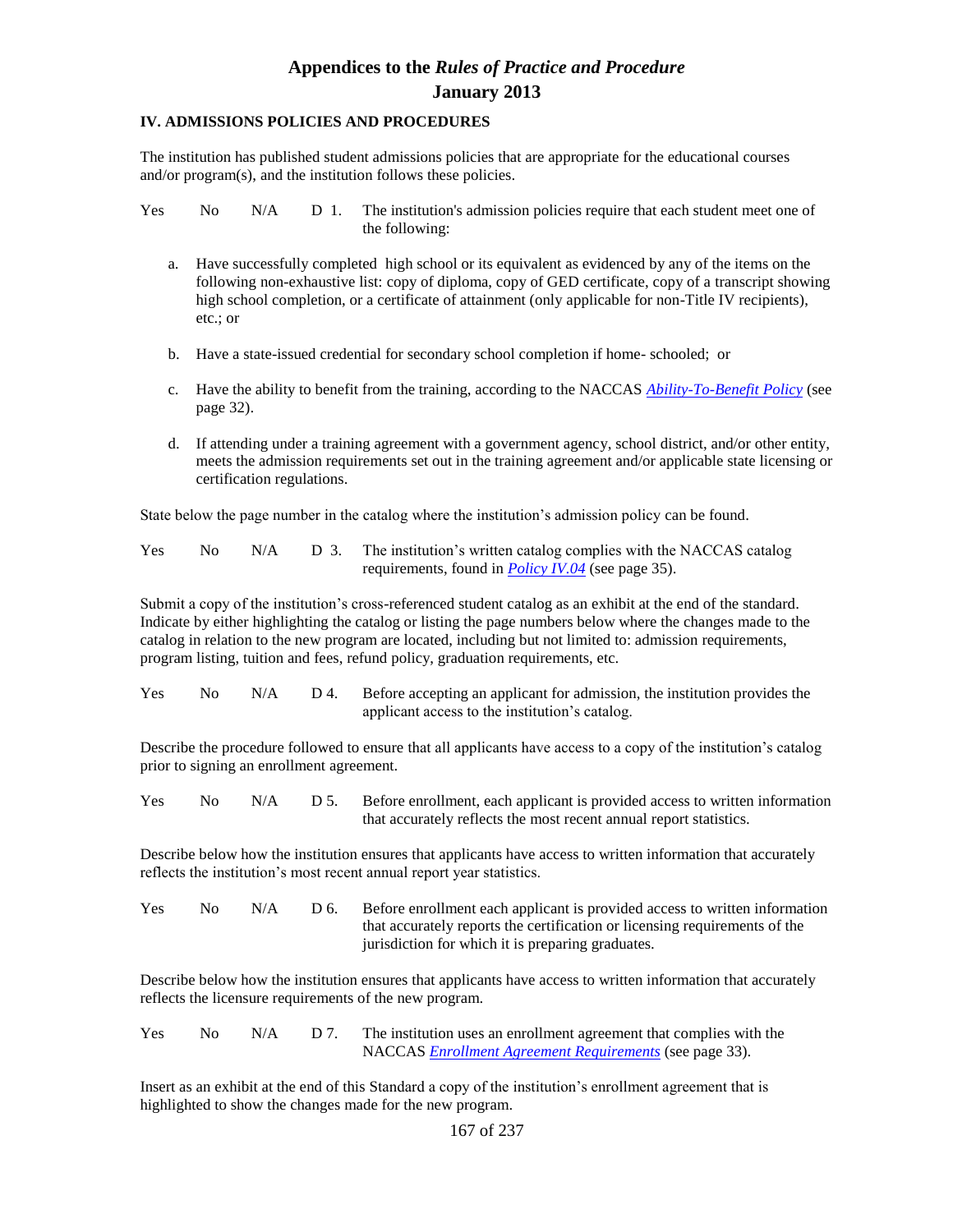| Yes | No. | N/A | D 16. The institution notifies distance learning students at the time of registration |
|-----|-----|-----|---------------------------------------------------------------------------------------|
|     |     |     | or enrollment of any projected additional student charges associated with             |
|     |     |     | the verification of student identity.                                                 |

If the new program incorporates distance learning, describe how the institution notifies distance learning students of any projected additional charges associated with the verification of student identity.

| <b>Yes</b> | No. | N/A |  | D 17. If the institution offers a program that is longer than the state     |
|------------|-----|-----|--|-----------------------------------------------------------------------------|
|            |     |     |  | requirements, before enrollment, each applicant is provided the rationale   |
|            |     |     |  | for completing the additional hours and the benefits to be derived from the |
|            |     |     |  | additional training.                                                        |

Please provide a copy below or as an exhibit at the end of this standard, the rationale given to applicants for the additional hours of training and include any documents or promotional material used for this purpose.

| <b>Yes</b> | No. | N/A |  | D 18. Before enrollment, each applicant is provided access to written information<br>that reflects generally known pre requisites for employment and factors |
|------------|-----|-----|--|--------------------------------------------------------------------------------------------------------------------------------------------------------------|
|            |     |     |  | that might preclude an individual from obtaining employment in the field<br>for which training is provided such as:                                          |

- licensure requirements;
- regulatory oversight restrictions;
- physical requirements of the industry;
- ability to meet requirements set forth by employers.

Describe how the institution provides information on prerequisites and other factors relevant to obtaining employment including all bullet point items listed and include as an exhibit to this standard any documents or forms utilized for this purpose.

#### **STANDARD IV: ADMISSIONS EXHIBIT SECTION**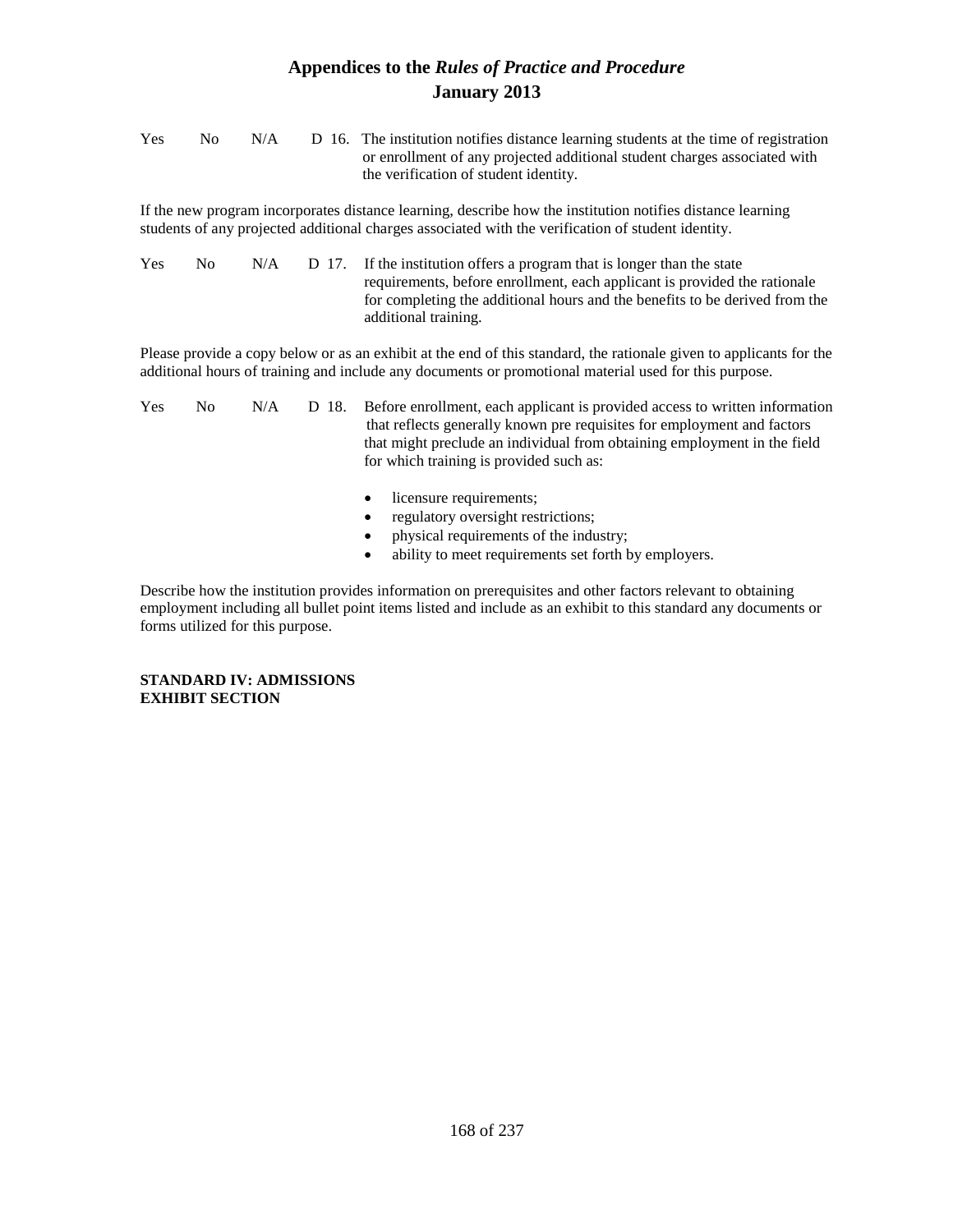### **V. STUDENT SUPPORT SERVICES**

The institution has in place student support services that provide appropriate information and advice to students.

| Yes | N <sub>o</sub>          | N/A | A 1. | The institution provides access to an orientation program whether verbal,<br>printed, web-based, or other media format on or before the first day of<br>class. |
|-----|-------------------------|-----|------|----------------------------------------------------------------------------------------------------------------------------------------------------------------|
| Yes | N <sub>o</sub>          | N/A | A 2. | The orientation program provides, at a minimum information about:                                                                                              |
| Yes | No                      | N/A |      | a. the instructional course or program,                                                                                                                        |
| Yes | No                      | N/A |      | b. the educational objectives of each program or course,                                                                                                       |
| Yes | N <sub>o</sub>          | N/A |      | c. administrative policies affecting students, and                                                                                                             |
| Yes | N <sub>o</sub>          | N/A |      | d. support services available to students.                                                                                                                     |
|     |                         |     |      | Describe below the institution's orientation process, content, and when it occurs.                                                                             |
| Yes | N <sub>o</sub>          | N/A | A 3. | Students are provided with academic advising and additional assistance as<br>necessary.                                                                        |
|     |                         |     |      | Describe below the institution's policy and procedures regarding advising or counseling students.                                                              |
| Yes | N <sub>o</sub>          | N/A | A 4. | Contact information for professional assistance is made available to<br>students.                                                                              |
|     |                         |     |      | Describe below how the institution makes information for professional assistance available to students.                                                        |
| Yes | N <sub>o</sub>          | N/A | A 6. | Information and advice on available financial assistance is accessible to<br>students.                                                                         |
|     | accessible to students. |     |      | Describe how the institution makes information and advice on applicable financial assistance programs                                                          |

### **STANDARD V: STUDENT SUPPORT SERVICES EXHIBIT SECTION**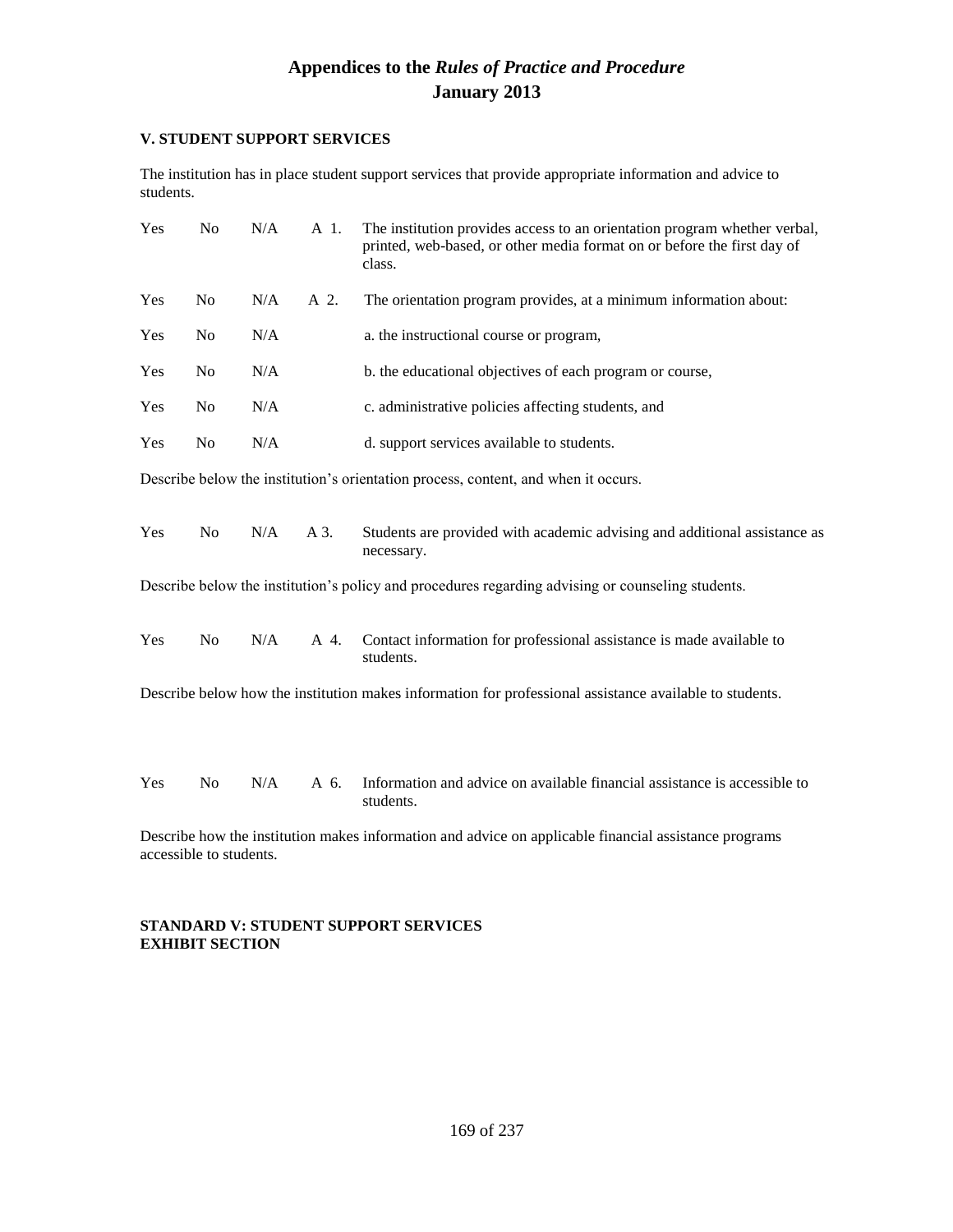#### **VI. CURRICULUM**

The institution offers educational courses and/or programs congruent with the mission of the institution and its educational objectives. Courses and/or programs incorporate job market requirements in instruction through involvement with its advisory committee. The institution ensures that all courses and/or programs offered by the institution, regardless of location or mode of delivery, are qualitatively consistent.

| <b>Yes</b> | No. | N/A | A/O 1. Courses and/or programs are congruent with the mission of the institution |
|------------|-----|-----|----------------------------------------------------------------------------------|
|            |     |     | and its educational objectives.                                                  |

Describe how the new course and/or program offered by the institution is relative to the institution's mission and educational objectives.

Yes No N/A A/O 2. Courses and/or programs meet the state requirements where the student is seeking licensure and/or certification, if applicable.

List below the new course offered at the institution along with the hours/credits required by the institution, as well as the hours required by the state.

COURSE OFFERED- HOURS/CREDITS REQUIRED BY INSTITUTION - HOURS/CREDIT REQUIRED BY STATE

Yes No N/A D 3. Each student is provided with a written program and/or course outline, at the beginning of the program and/or course.

Describe the institution's procedure to ensure that each student has access to a copy of the program and/or course outline at the beginning of the course.

| Yes        | N <sub>0</sub> | N/A | D 4. | The course and/or program outlines(s) must include each of the following<br>elements:                                   |
|------------|----------------|-----|------|-------------------------------------------------------------------------------------------------------------------------|
| <b>Yes</b> | N <sub>o</sub> | N/A |      | a. Name of the course or program;                                                                                       |
| Yes        | N <sub>0</sub> | N.A |      | b. Course and/or program description;                                                                                   |
| <b>Yes</b> | N <sub>0</sub> | N/A |      | c. Course and/or program educational objectives;                                                                        |
| <b>Yes</b> | N <sub>0</sub> | N/A |      | d. Contents of the units of instruction and, as applicable, hours, credits<br>and/or competencies devoted to each unit; |
| <b>Yes</b> | N <sub>0</sub> | N/A |      | e. Instructional methods used to teach the program and/or course;                                                       |
| Yes        | No             | N/A |      | f. Grading procedures.                                                                                                  |

Submit a copy of the most recently revised outline for the new program or course offered by the institution as an exhibit at the end of the Standard.

| Yes | N <sub>0</sub> | N/A | A/O 5. In order to fulfill program and/or course requirements, the institution<br>makes available to students the following: |
|-----|----------------|-----|------------------------------------------------------------------------------------------------------------------------------|
| Yes | No.            | N/A | a. Textbooks and/or text materials,                                                                                          |
| Yes | N <sub>0</sub> | N/A | b. Supplementary instructional resources,                                                                                    |
| Yes | N <sub>0</sub> | N/A | c. Equipment, as applicable,                                                                                                 |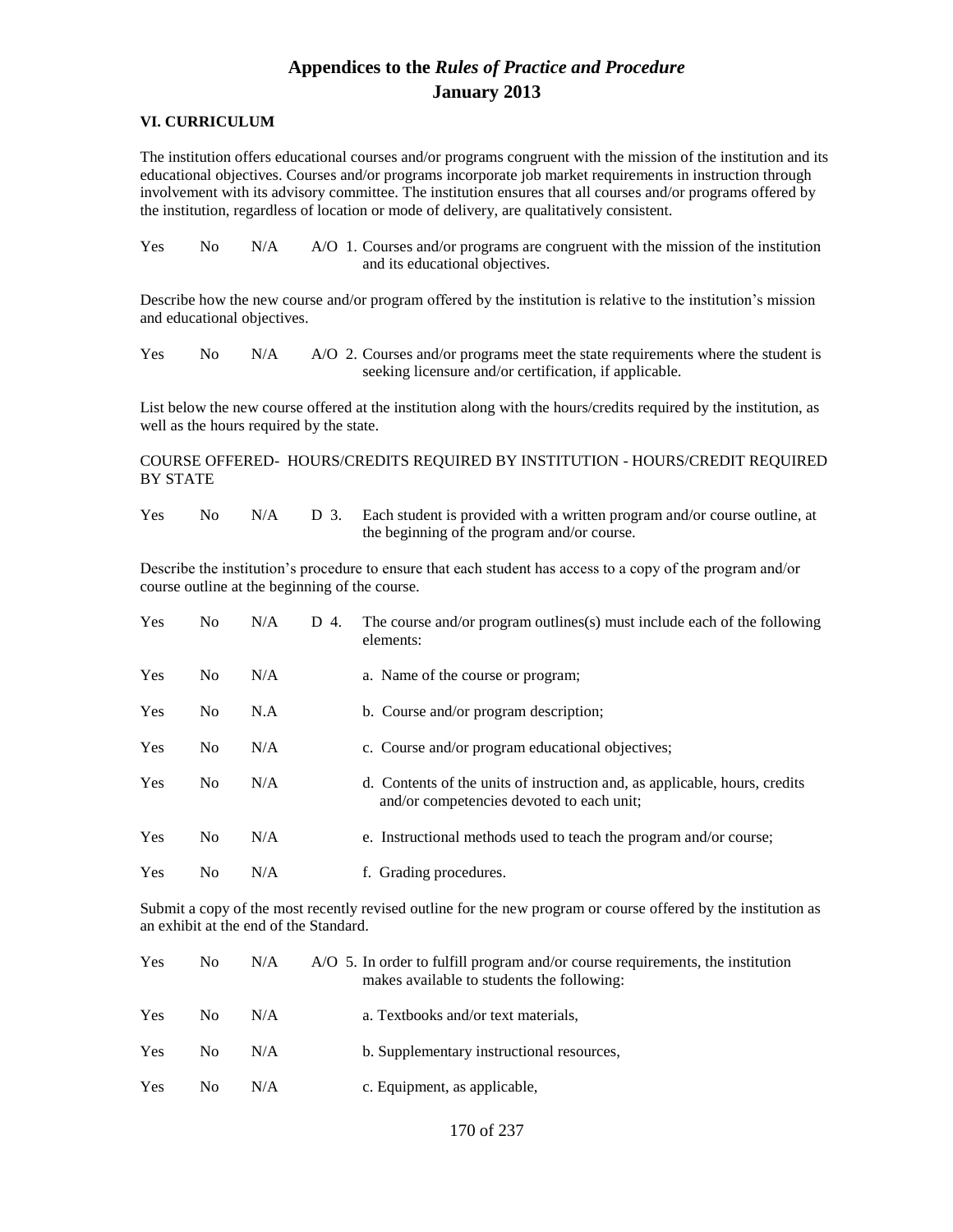Yes No N/A d. Products and supplies, as applicable.

Describe below how the institution ensures that it meets each of the requirements of this criterion in regards to the new program.

Yes No N/A A/O 6. The institution provides students and teachers with access to current written reference materials, to support the educational course and/or program(s) offered.

Describe below how the institution provides sufficient, current, written, or web-based reference materials to support the new program offered.

| Yes | No. | N/A | D 7. Courses and/or programs offered by the institution comply with the  |
|-----|-----|-----|--------------------------------------------------------------------------|
|     |     |     | applicable regulatory agency curriculum requirements. In the absence of  |
|     |     |     | oversight agency regulations regarding curriculum, courses and/or        |
|     |     |     | programs are designed to meet industry standards using feedback from the |
|     |     |     | institution's advisory committee and required elements of the state or   |
|     |     |     | national examination, if applicable, and/or requirements defined in the  |
|     |     |     | oversight agency's statutes or regulations for licensure.                |

Describe below how the institution's new course and/or program complies with applicable regulatory agency requirements or with industry standards. Attach as an exhibit at the end of this Standard a copy of any applicable state statutes and/or regulations with any curriculum requirements in relation to the new program.

| <b>Yes</b> | No 11 | N/A |  | A. 8. Each course and/or program provides instruction on the regulations |
|------------|-------|-----|--|--------------------------------------------------------------------------|
|            |       |     |  | governing the scope of practice for which students are training.         |

Describe below how students will be advised or educated about the laws and regulations applicable to the new program.

| Yes |  | No N/A A 9. Each program or course provides supervised instruction in the applicable |
|-----|--|--------------------------------------------------------------------------------------|
|     |  | skills and competencies.                                                             |

Describe below how the institution's new course and/or program offered provides supervised instruction in the applicable skills and competencies for the new course and/or program.

Yes No N/A D 10. Academic and practical learning precede student salon or clinic activities, as applicable.

Describe how the institution's curriculum for the new program is designed to ensure that students acquire knowledge and skills prior to entering the student salon and providing services to the public. Submit as an exhibit at the end of the standard the schedule for the institution's first phase or level of study of this program.

| <b>Yes</b> | No. | N/A | A/O 11. Academic and practical learning methods (e.g. discussion, question and |
|------------|-----|-----|--------------------------------------------------------------------------------|
|            |     |     | answer, demonstration, cooperative learning, distance learning, problem        |
|            |     |     | solving, interactive lecture, individualized instruction, student and          |
|            |     |     | classroom presentations, labs and student salon activities) are used during    |
|            |     |     | the program.                                                                   |

List the academic and learning methods used during the new program.

| <b>Yes</b> | No. | N/A | A 12. Effective training aids and audiovisual materials are used to supplement |
|------------|-----|-----|--------------------------------------------------------------------------------|
|            |     |     | the instructional process.                                                     |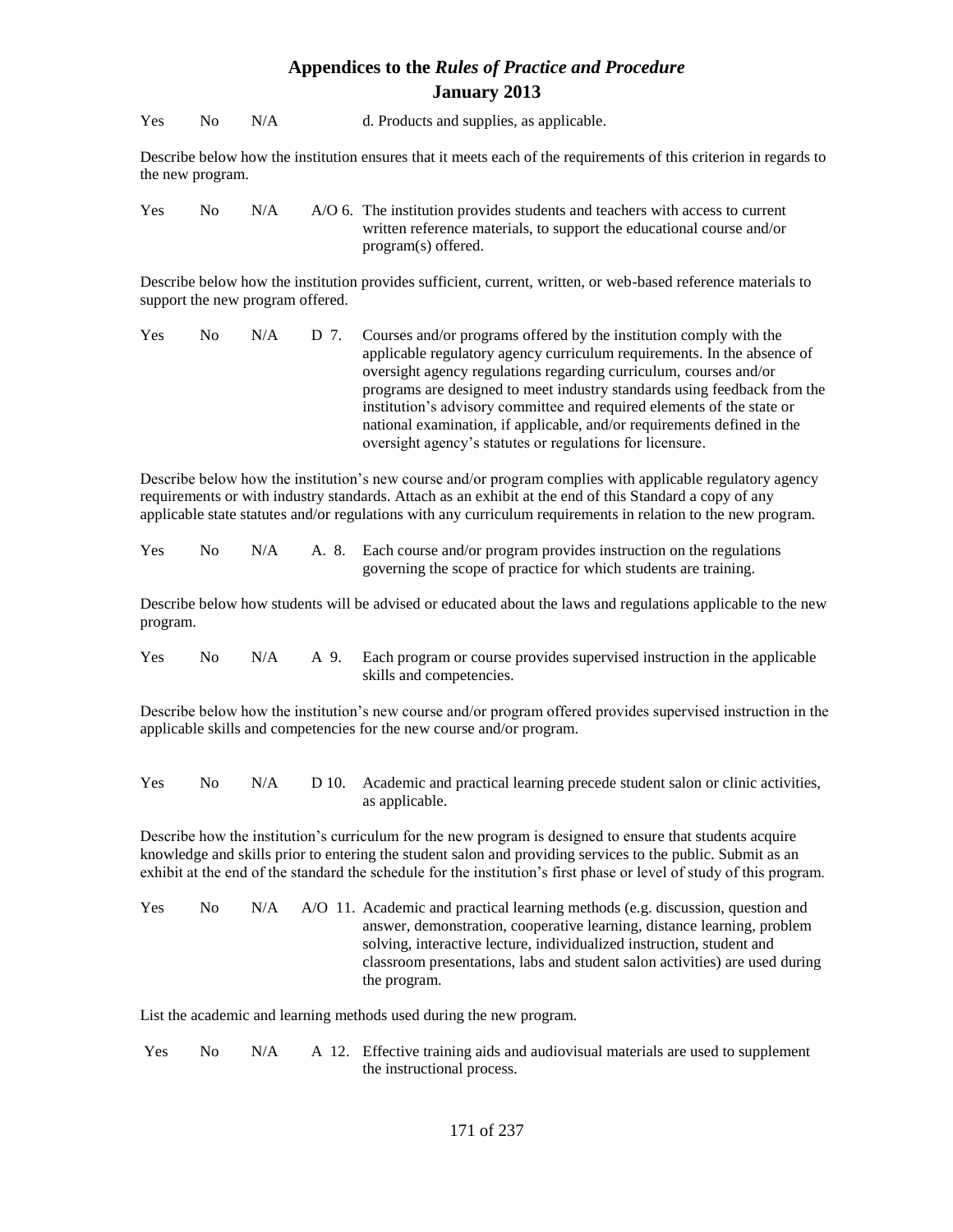Provide a list below of training aids and audiovisual materials to be used by the institution to support the instructional process of the new program.

| <b>Yes</b> | No.            | N/A | D 13. Instruction in classrooms, labs, student salons, and/or via distance learning,<br>if applicable, is effectively organized as evidenced by: |
|------------|----------------|-----|--------------------------------------------------------------------------------------------------------------------------------------------------|
| Yes        | No.            | N/A | a. Program and/or course outlines                                                                                                                |
| Yes        | N <sub>0</sub> | N/A | b. Lesson objectives                                                                                                                             |
| Yes        | N <sub>0</sub> | N/A | c. Evaluations                                                                                                                                   |
| Yes        | No.            | N/A | d. Other applicable instructional materials                                                                                                      |

Submit as exhibits at the end of the standard for the new course and/or program the following:

- Course and/or program objectives as stated in the course/program outline.
- Five examples of lesson objectives.
- Five examples of a written and practical evaluation.
- Any other applicable instructional materials the institution will utilize for this program.

| <b>Yes</b> | No.            | N/A | D 14. To offer a course and/or program that exceeds the required minimum<br>course length by more than 50%, the institution must justify the course or<br>program length. In accordance with the mission of the institution, the<br>justification must state how the course or program length is necessitated by<br>the following factors: |
|------------|----------------|-----|--------------------------------------------------------------------------------------------------------------------------------------------------------------------------------------------------------------------------------------------------------------------------------------------------------------------------------------------|
| Yes        | N <sub>0</sub> | N/A | a. Industry needs as determined and/or recommended by the institution's<br><b>Advisory Committee.</b>                                                                                                                                                                                                                                      |
| Yes        | No.            | N/A | b. Special academic needs of the students served.                                                                                                                                                                                                                                                                                          |

If the new program length exceeds the required minimum by more than 50%, list it below, as well as the hours required by the state.

COURSES OFFERED INSTITUTION'S HOURS/CREDITS STATE HOURS/CREDITS

For any new course that exceeds the state requirements by more than 50%, please describe the method used to determine the course and/or program length and the rationale for establishing the expanded course.

| <b>Yes</b> | No. | N/A | D 15. If an institution participates in an externship, the institution's course |
|------------|-----|-----|---------------------------------------------------------------------------------|
|            |     |     | complies with all applicable requirements established by the state              |
|            |     |     | regulatory agency. In the absence of regulations promulgated by the state       |
|            |     |     | regulatory agency, the institution's externship will comply with the            |
|            |     |     | NACCAS <i>Externship Requirements Policy</i> (see page 42).                     |

If applicable, please describe the institution's externship program below or submit as an exhibit at the end of the standard.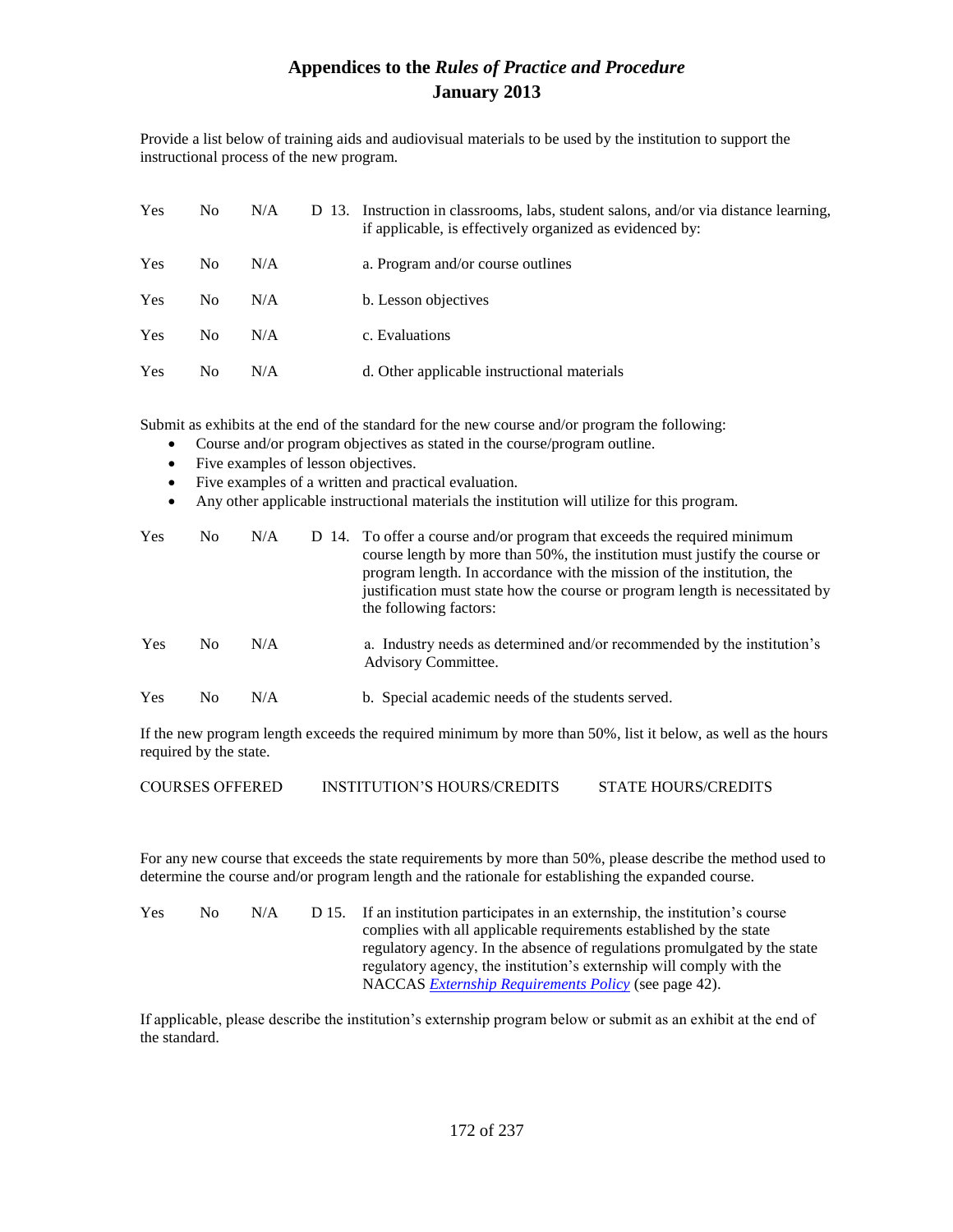| <b>Yes</b> |  | No N/A D 16. The institution is responsible for the management, control, and delivery of |
|------------|--|------------------------------------------------------------------------------------------|
|            |  | distance education instruction.                                                          |

If applicable, describe how the institution ensures that the management, control and delivery of the distance education are done by the approved institution.

Yes No  $N/A$  D 17. Distance education cannot be used as a mode of delivery for more than 50% of any program.

If applicable, describer how the institution ensures that no more than 50% of any program is delivered via distance education. Provide as an exhibit to this standard a list of units of instruction that delineates what portion is delivered on site and what portion is documentation of the percentage of any program that is delivered via distance education.

**Note: If the program does not lead to licensure/certification, include as a supplement a detailed rationale for the program length and requirements.**

**STANDARD VI: CURRICULUM EXHIBIT SECTION**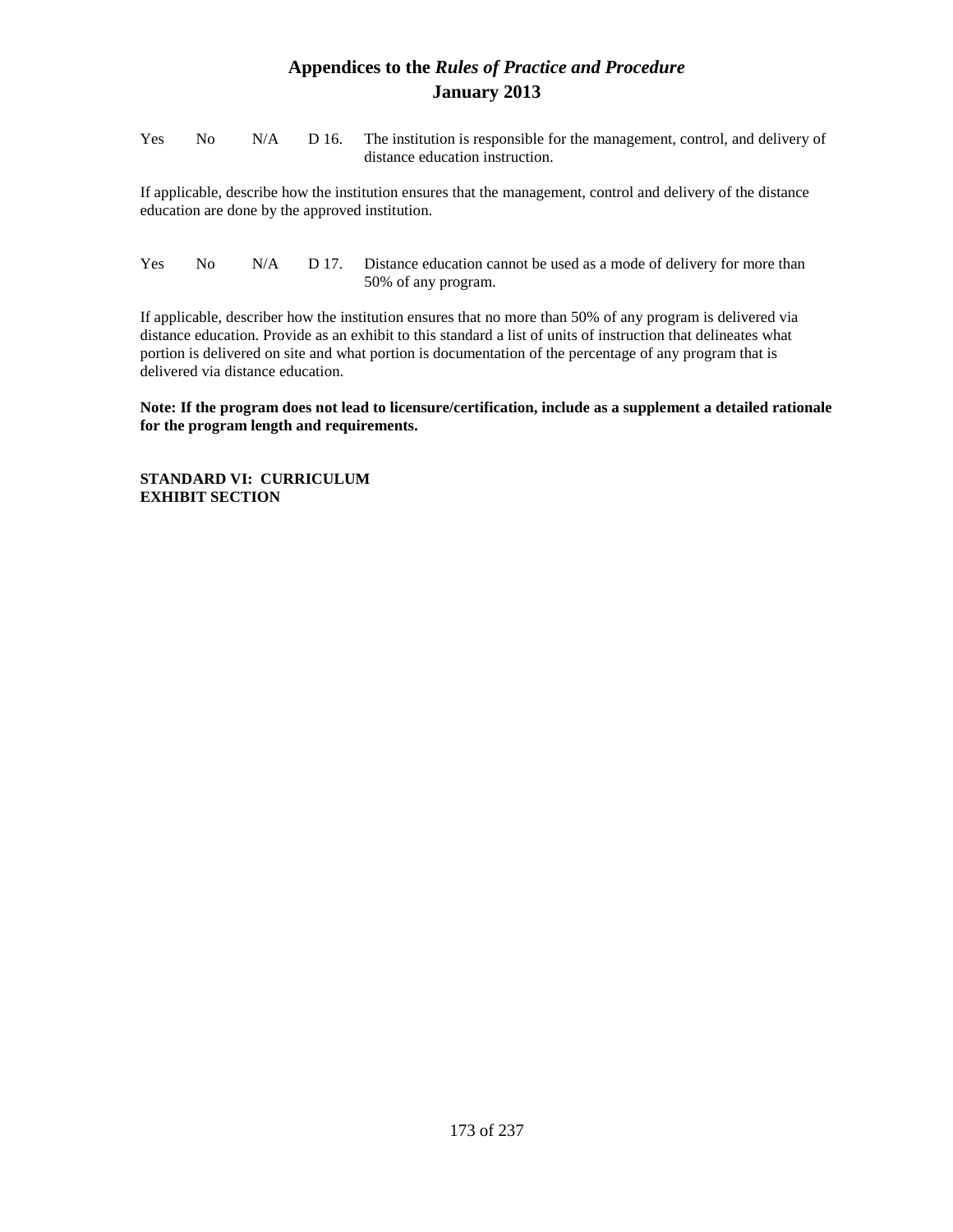#### **VII. FINANCIAL PRACTICES AND MANAGEMENT**

| <b>Yes</b> | No. | N/A | - D 1. | Financial statements must be submitted no later than six months after the<br>end of the institution's fiscal year. Institutions applying for initial<br>accreditation must submit their financial statements for the most recent |
|------------|-----|-----|--------|----------------------------------------------------------------------------------------------------------------------------------------------------------------------------------------------------------------------------------|
|            |     |     |        | fiscal year at the time they submit their application for initial                                                                                                                                                                |
|            |     |     |        | accreditation.                                                                                                                                                                                                                   |

Indicate below the institution's fiscal year end as well as the date of the most recent submission to NACCAS, as applicable. Indicate how often the institution prepares financial statements (monthly, quarterly, etc.).

| Yes | N <sub>0</sub> | N/A | D 2. | The financial statements of the institution demonstrate that it has the<br>financial resources to ensure continuity of operation, education programs<br>and services, and to fulfill its obligations to students and employees, by<br>meeting the following:<br>Has met the requirements as set forth by the U.S. Department of<br>a.<br>Education in accordance with 34 C.F.R. 668.171, or the successor<br>regulation, or<br>b.<br>A ratio of current assets to current liabilities of one-to-one or greater                                        |
|-----|----------------|-----|------|-------------------------------------------------------------------------------------------------------------------------------------------------------------------------------------------------------------------------------------------------------------------------------------------------------------------------------------------------------------------------------------------------------------------------------------------------------------------------------------------------------------------------------------------------------|
|     |                |     |      | (current ratio); a positive tangible net worth; and a profit in the most<br>recent accounting year or in two of the most recent three accounting<br>years. Any assets of the institution that are excluded in the calculation<br>of the composite score shall also be excluded by NACCAS in the<br>calculation of the current ratio and net worth.<br>Are audited by an independent Certified Public Accountant;<br>$c_{\cdot}$<br>Are prepared on an accrual basis, and in accordance with Generally<br>d.<br>Accepted Accounting Principles (GAAP). |
| Yes | No.            | N/A | D 3. | Institutions participating in Title IV funding programs must submit<br>audited financial statements in accordance with federal auditing standards                                                                                                                                                                                                                                                                                                                                                                                                     |

**The institution's financial statements are submitted to the NACCAS Director of Finance who will determine if they are in compliance with** *Standard VII* (see page 16)**.**

and guidelines.

Yes No N/A D 4. Unless superseded by a state-, federal-, or program-mandated refund policy, the Institution shall adopt a policy that complies with the NACCAS *Withdrawal and Settlement Policy and Checklist* (see page 43).

Explain below which refund policy is used by the institution and submit as an exhibit at the end of the standard a cross-referenced NACCAS *Withdrawal and Settlement Policy and Checklist* (see page 43) regardless of which policy is followed. State if the institution participates in federal financial aid programs.

### Yes No N/A D/A 9. Staff working with financial and accounting records is qualified by training and/or experience in accounting and bookkeeping.

Describe below how the institution ensures that staff members working with financial and accounting records are qualified to do so. Submit a copy of the resume for each staff member working with financial and accounting records as an exhibit at the end of the Standard. Describe any staff changes made or changes planned in this area since the change of ownership.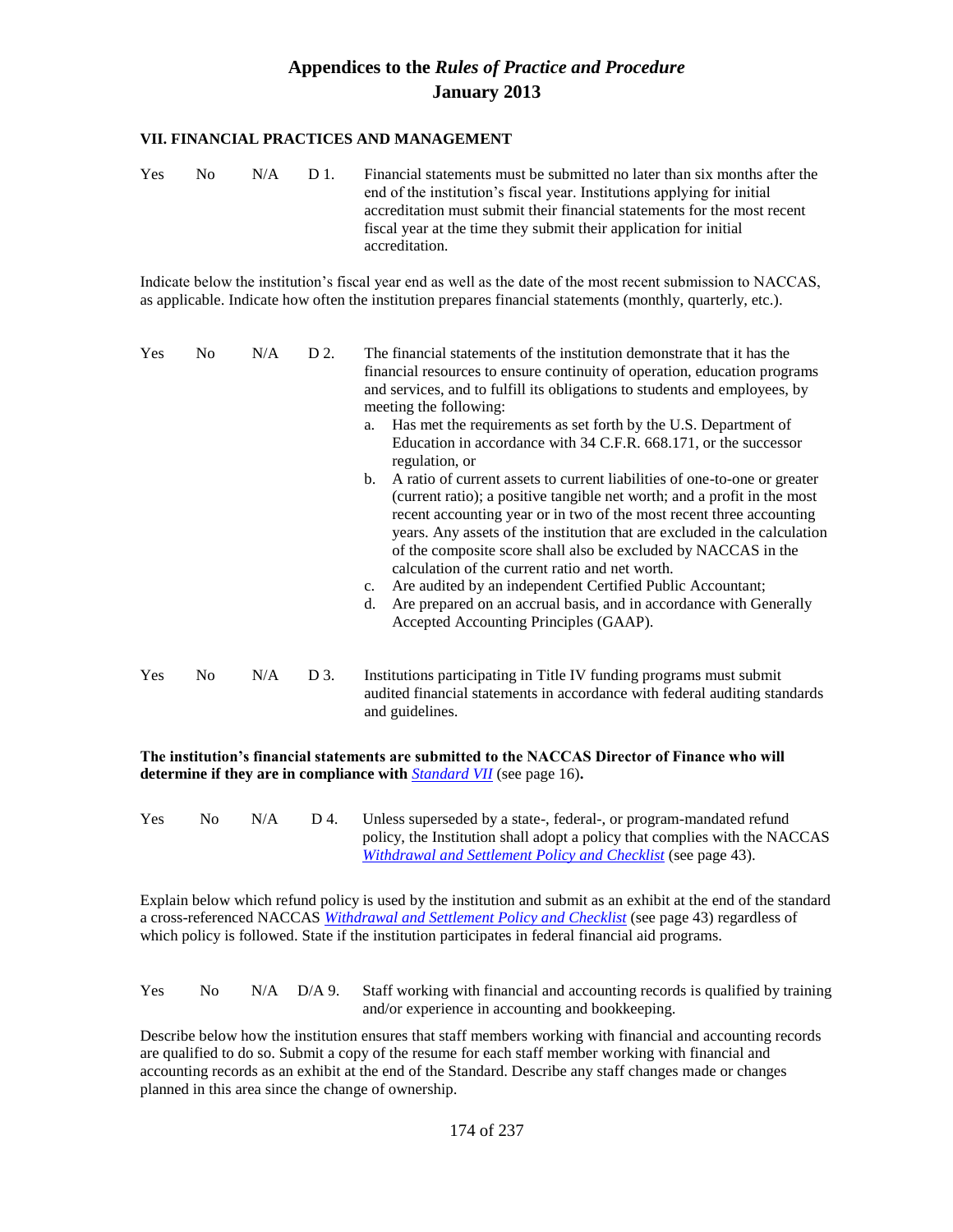Yes No N/A D/A 10. Staff working with student financial aid is qualified by training and/or experience in applicable laws and regulations.

Describe below how the institution ensures that staff members working with financial aid programs are qualified to do so. Submit a copy of the resume for each staff member working with financial aid programs as an exhibit at the end of the Standard. Describe any staff changes made of planned in this area since the change of ownership.

### **STANDARD VII: FINANCIAL PRACTICES EXHIBIT SECTION**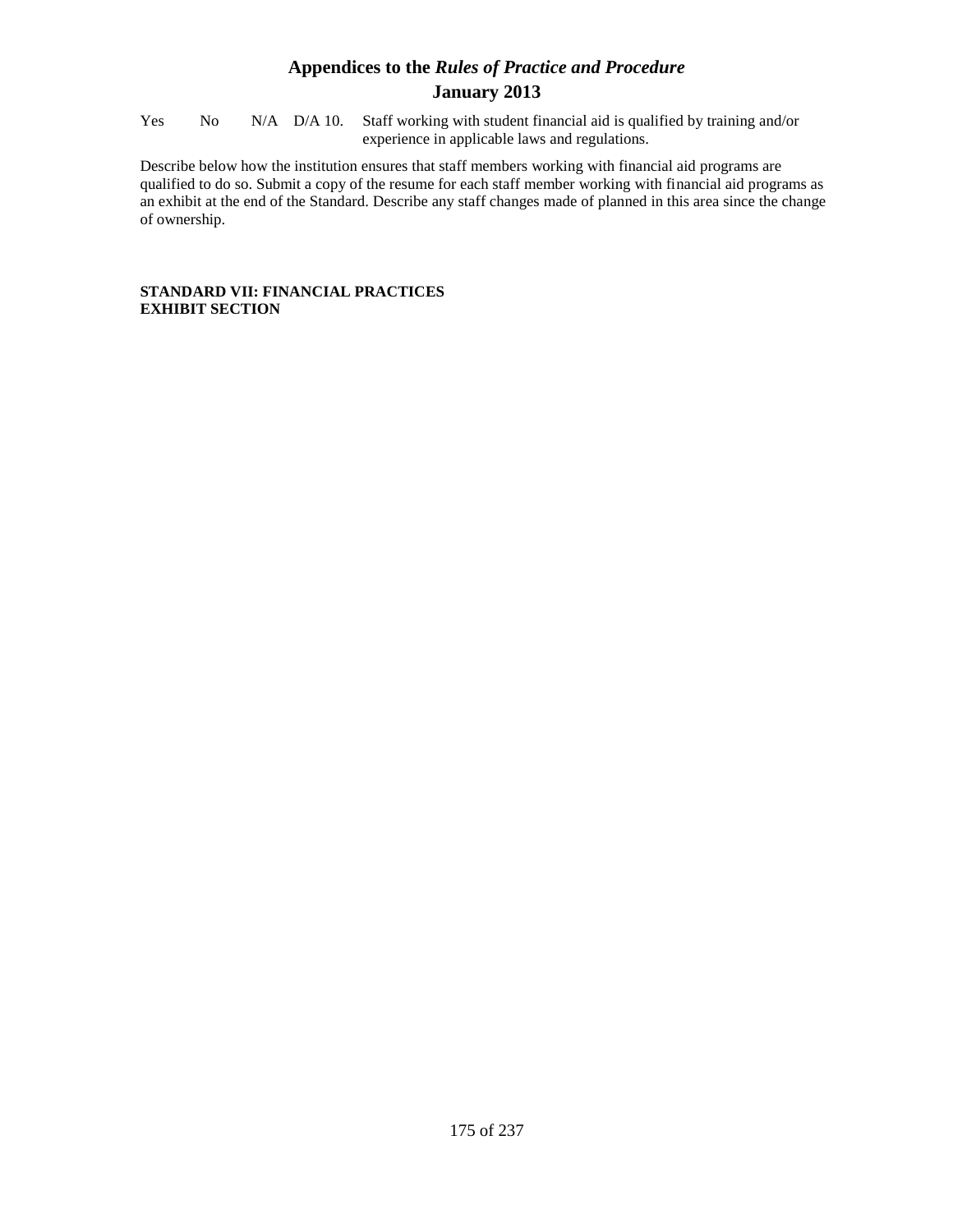### **VIII. INSTRUCTIONAL SPACE AND FACILITIES**

The institution provides equipment, instructional and laboratory space, and other physical facilities that are adequate for instructional needs and meet professional standards of safety and hygiene.

Yes No  $N/A$  O 1. Instructional areas allow for effective delivery of instruction.

Describe how the institution ensures that all instructional areas allow for effective delivery of instruction.

| <b>Yes</b> | $N_{\Omega}$ | N/A | $O/A$ 2. Institutional space is equipped to accommodate the numbers of students |
|------------|--------------|-----|---------------------------------------------------------------------------------|
|            |              |     | assembled at one time.                                                          |

Describe how the institution's space is equipped to accommodate the number of students assembled at one time. Provide an explanation of any changes that have occurred or will occur to the space, facilities or equipment with regard to the new program. Submit as an exhibit at the end of the Standard a floor plan and a description of the facilities provided for the program.

| Yes        | N <sub>0</sub> | N/A | O 3. | The institution meets applicable fire, building, health, ventilation, heating<br>and safety requirement. In particular: |
|------------|----------------|-----|------|-------------------------------------------------------------------------------------------------------------------------|
| <b>Yes</b> | N <sub>0</sub> | N/A |      | a. Sanitary drinking water is available.                                                                                |
| Yes        | N <sub>0</sub> | N/A |      | b. Sanitary lavatories have hot and cold running water.                                                                 |
| Yes        | N <sub>0</sub> | N/A |      | c. Appropriately located fire extinguishers are maintained in operable<br>condition.                                    |
| <b>Yes</b> | N <sub>0</sub> | N/A |      | d. Electrical service is adequate to serve institution needs; and                                                       |
| Yes        | N <sub>0</sub> | N/A |      | e. Emergency evacuation plans are known to staff and students.                                                          |

Describe any changes that were made for the new program by the institution to ensure that it meets each of the requirements for this criterion.

### **STANDARD VIII: INSTRUCTIONAL SPACE AND FACILITES EXHIBIT SECTION**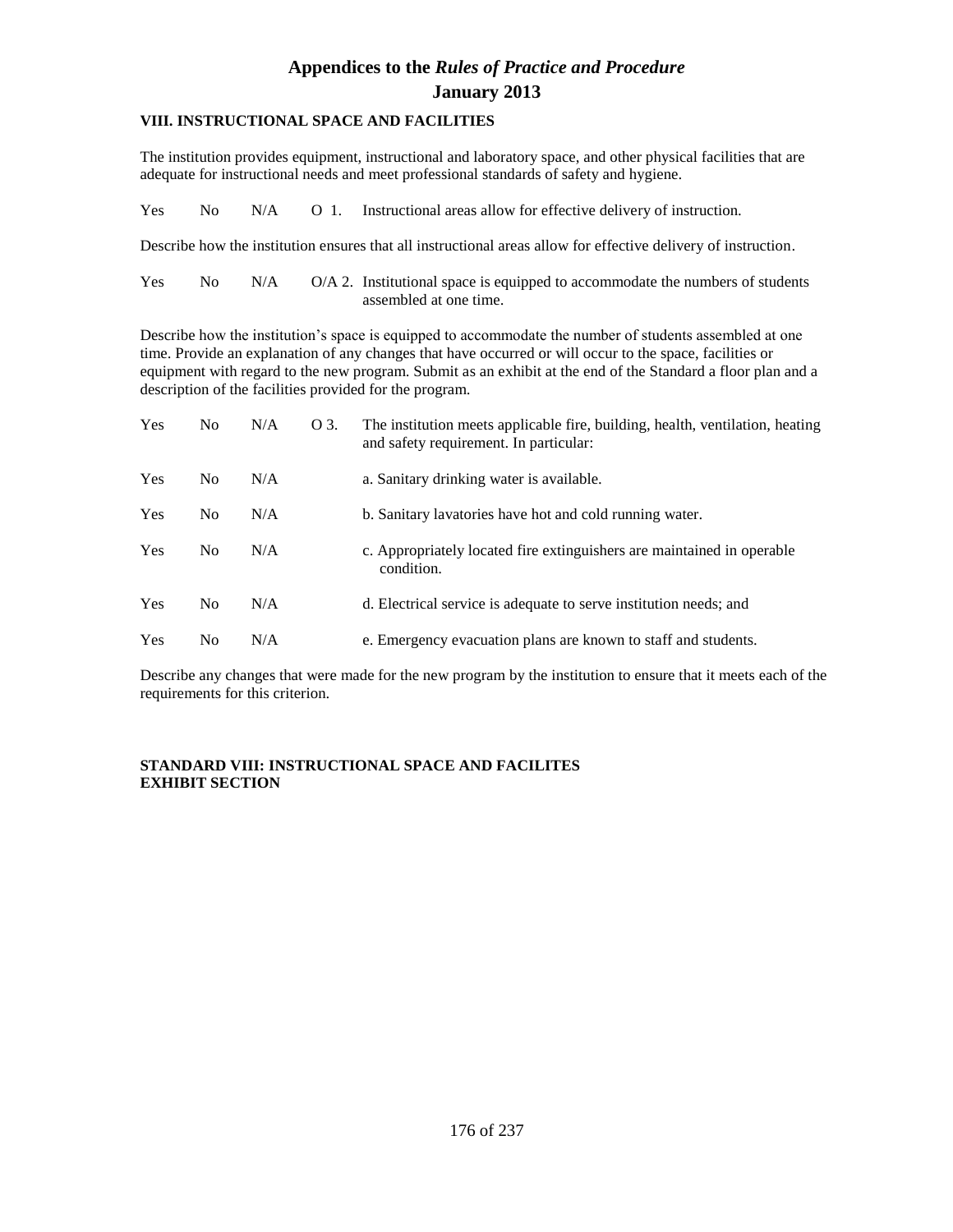### **IX. EVALUATION OF STUDENTS**

The institution uses systematic student evaluation to assist student learning and to demonstrate satisfactory student achievement before a certificate of completion is awarded.

Yes No N/A D 1. Each student is evaluated periodically on attendance, academic and/or practical learning, as applicable.

Describe how and when students are periodically evaluated on academic and practical learning in the new program.

Yes No N/A D 2. Practical learning is evaluated using written criteria, such as rubrics or Similar means.

Provide examples of written criteria used and any applicable forms used to evaluate practical learning. Describe how the institution ensures consistency in practical grading among instructors. Describe how the institution's practical grading process informs the student of any deficiencies that may exist in any specific skill set.

Yes No N/A A 3. Student evaluation results are provided to students.

Describe when students are apprised of their academic performance, practical skills development, and, as applicable, attendance in the new program. Include a copy of applicable forms used as exhibits at the end of the Standard.

Yes No  $N/A$  D 4. The institution documents that each student who graduates or is otherwise awarded a certificate of completion has fully met the institution's published graduation requirements.

List below the page number in the catalog where the graduation requirements can be found. Describe how the school ensures that a student has fully met the requirements of the new program prior to being issued a diploma or certificate of completion.

Yes No  $N/A$  D 5. The institution's satisfactory academic progress policy complies with the NACCAS Satisfactory Academic Progress Policy and Checklist for *Programs Measured in Clock Hours or Competencies* (see page 49) or for *Programs Measured in Credit Hours* (see page 52).

If applicable, provide a copy of the institution's satisfactory progress policy, which incorporates the new program, cross-referenced to the NACCAS *Satisfactory Progress Policy and Checklist* for *Programs Measured in Clock Hours or Competencies* (see page 49) or for *Programs Measured in Credit Hours* (see page 52).

Yes No N/A D 6. The institution accurately evaluates student progress according to the requirements of the NACCAS *Satisfactory Academic Progress Policy and Checklist* for *Programs Measured in Clock Hours or Competencies* (see page 49) or for *Programs Measured in Credit Hours* (see page 52), if applicable.

If applicable, provide copies of the satisfactory progress evaluation forms used by the institution for this program.

### **STANDARD IX:EVALUATION OF STUDENTS EXHIBIT SECTION**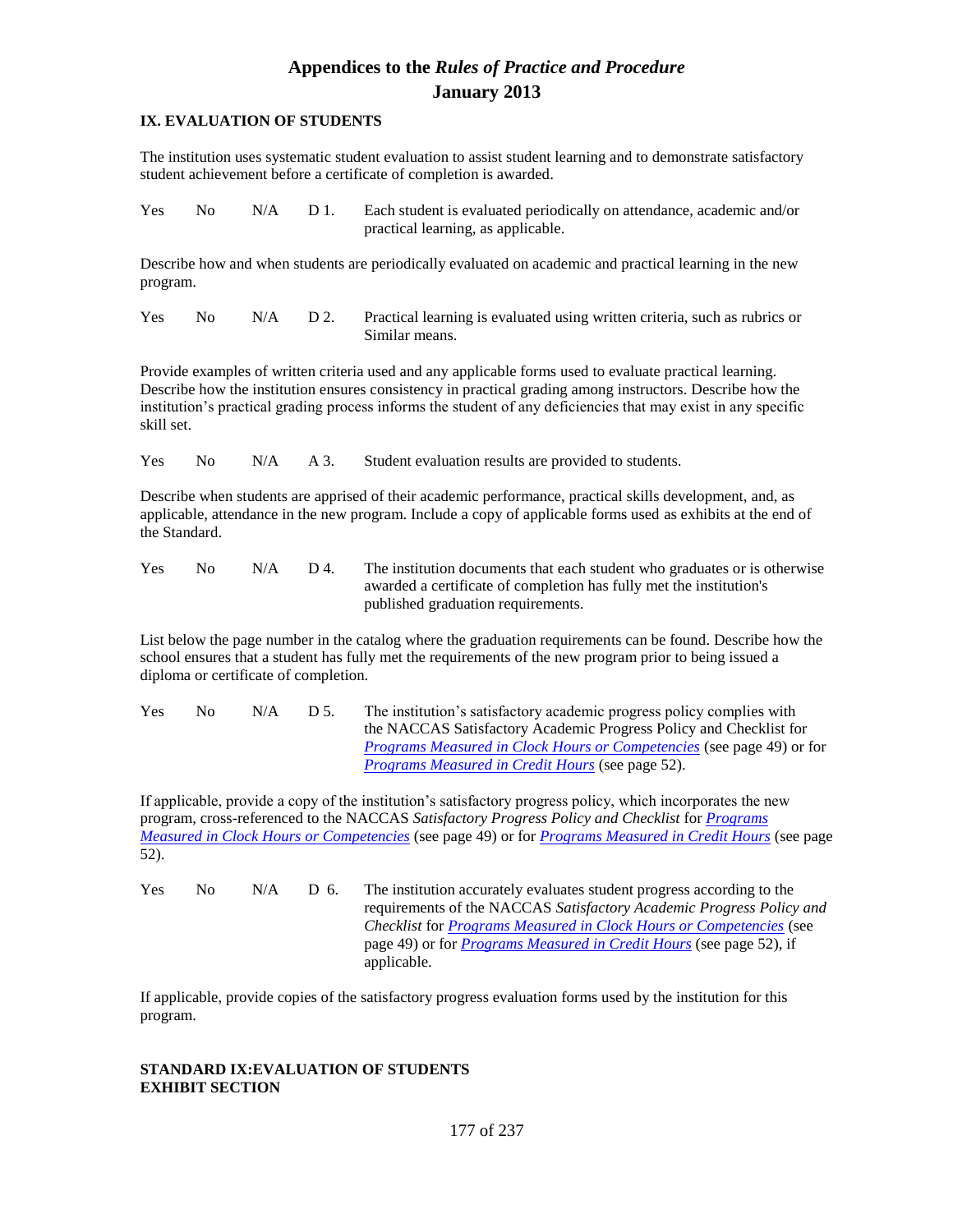#### **X. OCCUPATIONAL ASSOCIATE DEGREE PROGRAMS**

*\*\*\*\*\*Only complete this portion of the PSS format if the program being added is an Occupational Associate Degree program and/or course.\*\*\*\*\*\**

The institution offers Occupational Associate Degree programs and/or courses that are consistent with the institution's mission and educational objectives. The general education courses offered in the program are applicable to the occupation. Institutions offering degree programs and/or courses must meet all other applicable standards of accreditation.

Yes No N/A D 1. Instructors teaching applied general education courses must have at least an associate's degree with appropriate course work in the subject area(s) taught **OR** related work experience (3 years) and college level course work in the subject area being taught.

If the program being added falls under this category, provide a list of instructors including a resume indicating formal education or related work experience, as applicable.

| <b>Yes</b> | $N_{\Omega}$ | N/A | D 2. If the institution has a transfer policy, it must state that a minimum of $25\%$ |
|------------|--------------|-----|---------------------------------------------------------------------------------------|
|            |              |     | of the degree program must be delivered by the institution awarding the               |
|            |              |     | degree.                                                                               |

State the institution's transfer policy below or include as an exhibit at the end of the standard.

| Yes        | No. | N/A | D 3. | The program must consist of a minimum of two academic years and 60        |
|------------|-----|-----|------|---------------------------------------------------------------------------|
|            |     |     |      | semester credit hours in length.                                          |
| <b>Yes</b> | No. | N/A | D4.  | A minimum of 45 semester credit hours must be included in the             |
|            |     |     |      | occupational area.                                                        |
| Yes        | Nο  | N/A | D 5. | At least 15 semester hours in general education courses must be included. |

List below the page number in the catalog where the program content and requisite course hours can be found. Describe course content and explain how credits are allocated to occupational and general education. List the page in the catalog where this information can be found.

| <b>Yes</b> |  | No N/A A 6. Courses and/or programs enhance the ability of an individual to apply |
|------------|--|-----------------------------------------------------------------------------------|
|            |  | academic and occupational skills in the workplace.                                |

Describe how the institution ensures that the new course and/or program enhances the ability of the individual to apply academic and occupational skills in the workplace.

Yes No N/A A 7. Courses and/or programs must be qualitatively related to the occupational degree offered.

Describe how the institution ensures that the new course and/or program is qualitatively related to the occupational degree offered.

| <b>Yes</b> | No. | N/A | D 8. Resource materials available to degree-seeking students are relevant, |
|------------|-----|-----|----------------------------------------------------------------------------|
|            |     |     | current, and appropriate to the courses of study and/or programs.          |

List examples of materials available to degree-seeking students and explain how the institution ensures they are relevant, current, and appropriate to the courses of study and/or programs.

#### **STANDARD X:OCCUPATIONAL ASSOCIATE DEGREE PROGRAMS EXHIBIT SECTION**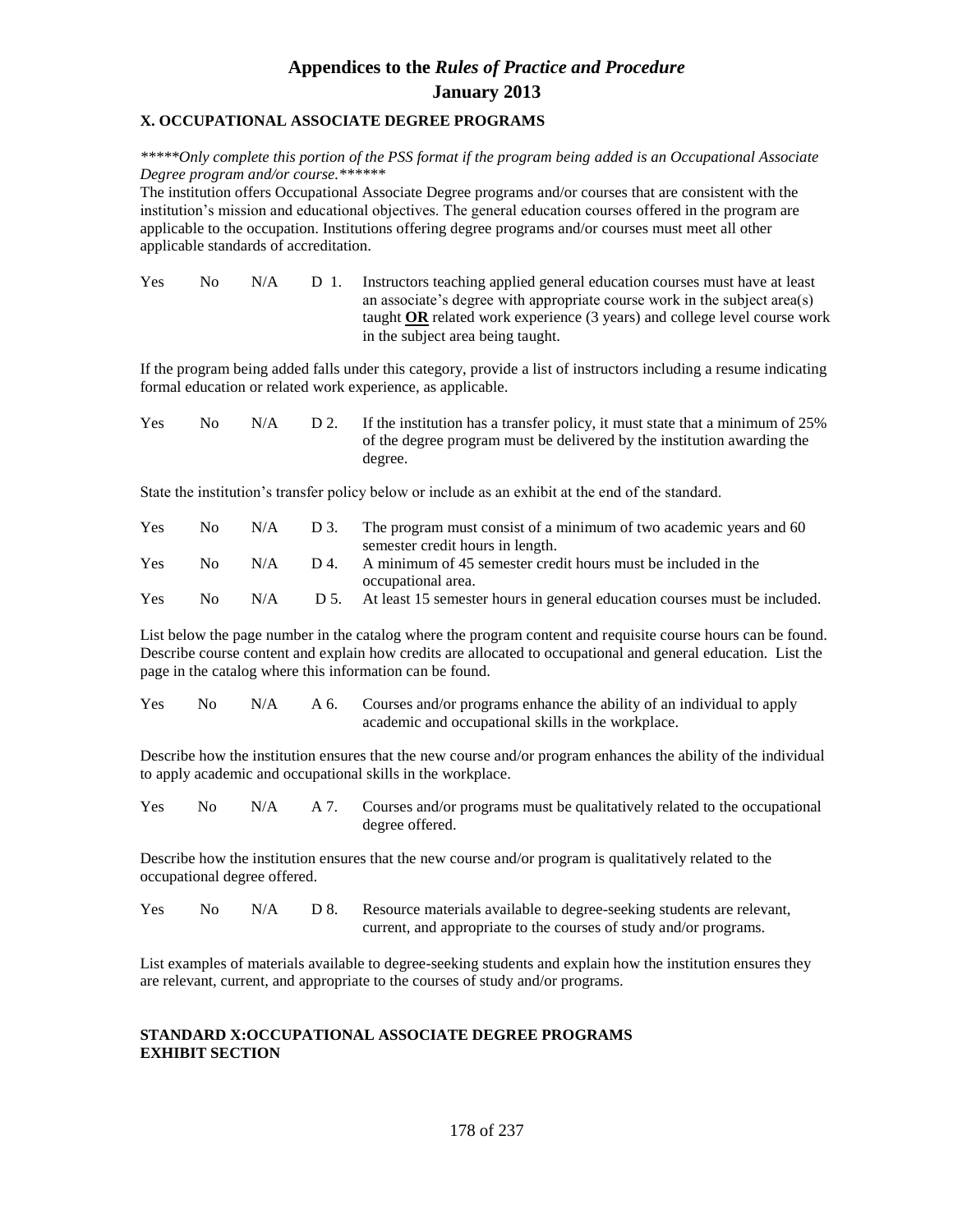### **Appendix #7B – Modified Program Self-Study Format**

This self-study format is only to be used when multiple schools under the exact same ownership are applying for approval of the same substantive change. In this case, the full Program Self-Study must be completed for one school; all other schools under the same ownership that will be offering the new program must then submit the appropriate number of copies of the Modified Program Self-Study as required by the Application Form.

Please review each Standard statement and the corresponding Criteria. Determine whether or not the institution is in compliance, out of compliance, or if the criterion does not apply to the institution and check, circle, or underscore the appropriate response.

The institution shall provide exhibits as requested with each Standard. Exhibits should be placed behind the Standard, labeled to correlate with the applicable criterion, and entered into the institutional self-study (ISS). For example, when providing a copy of the licenses of the instructors for the new program, please label the exhibit as Exhibit II. 1.

Inclusion of exhibits can be achieved in a variety of ways as follows:

- 1. Documents may be copied, labeled and placed behind a tab after the applicable Standard if submitting a hard copy of the PSS.
- 2. Documents may be "cut and pasted," labeled, and placed after the Standard, if submitting via a CD ROM.
- 3. Documents may be labeled, saved into a pdf format, and placed after the Standard, if submitting via CD ROM.

### **I. EDUCATIONAL OBJECTIVES AND INSTITUTIONAL EVALUATION**

The institution has a published mission statement identifying the institution as providing career preparation. The institution assesses its performance as related to its stated objectives, summarizes the results of the assessment, and uses the assessment to maintain or improve institution performance.

| Yes        | No. | N/A | D 1. | A mission statement has been adopted by the institution and clearly identifies<br>the institution as one preparing graduates for employment.                                                                                   |
|------------|-----|-----|------|--------------------------------------------------------------------------------------------------------------------------------------------------------------------------------------------------------------------------------|
| <b>Yes</b> | No. | N/A | D 2. | The mission statement is published in the institution's catalog.                                                                                                                                                               |
|            |     |     |      | List below the page number in the institution's catalog where the mission statement can be found.                                                                                                                              |
| <b>Yes</b> | No. | N/A | D 6. | The institution has an external advisory committee comprised of an employer or<br>employers representing the field(s) of study offered by the institution. A<br>committee member may represent multiple fields.                |
|            |     |     |      | List the name(s) of the advisory committee member that satisfies this criterion for the new program. Also list the<br>advisory committee member(s)'s name of business, business address, and field(s) for which the member may |

employ graduates below.

| <b>Committee Member Name</b> | Business Name Business Address | Fields of Employment |
|------------------------------|--------------------------------|----------------------|
|                              |                                |                      |

### **STANDARD I:EDUCATIONAL OBJECTIVES AND INSTITUTIONAL EVALUATION EXHIBITS SECTION**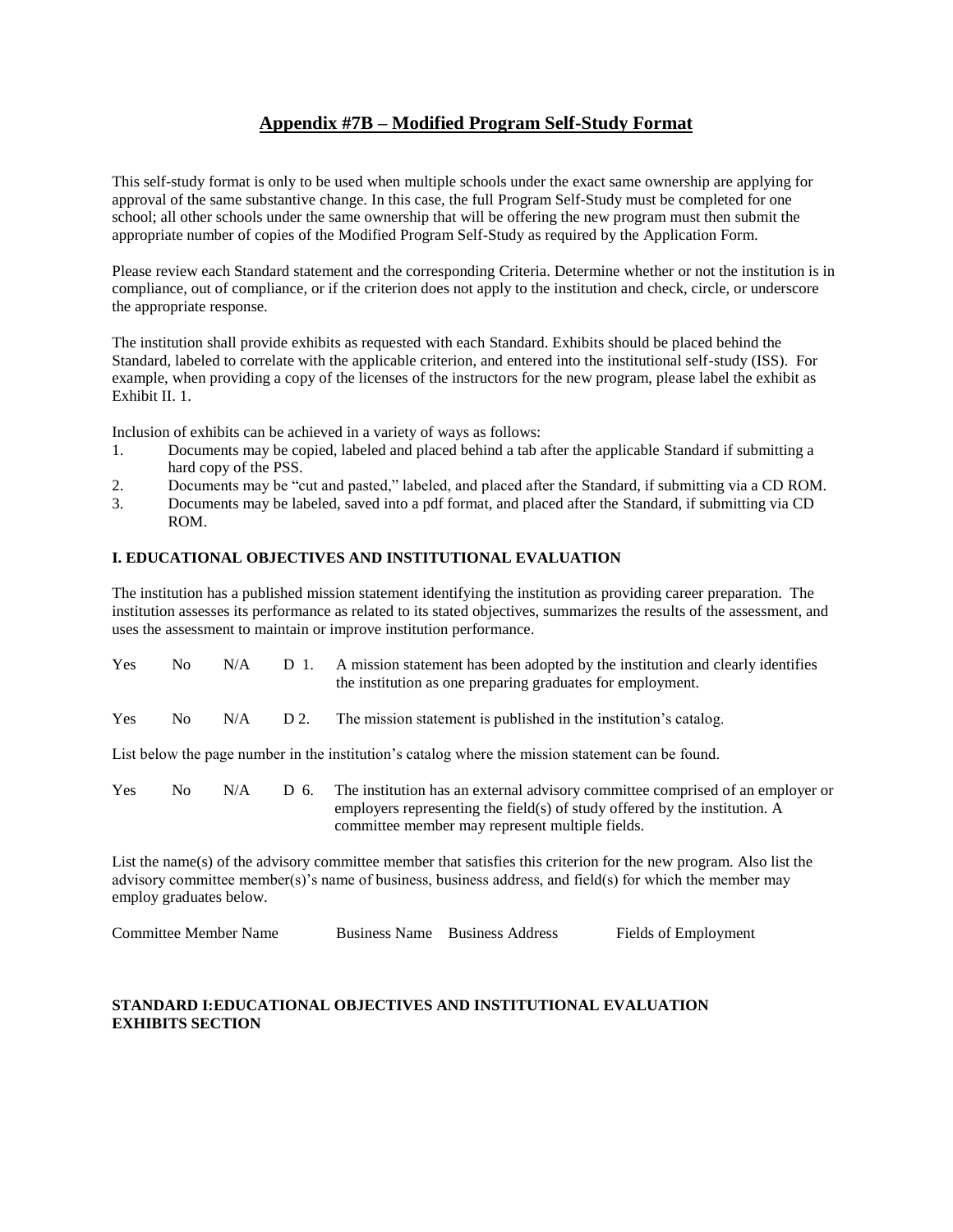### **II. INSTRUCTIONAL STAFF**

The institution employs an instructional staff that is fully qualified and of adequate size to fulfill the objectives of the educational courses and/or program(s) regardless of mode of delivery.

| Yes | No. | N/A | D 1. | Instructors hold teaching credentials demonstrating compliance with applicable<br>state requirements.                                                                                                                                                                                                                                                 |
|-----|-----|-----|------|-------------------------------------------------------------------------------------------------------------------------------------------------------------------------------------------------------------------------------------------------------------------------------------------------------------------------------------------------------|
|     |     |     |      | Insert copies of licenses for all regularly employed, current instructors responsible for the new program as exhibits<br>at the end of this Standard. In states where a teaching credential is not required, submit a copy of the applicable<br>practitioner license(s) and a copy of the state regulation addressing qualifications for instructors. |

| Yes |  | No N/A A 2. Qualified substitute instructors are familiar with the institution's curriculum, |
|-----|--|----------------------------------------------------------------------------------------------|
|     |  | policies and procedures.                                                                     |

Provide a list of all substitute instructors for the new program and their license numbers below. Please explain how the institution ensures that substitutes are familiar with the institution's curriculum, policies, and procedures.

### **STANDARD II – INSTRUCTIONAL STAFF EXHIBITS SECTION**

#### **III. ADMINISTRATIVE SERVICES**

The institution has in place administrative policies and services appropriate to the educational courses and/or program(s). Such policies and services meet applicable federal, state, local, and NACCAS policies.

| <b>Yes</b> | No. | N/A | A/O/D 3. The institution complies with applicable federal, state and local statutes and |
|------------|-----|-----|-----------------------------------------------------------------------------------------|
|            |     |     | regulations governing the operations of the institution including the NACCAS            |
|            |     |     | Rules of Practice and Procedure.                                                        |

Provide evidence that the school is approved to teach the new or changed program from applicable state or local regulatory agencies.

Describe below how the institution ensures that it remains in compliance with all the local, state, and federal regulations that impact the institution.

| <b>Yes</b> | No. | N/A | $O$ 14. | The institution utilizes technologies and practices that are effective in |
|------------|-----|-----|---------|---------------------------------------------------------------------------|
|            |     |     |         | verifying the identity of a distance learning student who participates in |
|            |     |     |         | class or coursework (such as secure login and pass code or proctored      |
|            |     |     |         | examinations) while protecting student privacy.                           |

Describe how the institution verifies the identity of the distance learner and insert any exhibits or forms used for compliance.

| <b>Yes</b> | No. | N/A | A/D 15. Any information provided to applicants, enrollees, or students that is |
|------------|-----|-----|--------------------------------------------------------------------------------|
|            |     |     | relevant to their decision to enroll in the institution or to satisfactorily   |
|            |     |     | complete the course and/or program must be in the language in which the        |
|            |     |     | course will be taught.                                                         |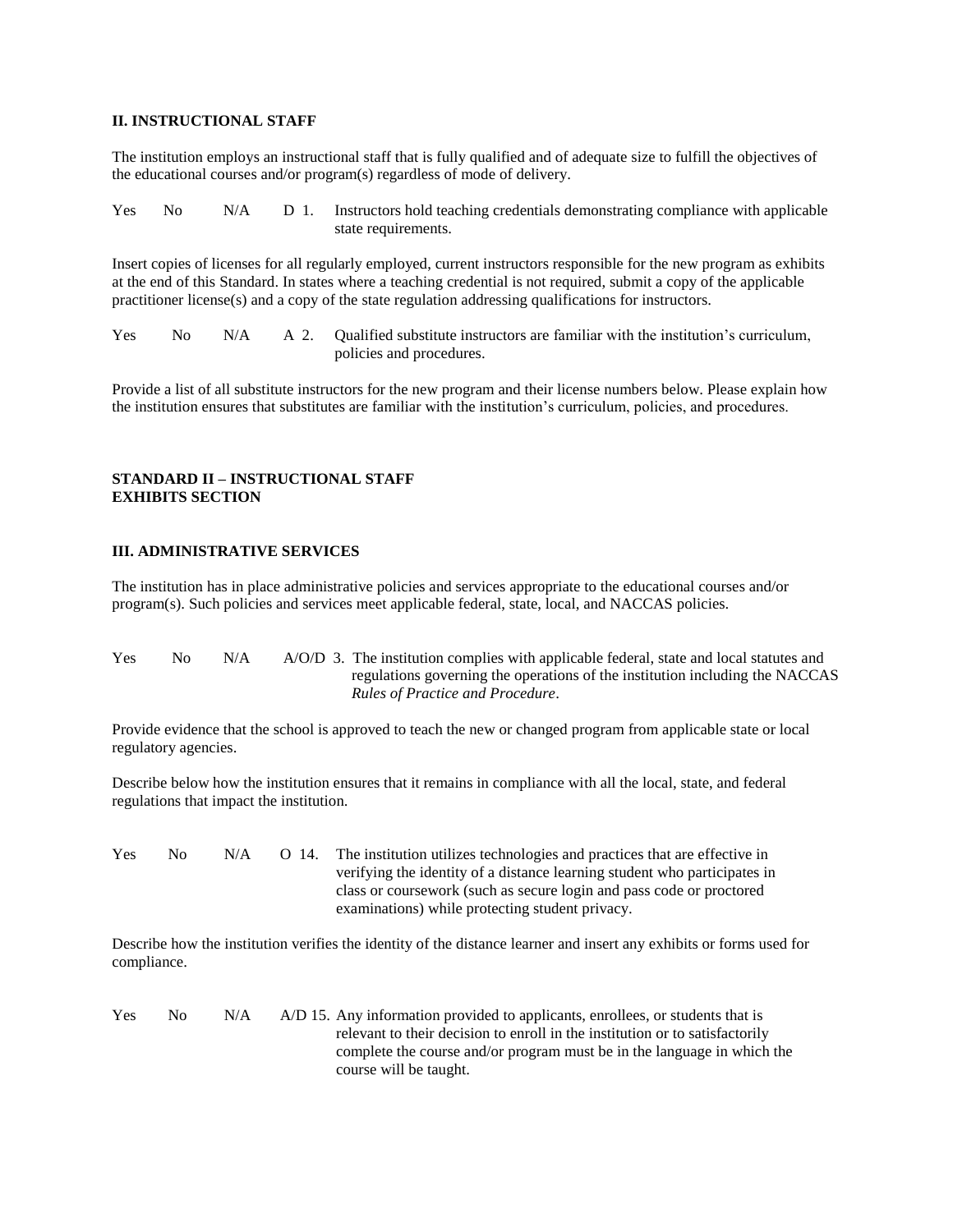Describe the policies, procedures and documents used by the institution that ensures compliance with this requirement.

#### **STANDARD III: ADMINISTRATIVE SERVICES EXHIBIT SECTION**

#### **IV. ADMISSIONS POLICIES AND PROCEDURES**

The institution has published student admissions policies that are appropriate for the educational courses and/or program(s), and the institution follows these policies.

Yes No N/A D 3. The institution's written catalog complies with the NACCAS catalog requirements, *Policy IV.04* (see page 33).

Submit a copy of the institution's cross-referenced student catalog as an exhibit at the end of the Standard. Indicate by either highlighting the catalog or listing the page numbers below where the changes made to the catalog in relation to the new program are located, including but not limited to: admission requirements, program listing, tuition and fees, refund policy, graduation requirements, etc.

Yes No N/A D 4. Before accepting an applicant for admission, the institution provides the applicant access to the institution's catalog.

Describe the procedure followed to ensure that all applicants have access to a copy of the institution's catalog prior to signing an enrollment agreement.

| <b>Yes</b> | No. | N/A | D 6. | Before enrollment, each applicant is provided access to written information that   |
|------------|-----|-----|------|------------------------------------------------------------------------------------|
|            |     |     |      | accurately reports the certification or licensing requirements of the jurisdiction |
|            |     |     |      | for which it is preparing graduates.                                               |

Describe below how the institution ensures that applicants have access to written information that accurately reflects the licensure requirements of the new program.

| <b>Yes</b> | No. |  | $N/A$ D 7. The institution uses an enrollment agreement that complies with the NACCAS |
|------------|-----|--|---------------------------------------------------------------------------------------|
|            |     |  | <i>Enrollment Agreement Requirements</i> (see page 31).                               |

Insert as an exhibit at the end of this Standard a copy of the institution's enrollment agreement that is highlighted to show the changes made for the new program.

| <b>Yes</b> | No. | N/A |  | D 16. The institution notifies distance learning students at the time of registration |
|------------|-----|-----|--|---------------------------------------------------------------------------------------|
|            |     |     |  | or enrollment of any projected additional student charges associated with             |
|            |     |     |  | the verification of student identity.                                                 |

Describe how the institution notifies distance learning students of any projected additional charges associated with the verification of student identify.

| <b>Yes</b> | No. | N/A |  | D 17. If the institution offers a program that is longer than the state     |
|------------|-----|-----|--|-----------------------------------------------------------------------------|
|            |     |     |  | requirements, before enrollment, each applicant is provided the rationale   |
|            |     |     |  | for completing the additional hours and the benefits to be derived from the |
|            |     |     |  | additional training.                                                        |

Please provide a copy below or as an exhibit at the end of this standard, the rationale given to applicants for the additional hours of training and include any documents or promotional material used for this purpose.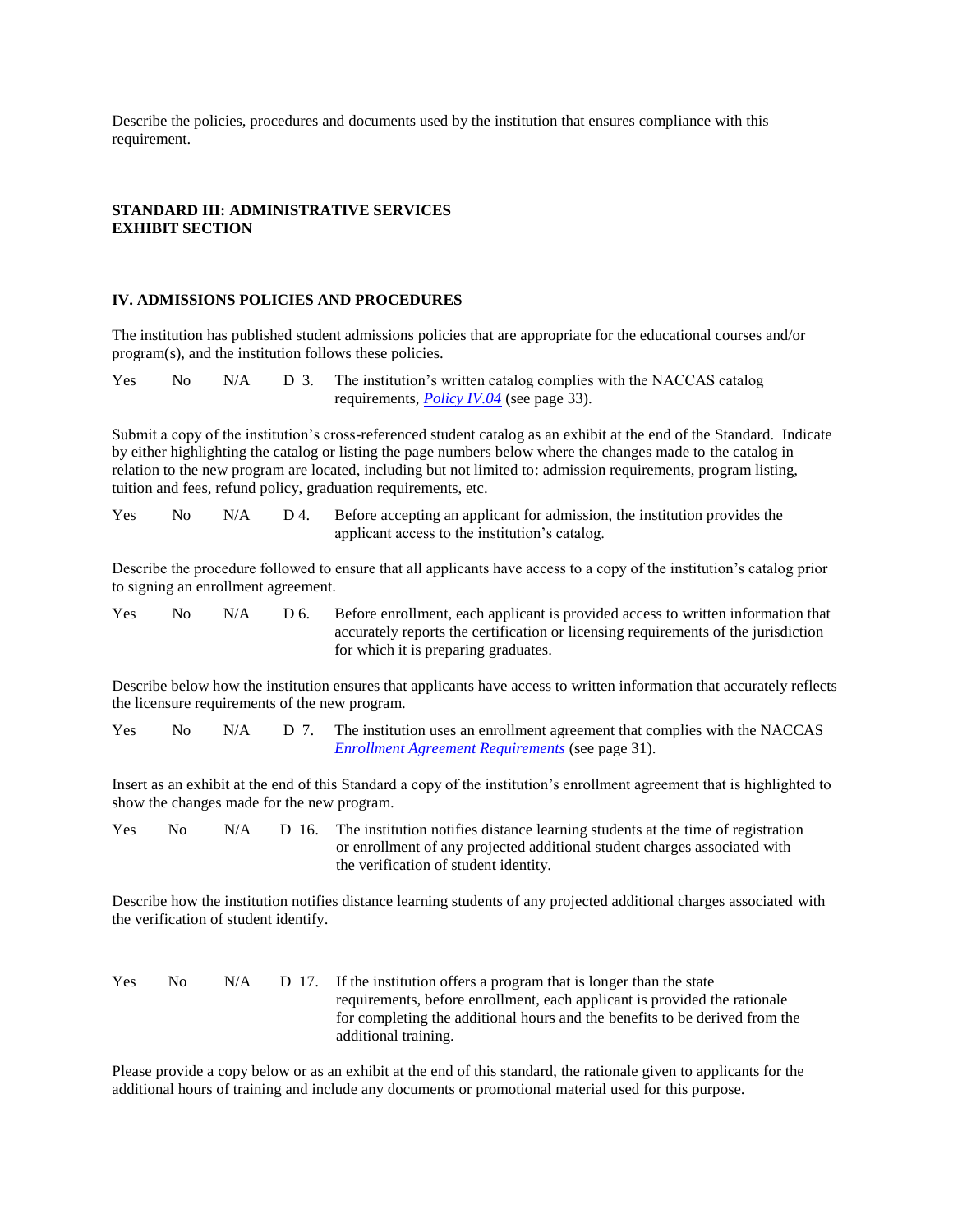Yes No N/A D 18. Before enrollment, each applicant is provided access to written information that reflects generally known pre requisites for employment and factors that might preclude an individual from obtaining employment in the field for which training is provided such as:

- licensure requirements;
- regulatory oversight restrictions;
- physical requirements of the industry;
- ability to meet requirements set forth by employers.

Describe how the institution provides information on prerequisites and other factors relevant to obtaining employment, including all bullet point items listed and include as an exhibit to this standard any documents or forms utilized for this purpose.

#### **STANDARD IV: ADMISSIONS EXHIBIT SECTION**

#### **V. STUDENT SUPPORT SERVICES**

The institution has in place student support services that provide appropriate information and advice to students.

| <b>Yes</b> | No.            | N/A | A 1. | The institution provides access to an orientation program, whether verbal,<br>printed, web-based, or other media format on or before the first day of class. |
|------------|----------------|-----|------|--------------------------------------------------------------------------------------------------------------------------------------------------------------|
| <b>Yes</b> | N <sub>o</sub> | N/A | A 2. | The orientation program provides, at a minimum, information about:                                                                                           |
| <b>Yes</b> | No.            | N/A |      | a. the instructional course or program:                                                                                                                      |
| <b>Yes</b> | No.            | N/A |      | b. the educational objectives of each program or course;                                                                                                     |
| <b>Yes</b> | N <sub>0</sub> | N/A |      | c. administrative policies affecting students;                                                                                                               |
| Yes        | No             | N/A |      | d. support services available to students.                                                                                                                   |

Describe below the institution's orientation process, content, and when it occurs.

#### **STANDARD V: STUDENT SUPPORT SERVICES EXHIBIT SECTION**

#### **VI. CURRICULUM**

The institution offers educational courses and/or programs congruent with the mission of the institution and its educational objectives. Courses and/or programs incorporate job market requirements in instruction through involvement with its advisory committee. The institution ensures that all courses and/or programs offered by the institution, regardless of location or mode of delivery, are qualitatively consistent.

| <b>Yes</b> | No. | N/A | A/O 1. Courses and/or programs are congruent with the mission of the institution and its |
|------------|-----|-----|------------------------------------------------------------------------------------------|
|            |     |     | educational objectives.                                                                  |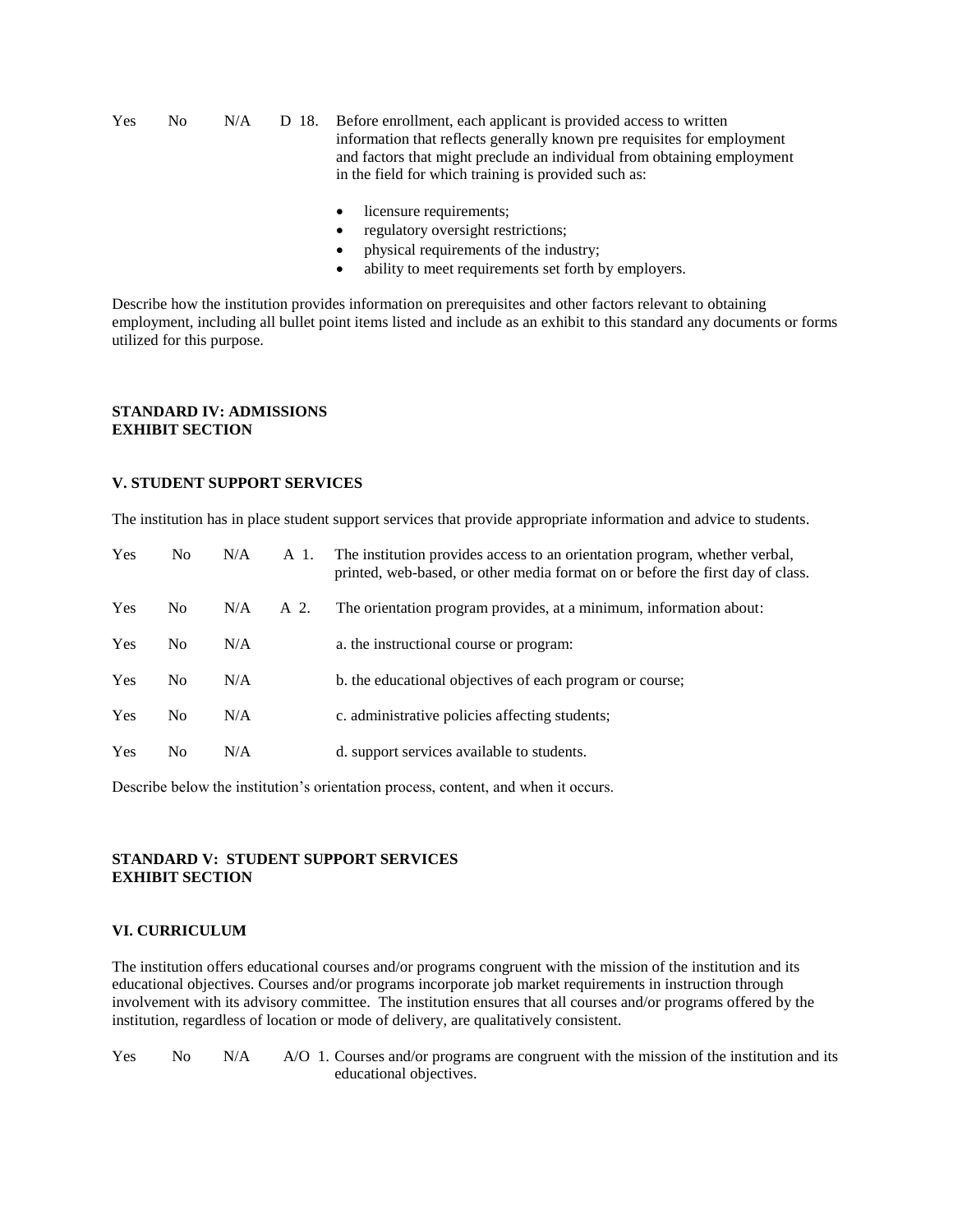Describe how the new course and/or program offered by the institution is relative to the institution's mission and educational objectives.

Yes No N/A A/O 2. Courses and/or programs meet the state requirements where the student is seeking licensure and/or certification, if applicable.

List below the new course offered at the institution, along with the hours/credits required by the institution, as well as the hours required by the state.

COURSE OFFERED - HOURS/CREDITS REQUIRED BY INSTITUTION- HOURS/CREDITS REQUIRED BY STATE

|     |                |     | D<br>4. | The course and/or program outlines(s) must include each of the following<br>elements:                                   |
|-----|----------------|-----|---------|-------------------------------------------------------------------------------------------------------------------------|
| Yes | N <sub>0</sub> | N/A |         | a. Name of the course or program;                                                                                       |
| Yes | No.            | N.A |         | b. Course and/or program description;                                                                                   |
| Yes | No.            | N/A |         | c. Course and/or program educational objectives;                                                                        |
| Yes | N <sub>0</sub> | N.A |         | d. Contents of the units of instruction and, as applicable, hours, credits and/or<br>competencies devoted to each unit; |
| Yes | N <sub>0</sub> | N/A |         | e. Instructional methods used to teach the program and/or course;                                                       |
| Yes | No.            | N/A |         | f. Grading procedures.                                                                                                  |

Submit a copy of the most recently revised outline for the new program or course offered by the institution as an exhibit at the end of the Standard.

| Yes        | No. | N/A | A/O 5. In order to fulfill program and/or course requirements, the institution makes<br>available to students the following: |
|------------|-----|-----|------------------------------------------------------------------------------------------------------------------------------|
| <b>Yes</b> | No. | N/A | a. Textbooks and/or text materials;                                                                                          |
| <b>Yes</b> | No. | N/A | b. Supplementary instructional resources;                                                                                    |
| <b>Yes</b> | No. | N/A | c. Equipment, as applicable;                                                                                                 |
| <b>Yes</b> | No. | N/A | d. Products and supplies, as applicable.                                                                                     |

Describe below how the institution ensures that it meets each of the requirements of this criterion in regards to the new program.

Yes No N/A A/O 6. The institution provides students and teachers with access to current written reference materials, to support the educational course and/or program(s) offered.

Describe below how the institution provides sufficient, current, written, or web-based reference materials to support the new program offered.

Yes No N/A D 7. Courses and/or programs offered by the institution comply with the applicable regulatory agency curriculum requirements. In the absence of oversight agency regulations regarding curriculum, courses and/or programs are designed to meet industry standards using feedback from the institution's advisory committee and required elements of the state or national examination, if applicable, and/or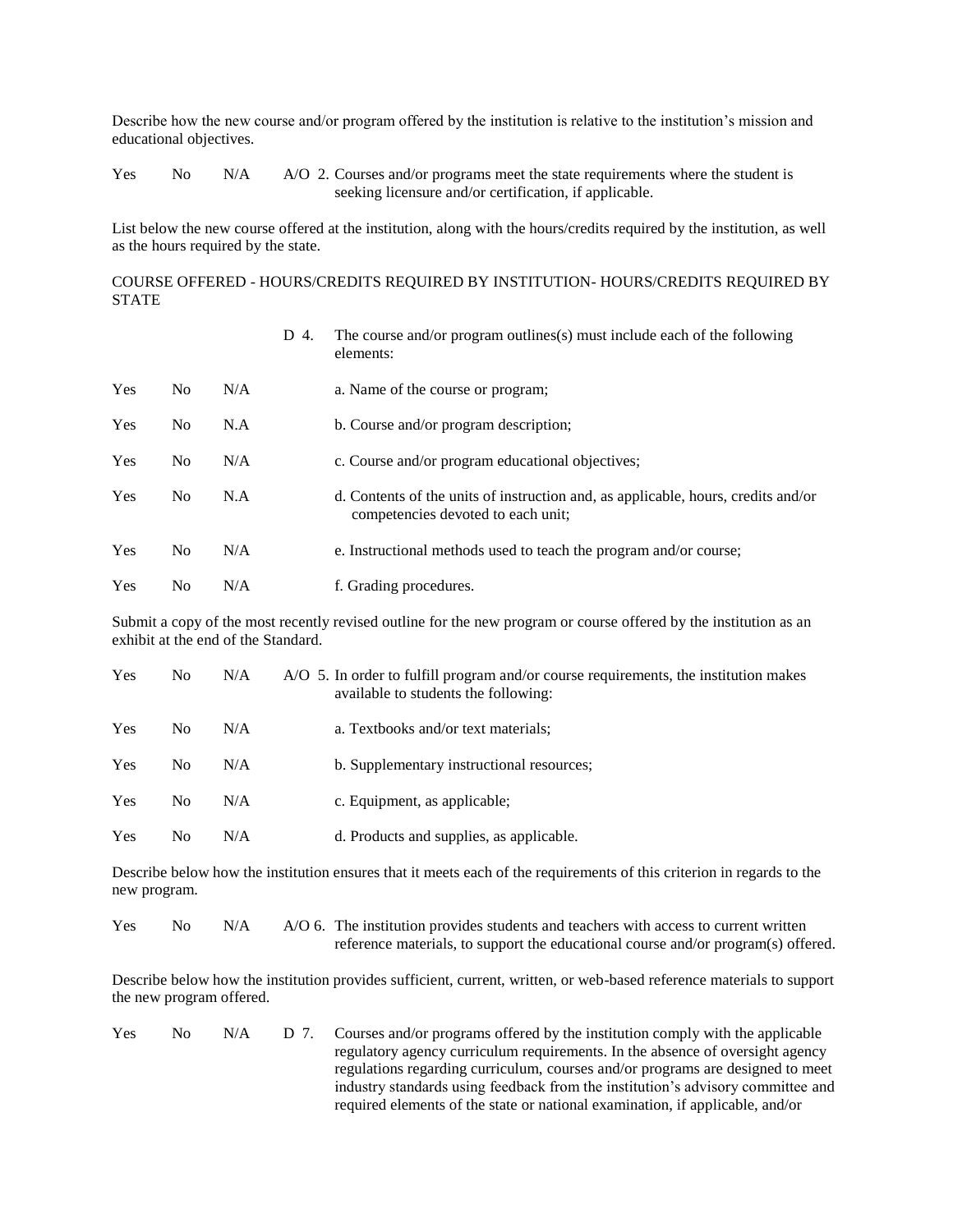requirements defined in the oversight agency's statutes or regulations for licensure.

Describe below how the institution's new course and/or program complies with applicable regulatory agency requirements or with industry standards. Attach as an exhibit at the end of this Standard a copy of any applicable state statutes and/or regulations with any curriculum requirements in relation to the new program.

| <b>Yes</b><br>No<br>N/A | A/O 11. Academic and practical learning methods (e.g. discussion, question and answer, |
|-------------------------|----------------------------------------------------------------------------------------|
|                         | demonstration, cooperative learning, distance learning, problem solving,               |
|                         | interactive lecture, individualized instruction, student and classroom                 |
|                         | presentations, labs and student salon activities) are used during the program.         |

List below the academic and learning methods used during the new program.

| Yes | No. | N/A | A/O 12. Effective training aids and audiovisual materials are used to supplement the |
|-----|-----|-----|--------------------------------------------------------------------------------------|
|     |     |     | instructional process.                                                               |

Provide a list below of training aids and audiovisual materials to be used by the institution to support the instructional process of the new program.

| Yes | No  | N/A | D 13. Instruction in classrooms, labs, student salons, and/or via distance learning, if<br>applicable, is effectively organized as evidenced by: |
|-----|-----|-----|--------------------------------------------------------------------------------------------------------------------------------------------------|
| Yes | No. | N/A | a. Program and/or course outlines                                                                                                                |
| Yes | No  | N/A | b. Lesson objectives                                                                                                                             |
| Yes | No. | N/A | c. Evaluations                                                                                                                                   |
| Yes | No. | N/A | d. Other applicable instructional materials                                                                                                      |

Submit as exhibits at the end of the standard for the new course and/or program the following:

- Course and/or program objectives as stated in the course/program outline.
- Five examples of lesson objectives.
- Five examples of a written and practical evaluation.
- Any other applicable instructional materials the institution will utilize for this program.

**STANDARD VI – CURRICULUM EXHIBIT SECTION**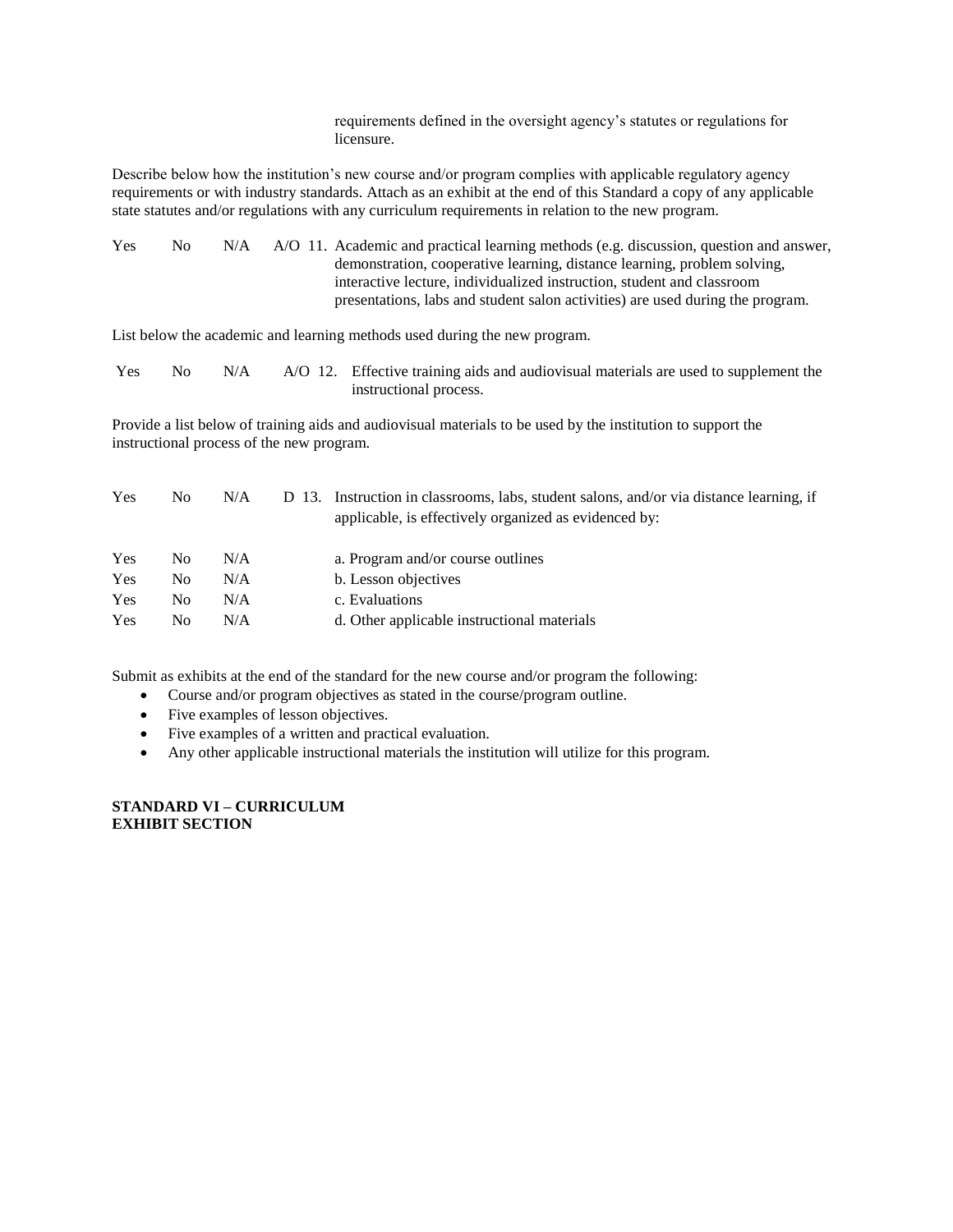### **VIII. INSTRUCTIONAL SPACE AND FACILITIES**

The institution provides equipment, instructional and laboratory space, and other physical facilities that are adequate for instructional needs and meet professional standards of safety and hygiene.

|  |  |  |  | Yes No N/A O 1. Instructional areas allow for effective delivery of instruction. |
|--|--|--|--|----------------------------------------------------------------------------------|
|--|--|--|--|----------------------------------------------------------------------------------|

Describe how the institution ensures that all instructional areas allow for effective delivery of instruction

| <b>Yes</b> | No 11 | N/A | O/A 2. Institutional space is equipped to accommodate the numbers of students |
|------------|-------|-----|-------------------------------------------------------------------------------|
|            |       |     | assembled at one time.                                                        |

Describe how the institution's space is equipped to accommodate the number of students assembled at one time. Submit as an exhibit at the end of the Standard a floor plan and a description of the facilities provided for the program.

| <b>Yes</b> | No.            | N/A | O 3. | The institution meets applicable fire, building, health, ventilation, heating and<br>safety requirements. In particular: |
|------------|----------------|-----|------|--------------------------------------------------------------------------------------------------------------------------|
| Yes        | N <sub>0</sub> | N/A |      | a. Sanitary drinking water is available.                                                                                 |
| Yes        | N <sub>0</sub> | N/A |      | b. Sanitary lavatories have hot and cold running water.                                                                  |
| Yes        | N <sub>0</sub> | N/A |      | c. Appropriately located fire extinguishers are maintained in operable condition.                                        |
| Yes        | N <sub>0</sub> | N/A |      | d. Electrical service is adequate to serve institution needs; and                                                        |
| Yes        | No.            | N/A |      | e. Emergency evacuation plans are known to staff and students.                                                           |

Describe any changes that were made for the new program by the institution to ensure that it meets each of the requirements for this criterion.

#### **STANDARD VIII – INSTRUCTIONAL SPACE AND FACILITES EXHIBIT SECTION**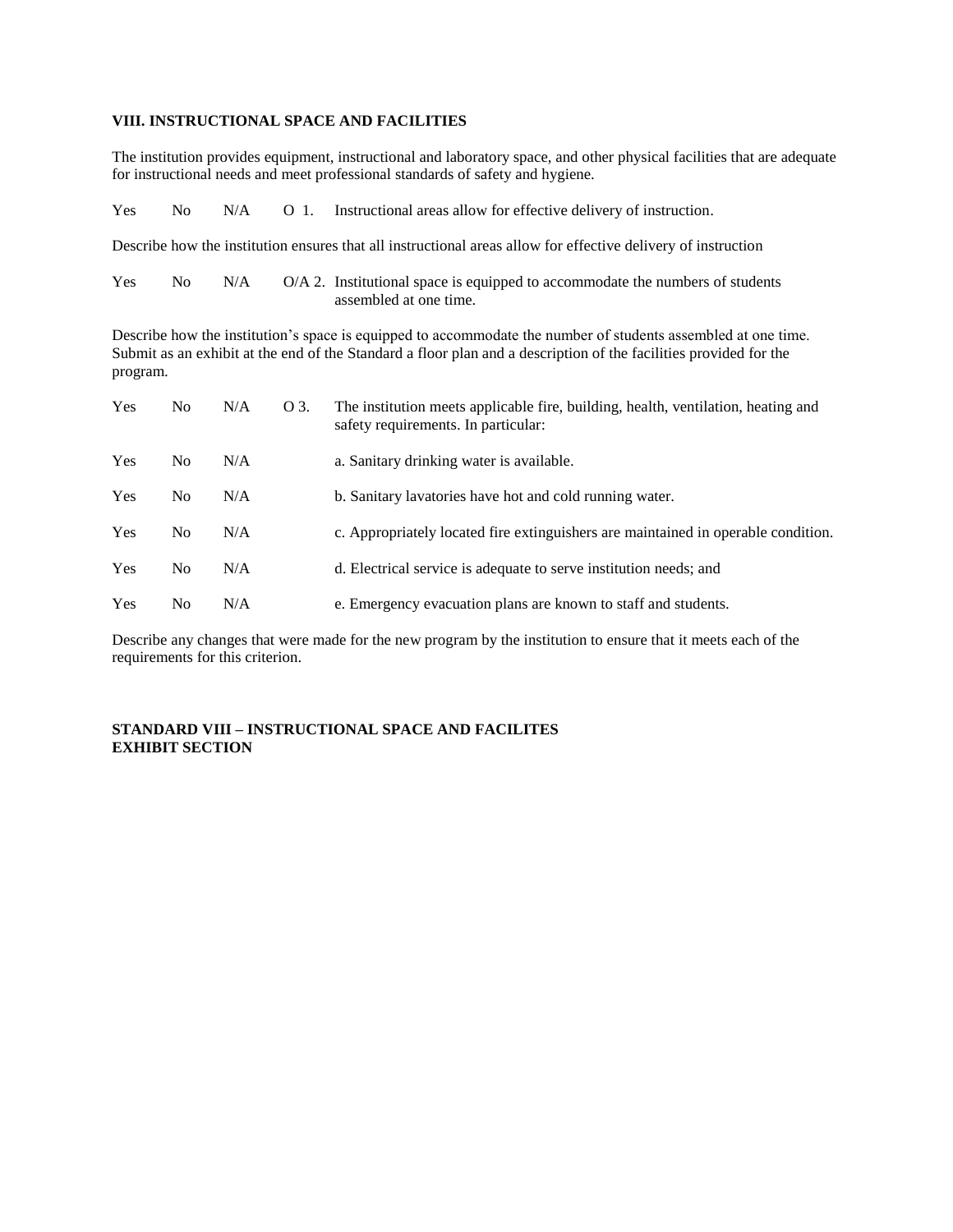### **IX. EVALUATION OF STUDENTS**

The institution uses systematic student evaluation to assist student learning and to demonstrate satisfactory student achievement before a certificate of completion is awarded.

| <b>Yes</b> |  | No N/A D 1. Each student is evaluated periodically on attendance, academic and practical |
|------------|--|------------------------------------------------------------------------------------------|
|            |  | learning, as applicable.                                                                 |

Describe how and when students are periodically evaluated on academic and practical learning in the new program.

Yes No N/A A 3. Student evaluation results are provided to students.

Describe when students are apprised of their academic performance, practical skills development, and, as applicable, attendance in the new program. Include a copy of applicable forms used as exhibits at the end of the Standard.

Yes No  $N/A$  D 4. The institution documents that each student who graduates or is otherwise awarded a certificate of completion has fully met the institution's published graduation requirements.

List below the page number in the catalog where the graduation requirements can be found. Describe how the school ensures that a student has fully met the requirements of the new program prior to being issued a diploma or certificate of completion.

#### **STANDARD IX: EVALUATION OF STUDENTS EXHIBIT SECTION**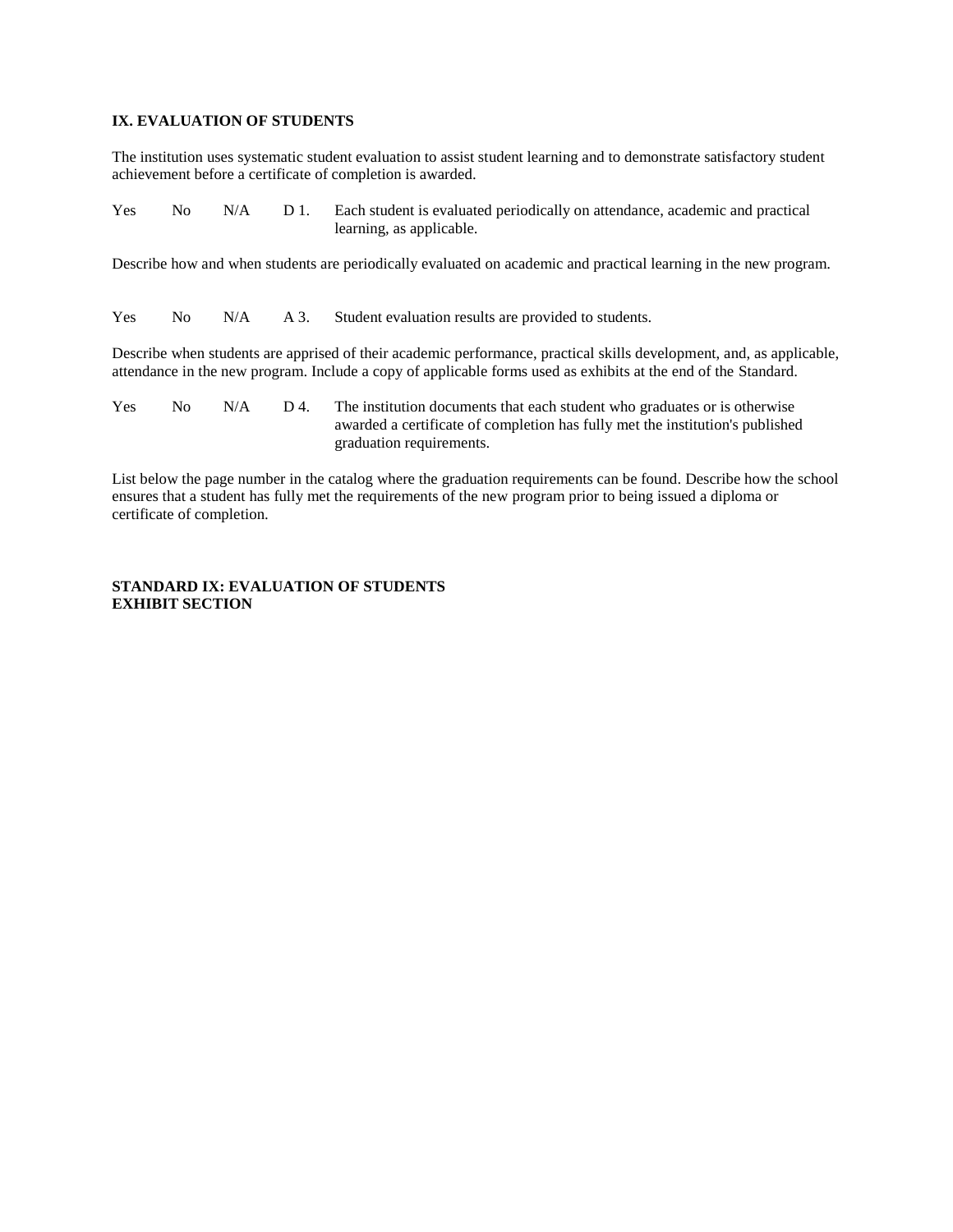## **Appendix #9 – Change Of Control Categories And Requirements**

*Warning:* When a Change of Control occurs, the institution is subject to the voluntary relinquishment provisions of *Section 8.13* (see page 111) of the Rules UNLESS the New Controlling Owner complies with all the requirements for a Change of Control.

The Commission must know, at all times, who is in Control of an accredited institution. The Commission must be notified of any change in the direct or indirect ownership of an institution (whether by transfer of Voting Interests or otherwise) and must approve any Change of Control (including any change in ownership that results in a Change of Control). The accreditation process that will follow a Change of Control will depend on the category into which the Change of Control falls. The three general categories of Change of Control are described below. Any person or entity that proposes to acquire an ownership interest in an accredited institution is urged to contact the Commission before the proposed acquisition becomes effective, in order to verify the category that fits a contemplated Change of Control.

### **Categories of Changes of Control**

### **Category 1**

1. Change in organizational structure from (a) a Sole Proprietorship or General Partnership to another form of Business Entity (or vice versa) or (b) from one form of Business Entity to another form of Business Entity, without either the Owners or their respective Ownership Interests changing.

### **Category 2**

- 1. A Controlling Owner ceases to Control an institution.
- 2. An existing Minority Owner becomes a Controlling Owner.
- 3. A person or Business Entity which currently Controls a NACCAS-accredited institution acquires Control of another NACCAS-accredited institution or multiple NACCAS-accredited institutions from the same Owner(s).
- 4. Acquisition of Control by a person who has worked for five years or longer in a management position at the applicable institution.
- 5. Acquisition of Control by a person who has overseen the applicable institution for five years or longer in an administrative position at the home office of multiple NACCAS-accredited institutions.
- 6. Division of one institution into two or more institutions.

### **Category 3**

- 1. Acquisition of Control by a person or Business Entity that, prior to such acquisition, was not an Owner.
- 2. Acquisition of Control by a person or Business Entity that has not Controlled a NACCAS-accredited institution within the past five years.
- 3. A person or Business Entity acquires Control of an institution that has been in (non-administrative) withdrawal status within the past eighteen months.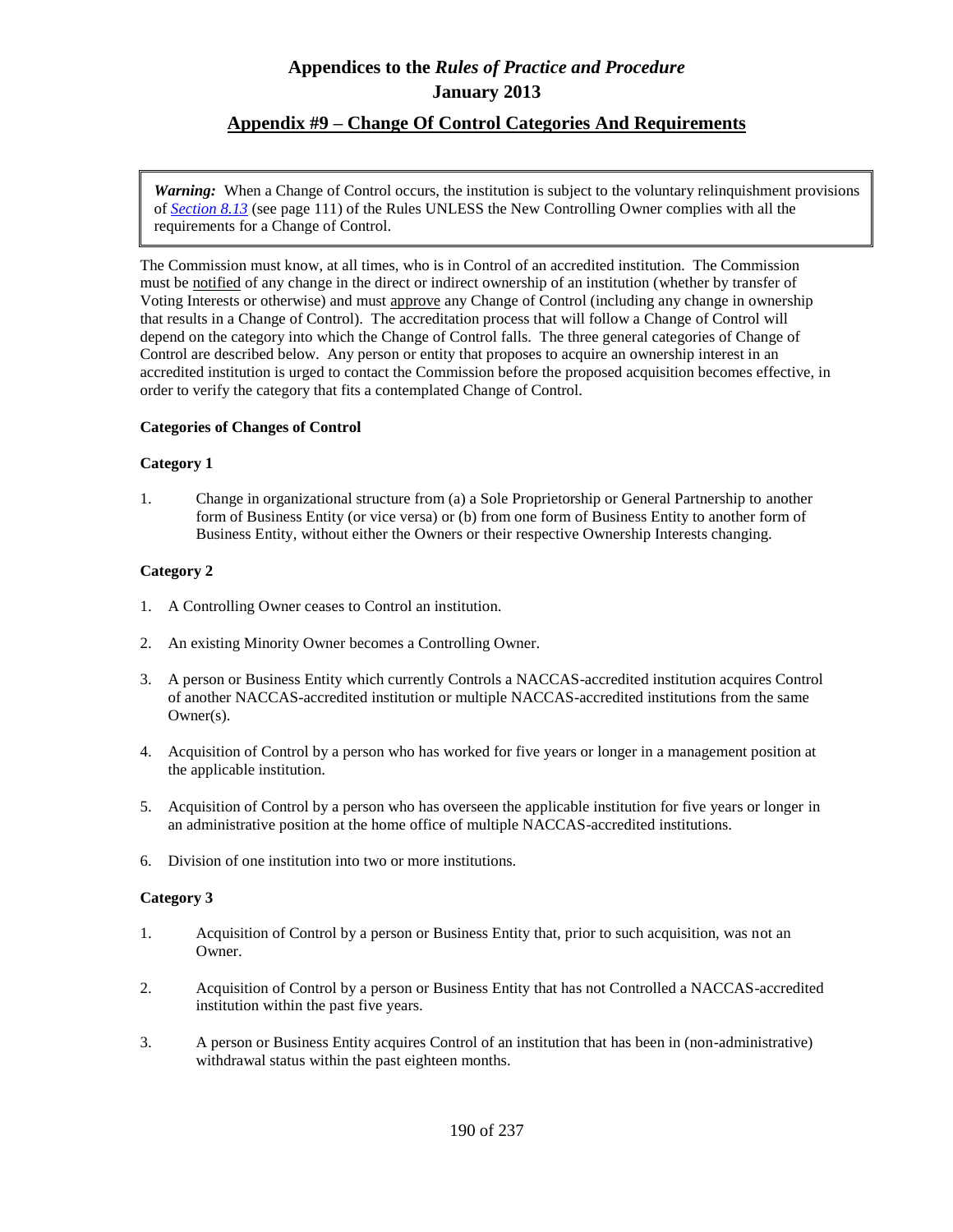When a Change of Control has characteristics in more than one Category, it will fall in the higher numbered Category.

### **Change of Control Process by Category**

#### Requirements Specific to Category 1

- 1. At least 30 days before the effective date of the Change of Control, submit the required application form together with:
	- a. A non-refundable application fee.
	- b. Copy of state license issued in the name of the new Owners (to be submitted within 30 days after the change in structure).
	- c. If the institution is organized as (or is a Subsidiary of) a Business Entity, a copy of the certificate of incorporation, articles of formation or equivalent State authorization for the formation of such Business Entity(ies).

#### Requirements General to Categories 2 and 3

- 1. At least 30 days before the expected effective date of the Change of Control, submit the required application form, together with:
	- a. A non-refundable application fee.
	- b. Fully-executed copies of the Transfer Agreement and all other closing documents, which include all of the terms of the transfer. (The closing documents must be submitted within 7 days after the effective date of the Change of Control). (If the New Controlling Owner is entering into a lease agreement, a copy of the lease agreement must also be submitted.)
	- c. A copy of the state license showing the Owner(s) or statement from the state licensing agency accepting the new Owner(s) for licensing (to be submitted within 30 days after the effective date of the Change of Control).
	- d. Biographies of the new Owner(s). Indicate any family relationships to the former Owner(s). Indicate any business or employment relationships with the former Owner(s) and the institution acquired or another NACCAS-accredited institution.
	- e. Evidence that the liaison has attended a workshop within the previous 24 month, or evidence the liaison is registered to attend a workshop within 90 days of the application date.
	- f. A balance sheet for the institution as of the effective date of the Change of Control (to be submitted within 30 days after the effective date of the Change of Control), compiled by an independent certified public accountant on an accrual basis of accounting according to GAAP.
	- g. A signed statement indicating whether (i) the new Owner(s) or (ii) the previous Owner(s) assume(s) the responsibility for refunds due to students attending the institution prior to the effective date of the Change of Control.
- 2. The institution can request an early renewal of accreditation to combine the Change of Control evaluation with an up-coming renewal process. The Institutional Self-Study must be submitted not later than 90 days after the effective date of the Change of Control, to permit the on-site visit to occur within the required six-month timeframe.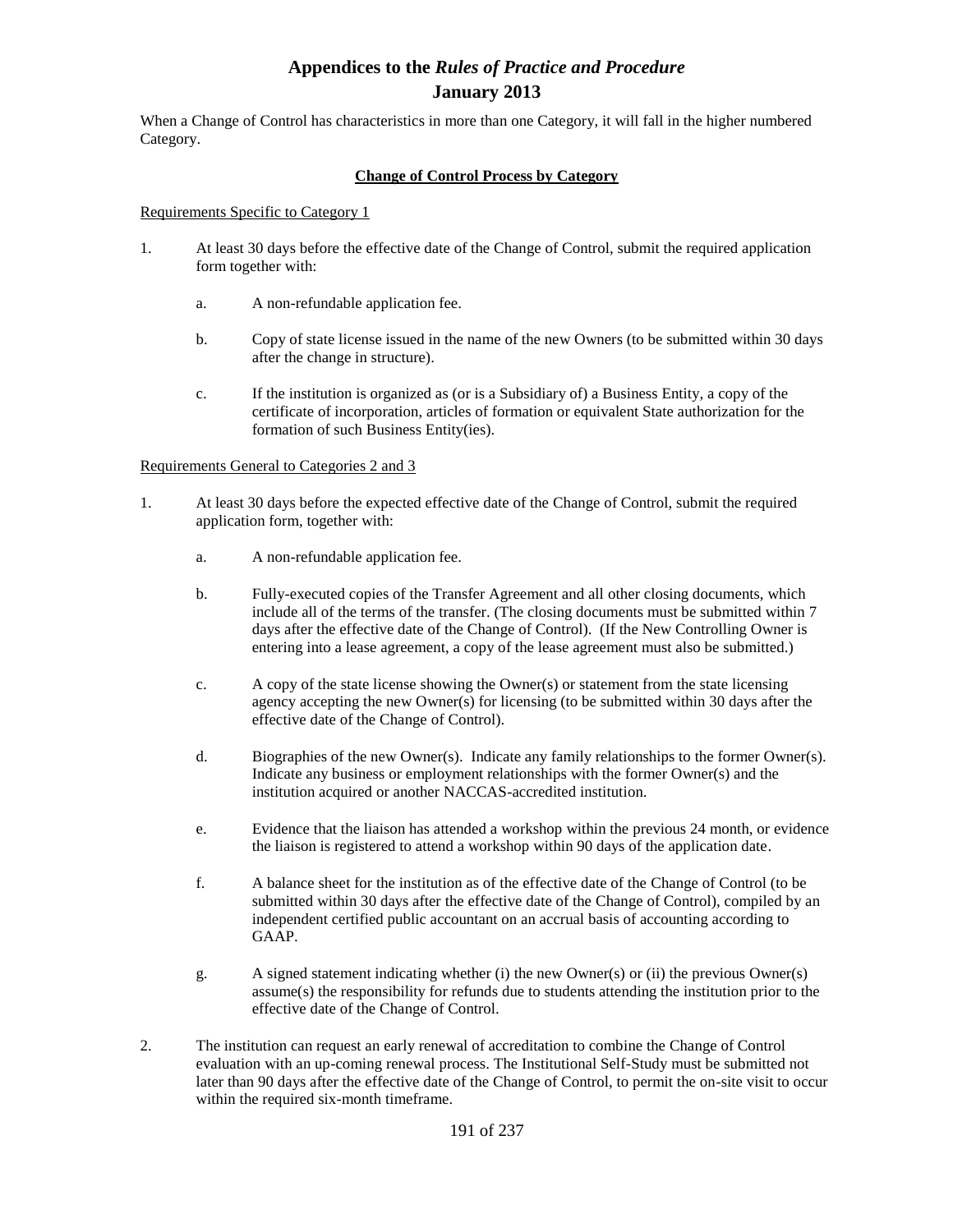3. The NACCAS Board of Commissioners, a delegated Committee, or staff may request other pertinent information. This should be submitted within 15 days of receipt of the request.

### Requirements Specific to Category 2

1. The institution shall undergo a partial team on-site evaluation, at the institution's expense, within six months after the effective date of the Change of Control.

### Requirements Specific to Category 3

- 1. The institution shall undergo a consultation prior to submitting the Institutional Self-Study and undergoing the Change of Control visit. The consultation can be at a NACCAS workshop, the institution, or the NACCAS office.
- 2. The institution must submit an Institutional Self-Study within 90 days after the date of approval of the Change of Control.
- 3. The institution shall undergo a full-team on-site evaluation, at the institution's expense, within six months after the effective date of the Change of Control.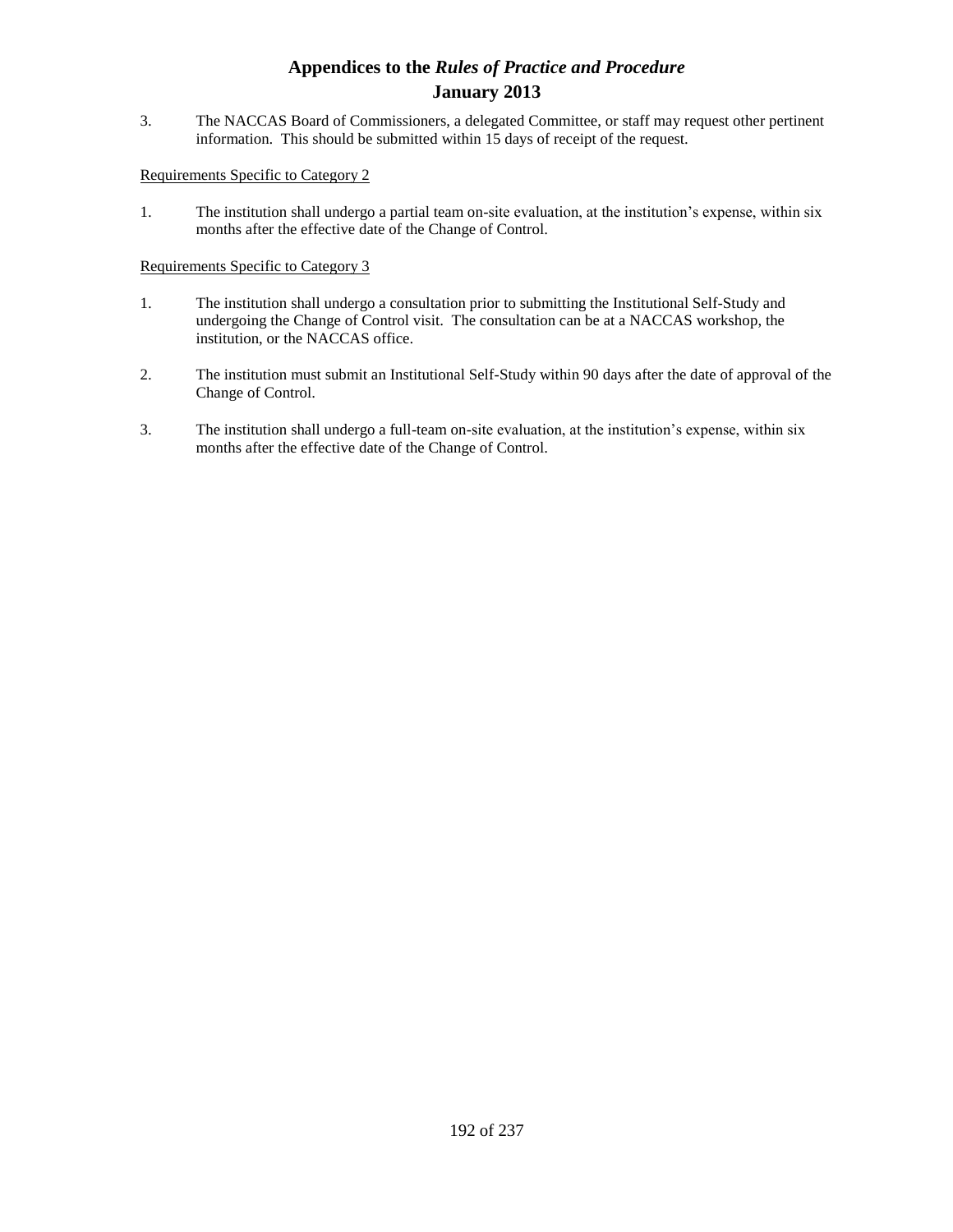### **GUIDE TO CHANGE OF CONTROL CATEGORIES OF CHANGE AND THEIR REQUIREMENTS**

| Requirements                                                                                                                                                                                                                                                                                                                     | Category of<br>Change |                |   |
|----------------------------------------------------------------------------------------------------------------------------------------------------------------------------------------------------------------------------------------------------------------------------------------------------------------------------------|-----------------------|----------------|---|
|                                                                                                                                                                                                                                                                                                                                  | $\mathbf{1}$          | $\overline{2}$ | 3 |
| Submit application form at least 30 days before the effective date of the Change<br>of Control.                                                                                                                                                                                                                                  | X                     | X              | X |
| Submit a non-refundable fee with the application.                                                                                                                                                                                                                                                                                | X                     | X              | X |
| Submit a copy of the certificate of incorporation (or applicable organizational<br>document) for the new Business Entity created. If an existing Business Entity<br>was dissolved, submit a copy of the certificate of dissolution.                                                                                              | X                     |                |   |
| List Owner(s) with specifics on any family relationships to the former Owner(s).<br>Indicate any business or employment relationships with the former Owner(s) and<br>the institution acquired, or another NACCAS-accredited institution.                                                                                        |                       | X              | X |
| Submit biographies of the new Owner(s).                                                                                                                                                                                                                                                                                          |                       | X              | X |
| Submit the name of the Owner or employee designated as liaison with NACCAS<br>for accreditation processes.                                                                                                                                                                                                                       |                       | X              | X |
| Evidence that the liaison has attended a workshop within the previous 24<br>months, or evidence the liaison is registered to attend a workshop within 90 days<br>of the application date.                                                                                                                                        |                       | X              | X |
| Submit a signed statement indicating which of $(1)$ the new Owner $(s)$ or $(2)$ the<br>previous Owner(s) assumes the responsibility for refunds due to students<br>attending the institution prior to the effective date of the Change of Control.                                                                              |                       | X              | X |
| Submit a list of shortened versions of the institution name and where they will<br>be used.                                                                                                                                                                                                                                      | X                     | X              | X |
| The NACCAS Board of Commissioners, a delegated Committee, or staff may<br>request other pertinent information. This should be submitted within 15 days of<br>receipt of the request.                                                                                                                                             | X                     | X              | X |
| Within 7 days after the effective date of the Change of Control, submit fully-<br>executed copies of the Transfer Agreement and all other closing documents,<br>which include all the terms of the transfer of Ownership Interests. (If a lease<br>agreement, a copy of the lease agreement must be submitted.)                  |                       | X              | Χ |
| Within 30 days after the effective date of the Change of Control, submit a copy<br>of the state license showing the new Owner(s), or a statement from the state<br>licensing agency accepting the new Owner(s) for licensing.                                                                                                    | X                     | $\mathbf X$    | X |
| Within 30 days after the effective date of the Change of Control, submit a<br>balance sheet for the institution as of the effective date of the Change of Control<br>(to be submitted within 30 days after the effective date of the Change of<br>Control), compiled by an independent certified public accountant on an accrual |                       | X              | X |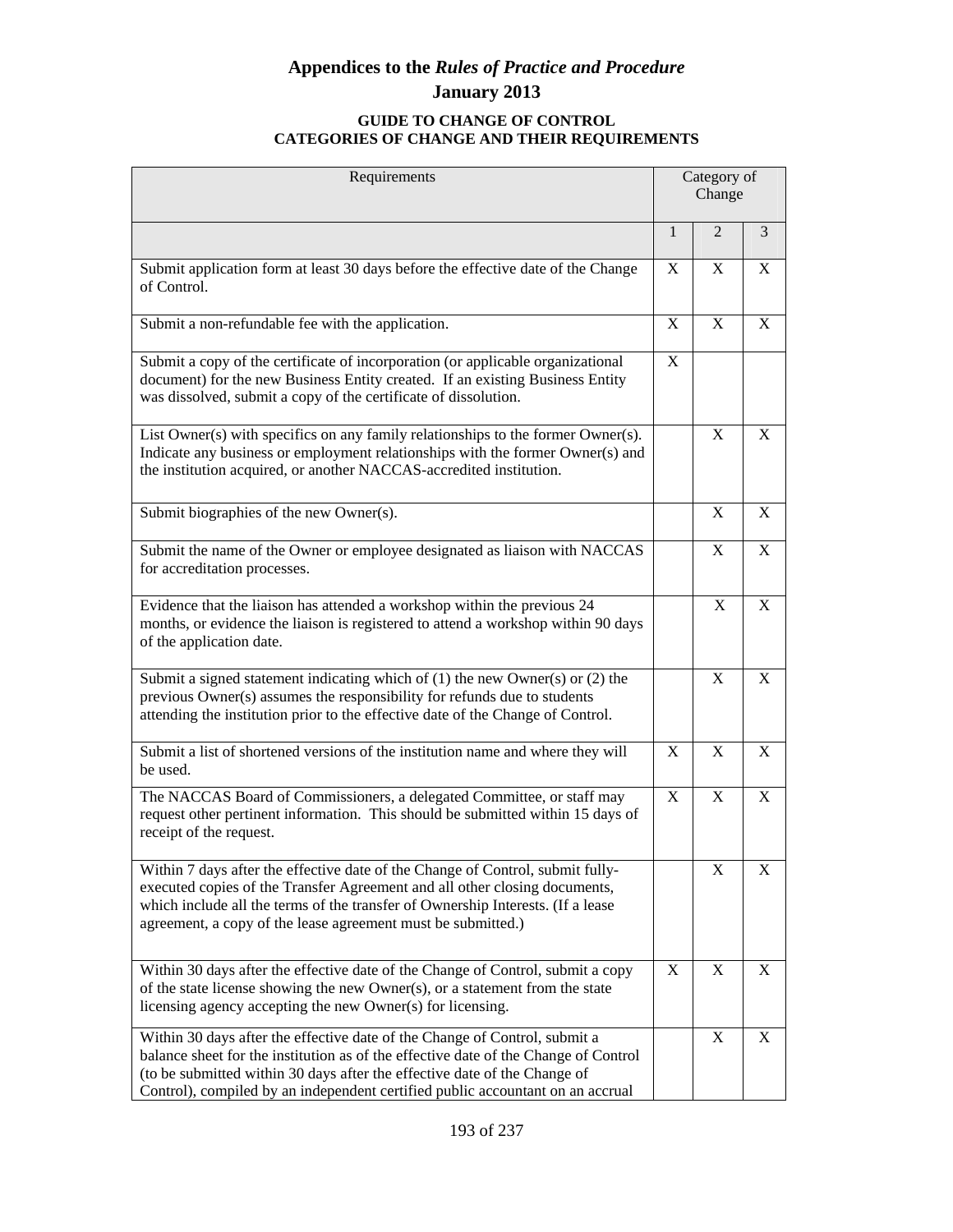| Requirements                                                                                                                                                                                                                                                                                                                         | Category of<br>Change |                |   |
|--------------------------------------------------------------------------------------------------------------------------------------------------------------------------------------------------------------------------------------------------------------------------------------------------------------------------------------|-----------------------|----------------|---|
|                                                                                                                                                                                                                                                                                                                                      | 1                     | $\mathfrak{D}$ | 3 |
| basis of accounting according to GAAP.                                                                                                                                                                                                                                                                                               |                       |                |   |
| Undergo a consultation at a NACCAS Workshop, the institution, or the<br>NACCAS headquarters.                                                                                                                                                                                                                                         |                       |                | X |
| Submit an ISS within 90 days after the effective date of the Change of Control<br>or attendance at an Accreditation Workshop, whichever comes first.                                                                                                                                                                                 |                       |                | X |
| The institution may request an early renewal of accreditation to combine the<br>Change of Control evaluation with an up-coming renewal process. The ISS<br>must be submitted not later than 90 days after the approval of the Change of<br>Control, to permit the on-site visit to occur within the required six-month<br>timeframe. |                       | $\mathbf{X}$   | X |
| Within six months after the effective date of the Change of Control, undergo a<br>partial-team on-site evaluation                                                                                                                                                                                                                    |                       | X              |   |
| Within six months after the effective date of the Change of Control, undergo a<br>full-team on-site evaluation.                                                                                                                                                                                                                      |                       |                | X |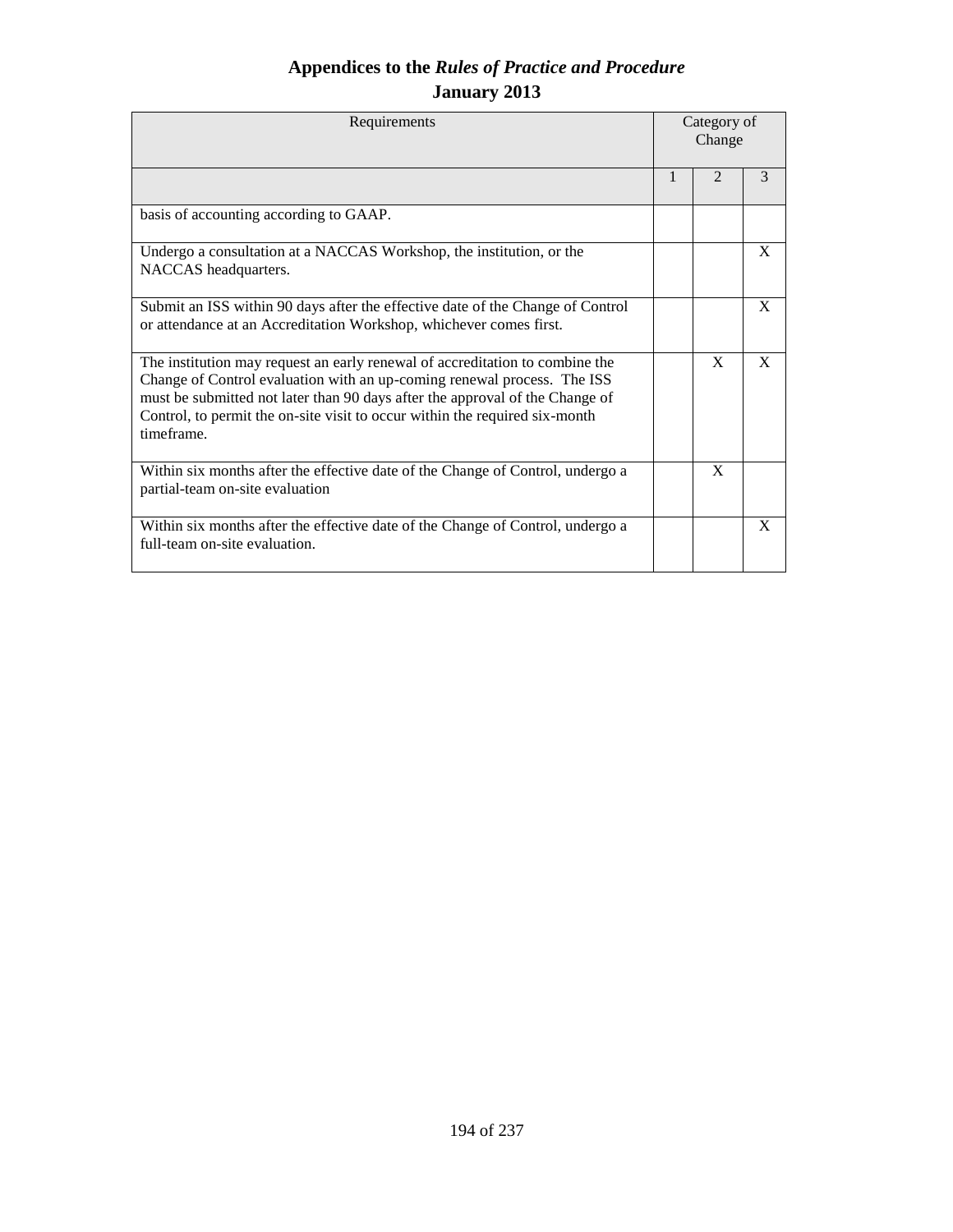# **Appendix #12 – Instructions For Submission Of Petitions For A Variance To The NACCAS Rules, Appendices or Policies**

Pursuant to *Section 10.5* (see page 126) of the NACCAS *Rules of Practice and Procedure*, the Commission may accept for consideration a petition for a variance of the *Rules*, Appendices or Policies by a school. Petitions must be received forty-five days prior to a scheduled meeting of the Commission unless there are substantiated special circumstances. The Commission will only accept petitions that are submitted in the following format.

- 1. List the specific section of the *Rules* to be varied, including the section and number.
- 2. Provide the institution's rationale for the variance.
- 3. Provide all documents used by the institution to support the request for a variance.
- 4. The institution must submit six (6) copies of the petition and supporting documentation in soft sided binders for easy review by the Commission.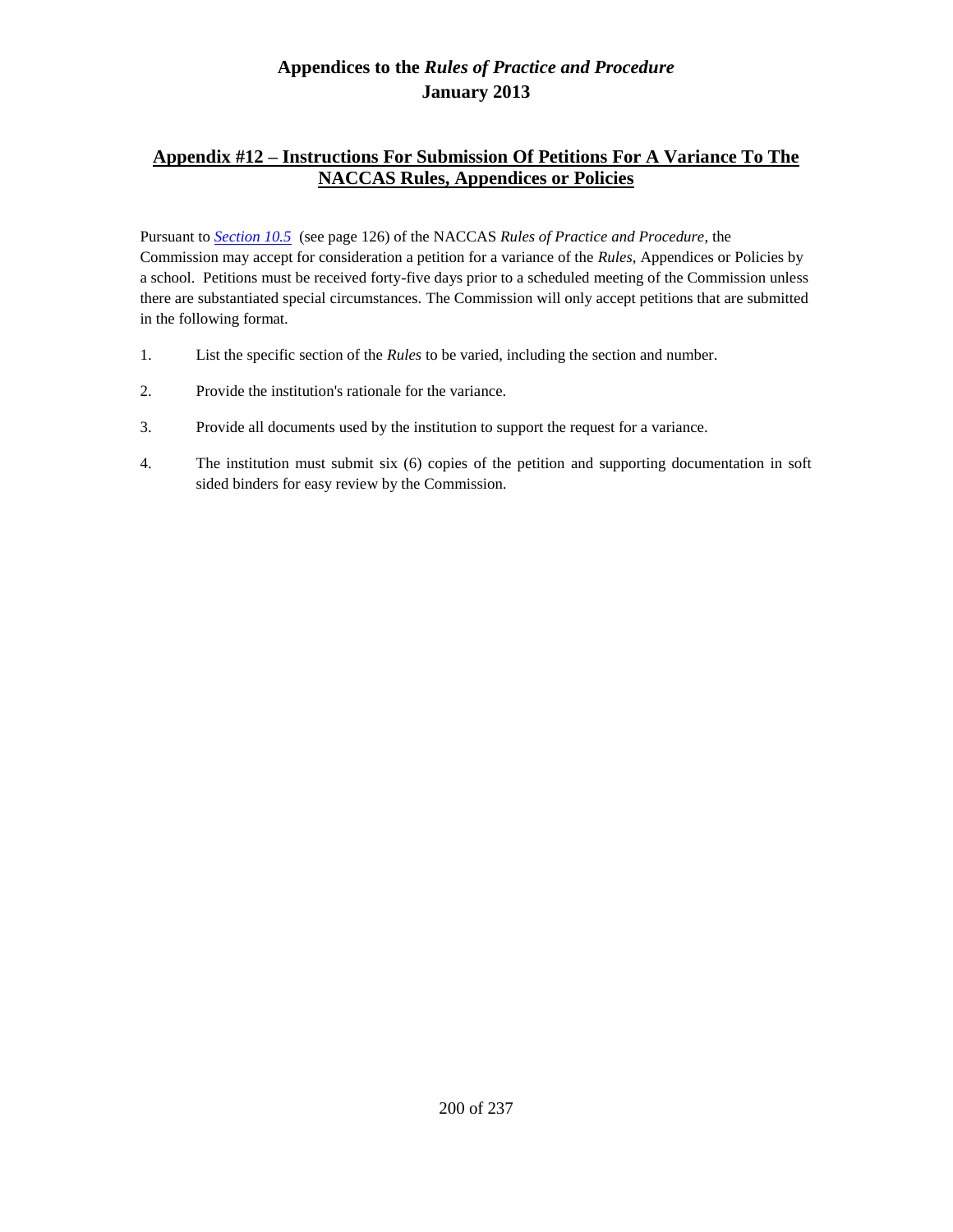### **Appendix #14A – On-Site Evaluation: Documentation For On-Site Evaluators**

This list includes some of the documentation from the *Standards and Criteria* that evaluation teams will need to review during the institution's full team onsite visit. These items must be readily available for the team to review and is not an inclusive list of the items that may be reviewed.

#### **Documents for the Academic Evaluator**

(Primary Evaluator for Standards *I* (see page 8), *II* (see page 9), *VI* (see page 14), and *IX* (see page 19)):

- Most recent outcomes rates from NACCAS Annual Report
- Advisory Committee roster
- Evidence of feedback from current students, graduates and advisory committee
- Summary of feedback from current students, graduates and advisory committee
- Improvement Plan, if applicable
- List of all currently employed instructors with hire date
- Instructor meeting policy and minutes
- Instructor licenses and/or Credentials (including substitute credentials)
- Instructor performance evaluations
- Plan for continuing education
- Evidence of completed continuing education
- Course and/or program outlines for all courses
- Sample lesson plans for each course
- State regulations governing curriculum and the complete State regulations governing institution
- Rationale for programs that exceed the State required length
- Externship Policy (if applicable)
- Examples of written and practical tests
- Requirements for graduation
- Evidence that the institution is responsible for distance education (if applicable)
- Satisfactory Academic Progress Policy *(Cross referenced with most recent policy checklist)*

#### **Documents for the Institution Owner/Administrator Evaluator**

(Primary Evaluator for Standards *III* (see page 10), *IV* (see page 11), and *VII* (see page 16)):

- Institution license and/or authority to operate
- Operating procedures
- FERPA policy and forms
- Evidence that institution complies with local, state, federal regulations
- State Regulations governing institution
- Training agreements with other entities, if applicable
- Program Participation Agreement (signed) and Eligibility Certification Approval Report (ECAR)
- Cohort Default Rate letter (if applicable)
- Samples of advertising for previous 12 months
- Attendance policy and records
- Admissions policy and procedures
- Ability-to-Benefit policy, if applicable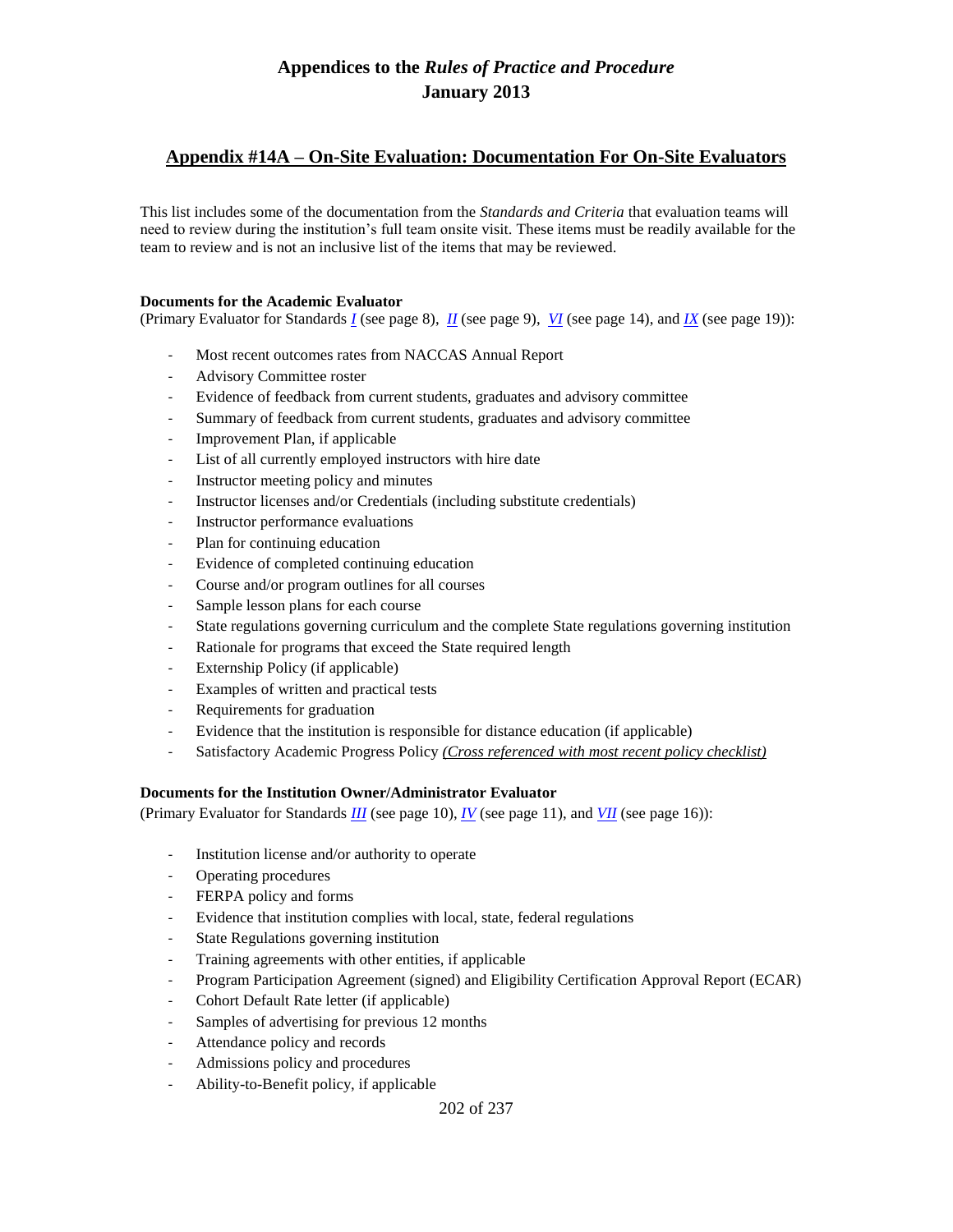- Transfer policy
- Re-entry policy
- Copy of Pre-enrollment Information provided to students for:
	- o most recent annual report statistics (outcomes rates)
	- $\circ$  certification or licensing requirements of the jurisdiction for which training is being provided
	- o the generally known pre-requisites for employment and factors that might preclude an individual from obtaining employment such as licensure requirements; regulatory oversight restrictions; physical requirements of the industry; and ability to meet requirements set forth by the employer
- Evidence that students have received the aforementioned required pre-enrollment information
- Rationale for any additional hours/course length over state requirements
- Articulation Agreement, if applicable
- Requirements for graduation
- Satisfactory Academic Progress Policy *(Cross referenced with most recent policy checklist)*

### **Documents for the Practitioner Evaluator** (Primary Evaluator for Standards *V* (see page 13) and *VIII* (see page 18)):

- Orientation information provided to students
- Evidence students provided with access to orientation program
- Academic Advising Procedures & Professional Assistant Referral Policy
- Placement records of students
- Employment assistance provided to students and graduates
- Institution Internal Complaint Policy
- Schedule of activities for students in each class planned for the day of the on-site evaluation (academic learning, practical work, clinic, etc.)
- Copy of the complete State regulations governing institution
- State regulations governing curriculum
- Advisory Committee Roster (Secondary)
- Evidence of feedback from current students, graduates and advisory committee (Secondary)
- List of currently employed instructors with hire date (Secondary)
- Improvement Plan, if applicable (Secondary)
- Instructor meeting minutes (Secondary)
- Instructor licenses and/or credentials (Secondary)
- Instructor performance evaluations (Secondary)
- Evidence of completed continuing education (Secondary)
- Plan for Continuing Education (Secondary)

### **Other Documentation**:

- Annual Report and back-up documentation
- The Institution's current Catalog **(4 copies)**, Enrollment Agreement **(2 copies)**, and Satisfactory Academic Progress Policy **(3 copies)**

*(These items must be cross referenced with the most recent corresponding policy checklist)*

- On separate sheets of paper, the institution must make available to the team **three separate lists**: